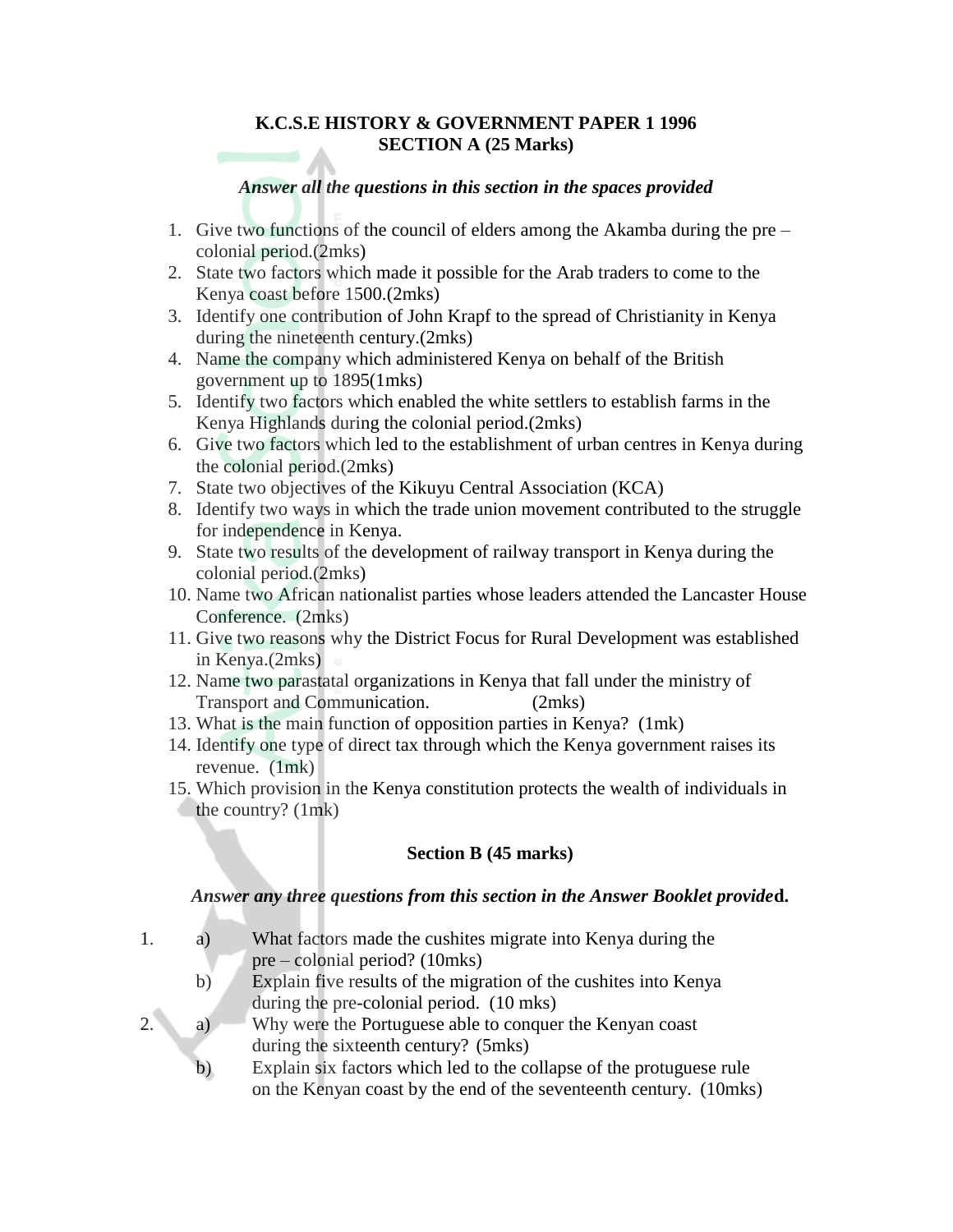- 3. a) Outline five reasons why the Nandi resisted the imposition of British colonial rule over their territory. (5mks)
	- b) Discuss the factors which led to the defeat on the Nandi resistance by the British colonial rule over their territory. (10mks)
- 4. a) What three factors have facilitated the formation of many political parties in Kenya since 1991? (3mks)
	- b) Explain six changes which have taken place in Kenya as a result of the introduction of multi-party democracy since 1991? (12mks)

# **SECTION C (30marks)**

# *Answer any two questions from this section in the Answer Booklet provided*

- 5. a) What are the constitutional duties of the president of Kenya? (3mks)
	- b) Explain six factors which have promoted national unity in Kenya since 1963. (12mks)
- 6. a) State three functions of the police force in Kenya. (3mks)
	- b) Describe six duties performed by provincial commissioners in Kenya. (12mks)
- 7. a) Identify three functions of the Attorney General of Kenya. (3mks)
	- b) Describe the structure of the court system in Kenya. (12mks)

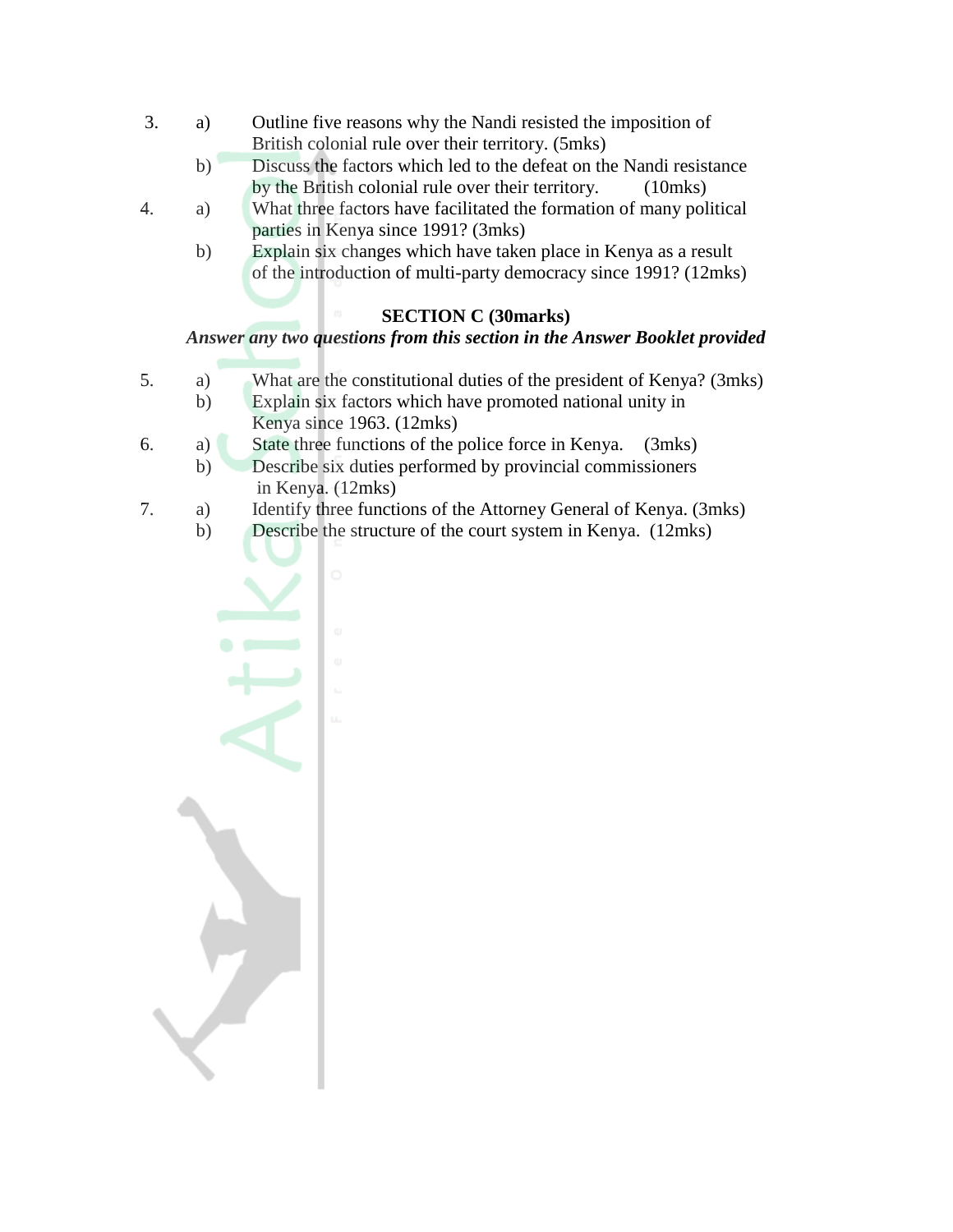# **K.C.S.E HISTORY & GOVERNMENT PAPER 2 1996 SECTION A (25 marks)**

#### *Answer all questions in this section in the spaces provided*

- 1. Identify two sources of information which historians use to write the History of Africa (2mks)
- 2. List two economic activities of early man during the stone Age period (2mks)
- 3. Give two factors which led to the early urbanization in Africa (2mks)
- 4. Identify one use of bronze in Ancient Benin (1mks)
- 5. List two forms of communication used to send messages to distant places in the shortest possible time. (2mks)
- 6. Name two main cash crops that were grown in North America during the Agrarian Revolution. (2mks)
- 7. a) What is barter trade? (1mk)
- b) Identify one limitation of using barter as a method of trade. (1mk)
- 8. Give two functions of the Buganda traditional parliament (2mks)
- 9. Name the Empire that was rule by Samori Toure during the European invasion of Africa (1mk)
- 10. Give two ways through which Islam had spread in Africa by the nineteenth century (2mks)
- 11. Name two systems of colonial administration which were used by the British to administer their colonies In Africa. (2mks)
- 12. What is constitution?
- 13. In which two ways did the organization of Africa Unity (OAU) contribute to the liberation of the southern African countries? (2mks)
- 14. Name two agencies of the United Nations Organisation (UNO) which deal with the problem of health.

# **SECTION B (45 marks)**

## *Answer any three questions from this section in the answer booklet provided.*

| 1. | a)           | In what ways did the development of the steam engine contribute to       |
|----|--------------|--------------------------------------------------------------------------|
|    |              | the growth of industries in Europe during the nineteenth century. (3mks) |
|    | $\mathbf{b}$ | Explain six factors which led to the emergence of Japan as an            |
|    |              | industrial power after the second world war.(12mks)                      |
| 2. | a)           | What factors led to the development of trade between North Africa        |
|    |              | and West Africa during the pre-colonial period?(3mks)                    |
|    | b)           | Describe the effects of the Trans – Saharan trade of West African        |
|    |              | societies? (12mks).                                                      |
| 3. | a)           | Explain three ways in which Macadamised roads are an improvement         |
|    |              | to road transport. (3mks)                                                |
|    | b)           | What were the results of the development of railway transport in         |
|    |              | Europe up the end of the Nineteenth century? (12mks)                     |
| 4. | a)           | Why were African independent churches established? (3mks)                |
|    | b)           | Explain six factors which promoted Christian missionary activities       |
|    |              | in Africa during the nineteenth century. (12mks)                         |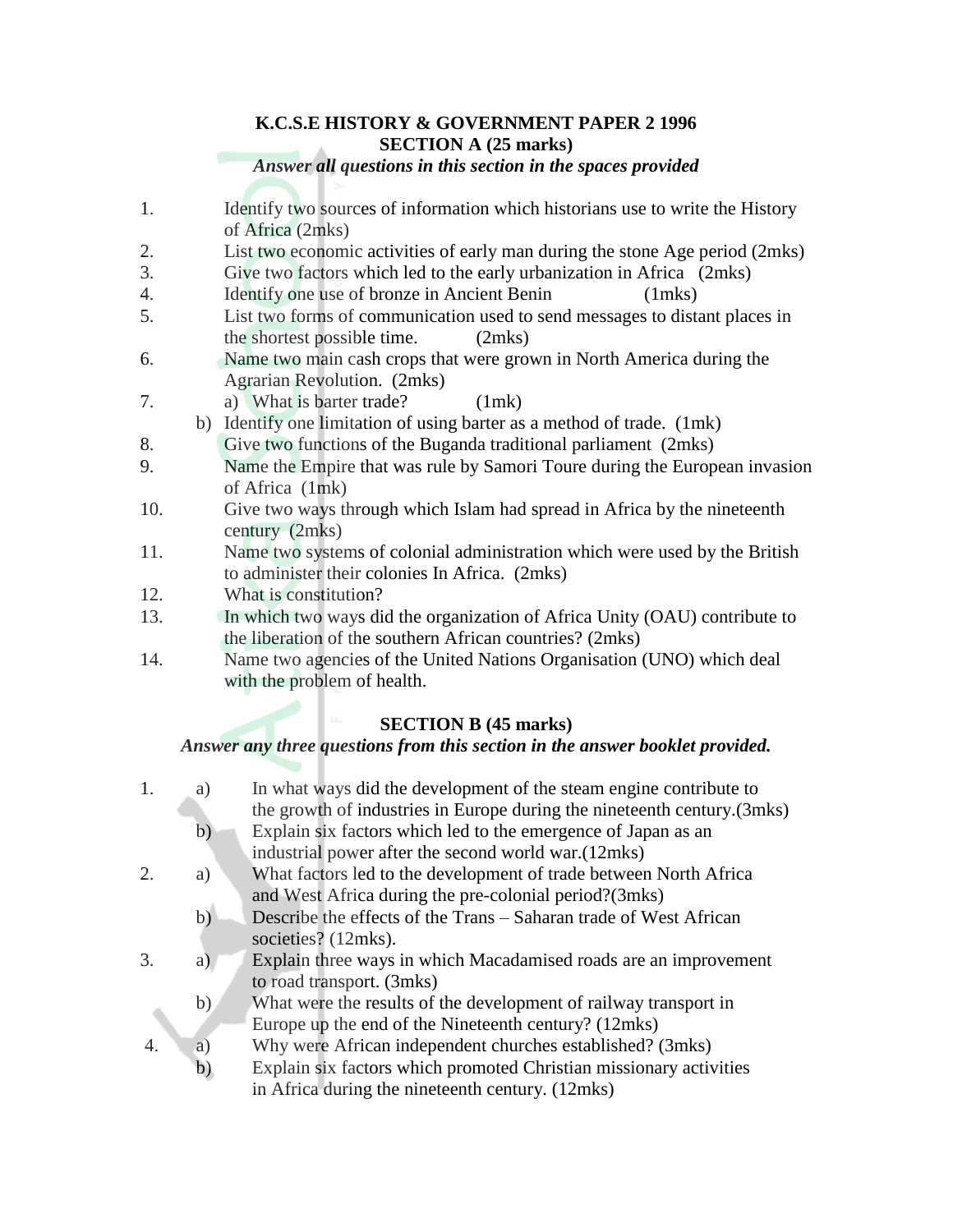#### **SECTION C (30 mks)**

# *Answer any two questions from this section in the answer booklet provided.*

- 5. a) What methods did the European powers use to acquire colonies in Africa? (3mks)
	- b) Explain six factors which influenced Lewanika of the Balozi to collaborate with the British.(12mks)
- 6. a) Describe the factors which facilitated the application of the French policy of assimilation in the four communes in Senegal.(3mks)
	- b) Discuss the effects of the French policy of assimilation in Senegal (12 mks)
- 7. a) What is the role of the prime minister in Britain? (3mks)
	- b) Explain six functions of the Federal Government of the United States of America. (USA). (12mks)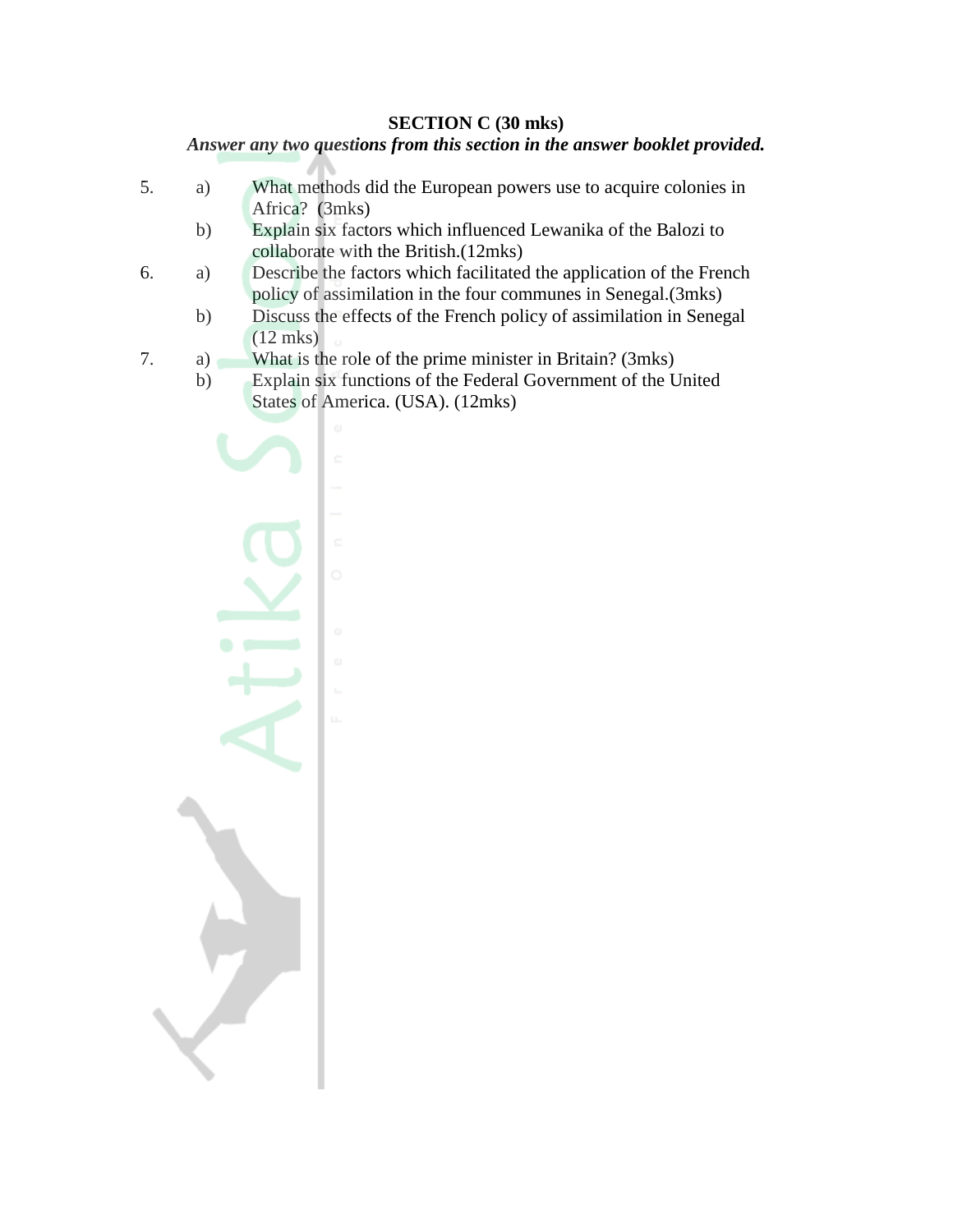# **K.C.S.E HISTORY & GOVERNMENT PAPER 1 1997 SECTION A (25 mks)**

# *Answer all the questions in this section in the answer booklet provided.*

- 1. Give two factors which led to the migration and settlement of the Iteso into Kenya by 1800.
- 2. Identify two factors which encouraged the spread of Islam in Kenya by 1500.(2mks)
- 3. State two main reasons why the Oman rulers were interested in establishing their control overt the Kenyan coast. (2mks)
- 4. Give the main reasons why the British were able to conquer Kenya during the nineteenth century. (1 mks)
- 5. State two reasons why Britain used the Imperial British East Africa Company to administer her possessions. (2mks)
- 6. State two ways through which the construction of the Uganda railway contributed to the development of settler farming in Kenya. (2mks)
- 7. Give one reason why Africans were denied equal educational opportunities with other races during the colonial period. (1mks)
- 8. State two main roles that Thomas J. Mboya played in the Kenya African Union (KAU) (2 marks)
- 9. State two recommendations of the Lyttleton Consitution of 1954. (2mks)
- 10. What was the main ideological difference between KANU and KADU before independence in 1963? (1 mark)
- 11. State two ways thought which the government controls parastatals. (2mks)
- 12. Identify two causes of division within the opposition political parties in Kenya since 1992. (2 marks)
- 13. Identify three situations which may lead to a by election in Kenya. (3mks)
- 14. Name the local government authority which is charged with the administration of rural areas in Kenya. (1mks)

# **SECTION B (45 MKS)**

# *Answer any three questions from this section in the answer booklet provided.*

- 15. a) Explain the results of the migration and settlement of the Somali into Kenya by 1800. (7mks)
	- b) Describe the political organization in Kenya during the pre-colonial period. (8 mks)
- 16. a) Explain why Christian missionaries established mission stations in Kenya during the colonial period.( 7mks)
	- b) What factors undermined Christian missionary activities in Kenya during the nineteenth century? (8mks)
- 17. a) Why did the British become interested in establishing their control over Kenya during the second half of the nineteenth century? (6mks)
	- b) Explain why some African communities resisted the establishment of British rule in Kenya.
- 18. a) What grievances did the African Nationalists have against the colonial government in Kenya up to 1945? (3mks)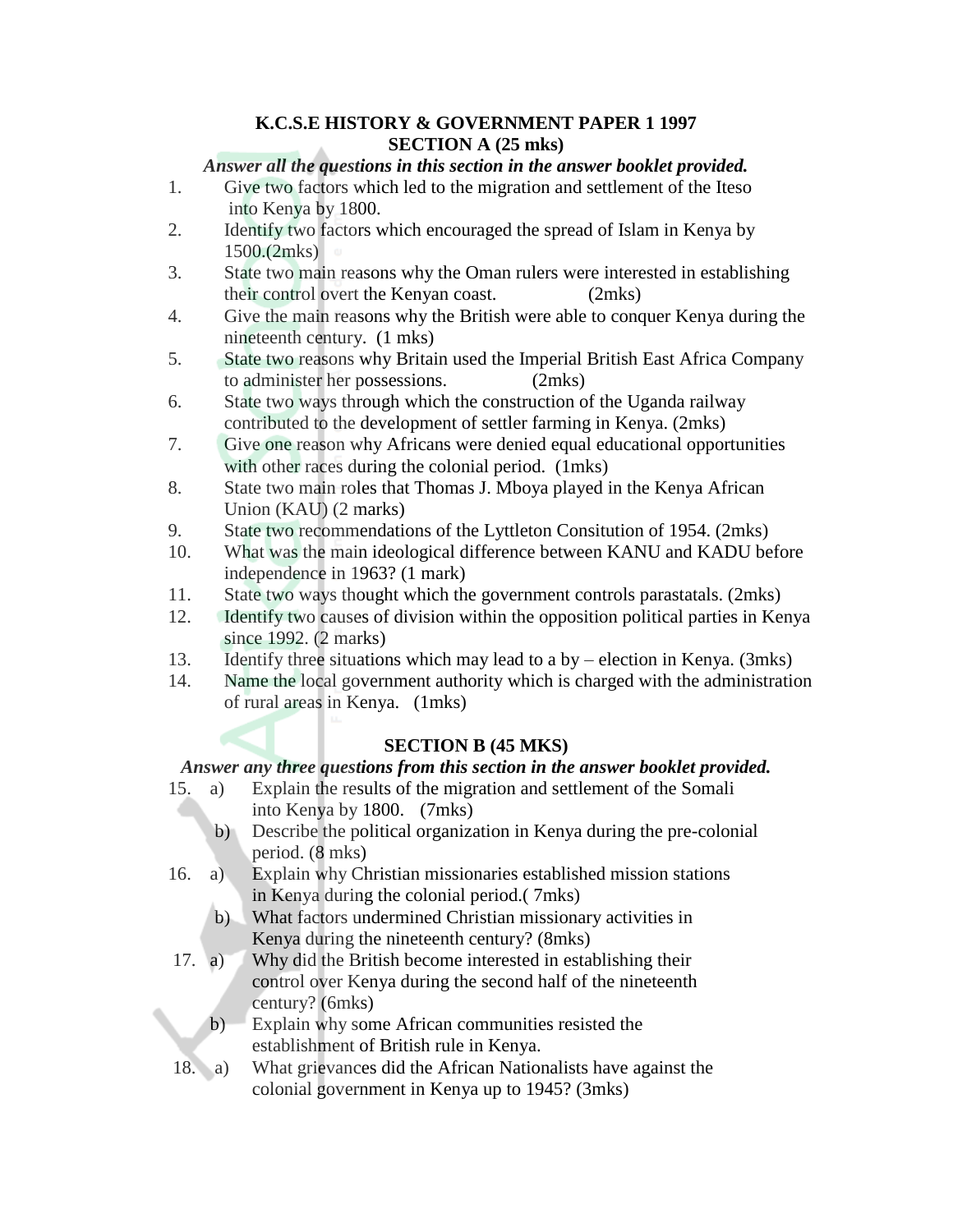b) Explain the political developments which hastened the achievement of independence in Kenya between 1945 and 1963? (3mks)

## **SECTION C (30 marks)**

#### *Answer any two questions from this section in the answer booklet provided.*

- 19. a) Why are parliamentary elections held regularly in Kenya? (3mks) b) Describe the stages through which a bill passes before it
	- becomes law. (12mks)
- 20. a) Describe the structure of the Democratic party of Kenya (DI") b) Explain the role of opposition parties in government and nation building (10 mks)
- 21. a) Describe the main provisions of the independence constitution of Kenya.(3mks)
	- b) Explain the circumstances which may force the government to limit the rights and the freedoms of the individual. (12mks)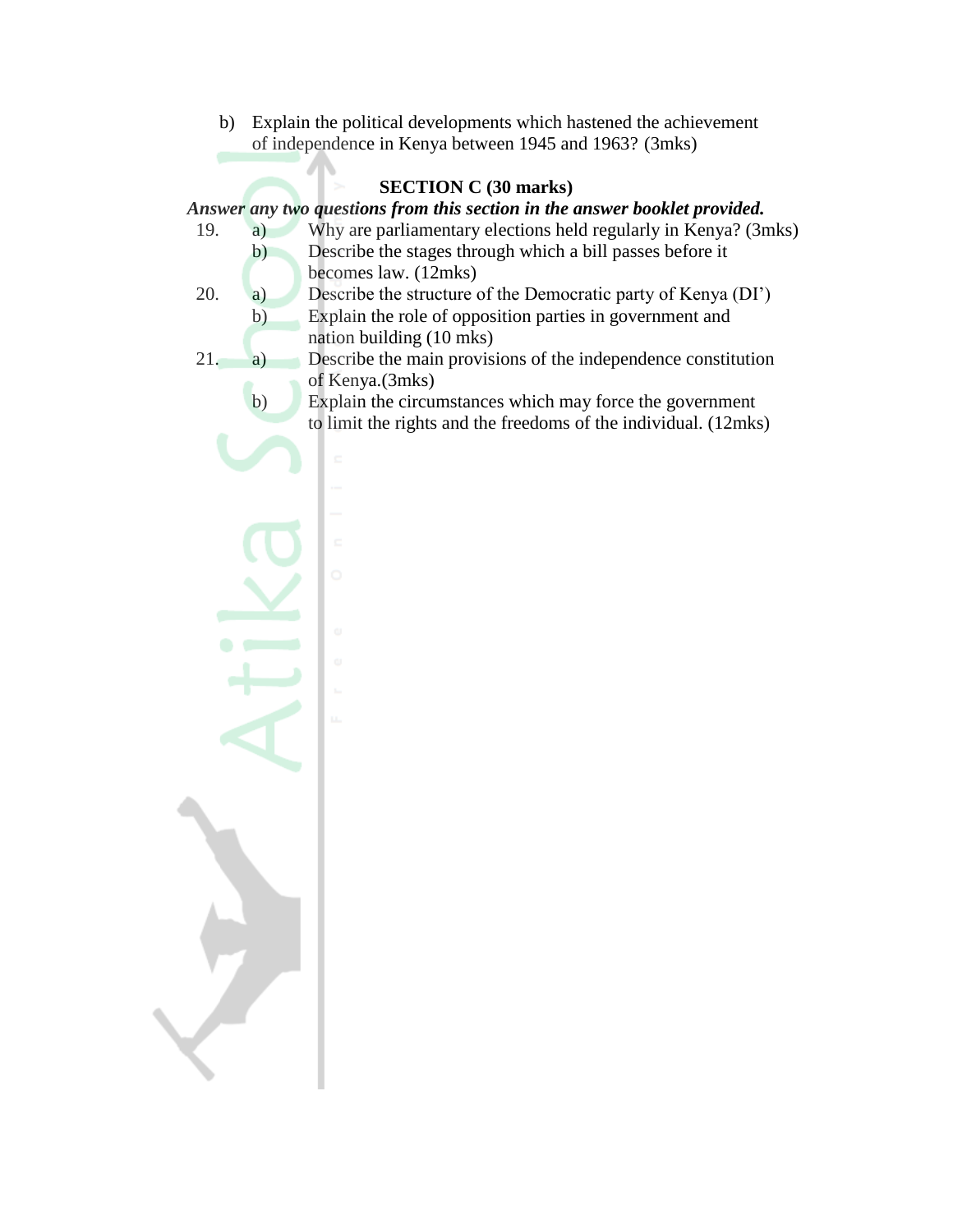## **K.C.S.E HISTORY & GOVERNMENT PAPER 2 1997 SECTION A (25 mks)**

## *Answer all the questions in this section in the answers booklet provided.*

- 1. Give two limitations of using written records as source of African History. (2mks)
- 2. Identify two aspects of the culture of the early man that had their origins in the late Stone Age. (2mks)
- 3. Identify two factors which favoured the development of crop growing in ancient Egypt. (2mks)
- 4. Identify three uses of bronze in the kingdom of Benin (3mks)
- 5. Name two ways in which the railway transport contributed to the Agrarian revolution in Western Europe.(2mks)
- 6. What was the main source of energy during the early period of the Industries revolution in Europe?
- 7. State two ways through which slaves were obtained in West Africa during the Trans- Atlantic trade. (2 mks)
- 8. Name one leader of the protestant reformation during the sixteenths century (1 mk)
- 9. State two functions of the Lukiko of the Buganda Kingdom during the precolonial rule (2 mks)
- 10. State the main reason why Samori Toure fought the French during the nineteenth century (1 mk)
- 11. State two government policies which have contributed to industrialization in India (2 mks)
- 12. Give two ways through which the attainment of independence in Ghana contributed to liberation of other African countries from colonial rule  $(2 \text{ mks})$
- 13. Name two houses of the British Parliament (2 mks)
- 14. What event prompted the United States of America (USA) to join the First World War in 1917? ( 1mk)

## **SECTION B (45 marks)**

# *Answer any three questions from this section in the answer booklet provided*

- 15. (a) Describe two theories about the origin of human beings (4 mks)
	- (b) Discuss the benefits of the discovery of fire to the earlyman (11 mks)
- 16. (a) Describe the working conditions of factory workers in Britain during the industrial revolution (5 mks)
	- (b) What factors favoured the development of industries in Britain by 1850? (10 mks)
- 17. (a) What factors contributed to the development of the Trans- Saharan Trade? (8 mks)
	- (b) Describe the difficulties faced by the Trans- Saharan traders (7 mks)
- 18. (a) Explain why *Maji Maji* uprising occurred between 1905 and 1907 (6 mks)
	- (b) What were the consequences of the *Maji Maji* uprising? (9 mks)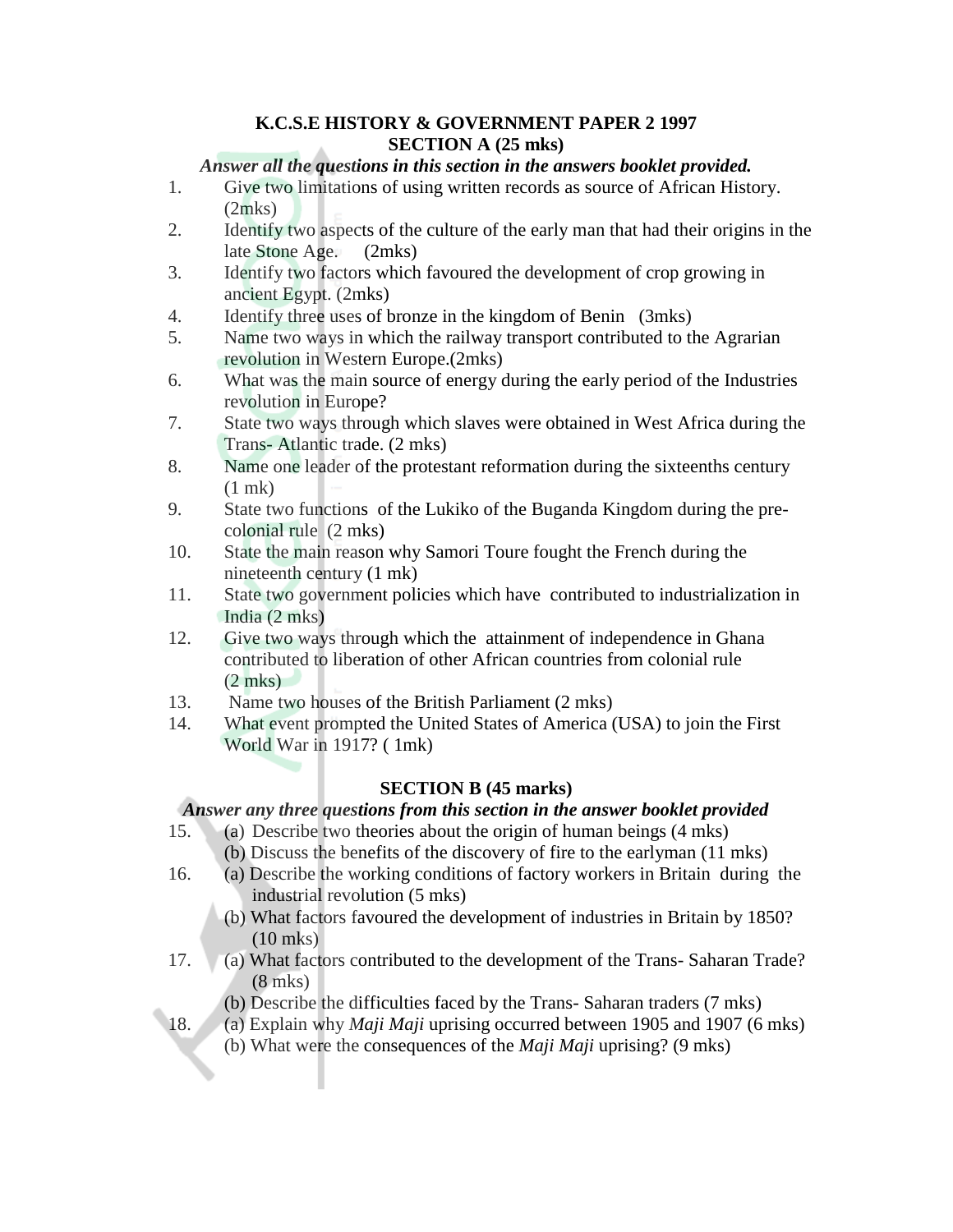## **SECTION C (30 MARKS)**

#### *Answer any two questions from this section in the answer booklet provided*

- 19. (a) What are the sources of the British Constitution? (3 mks)
	- (b) Describe how the government of the USSR was organized (12 mks)
- 20. (a) Why was the economic community of West African States (ECOWAS) formed? (3 mks)
	- (b) Explain the factors that have undermined the activities of the organization of African Unity (OAU) (12 mks)
- 21. (a) What were the differences between the British policy of indirect rule and the French policy of assimilation? (3 mks)
	- (b) Explain why Fredrick Lugard used the policy of indirect rule to administer Northern Nigeria. (12 mks)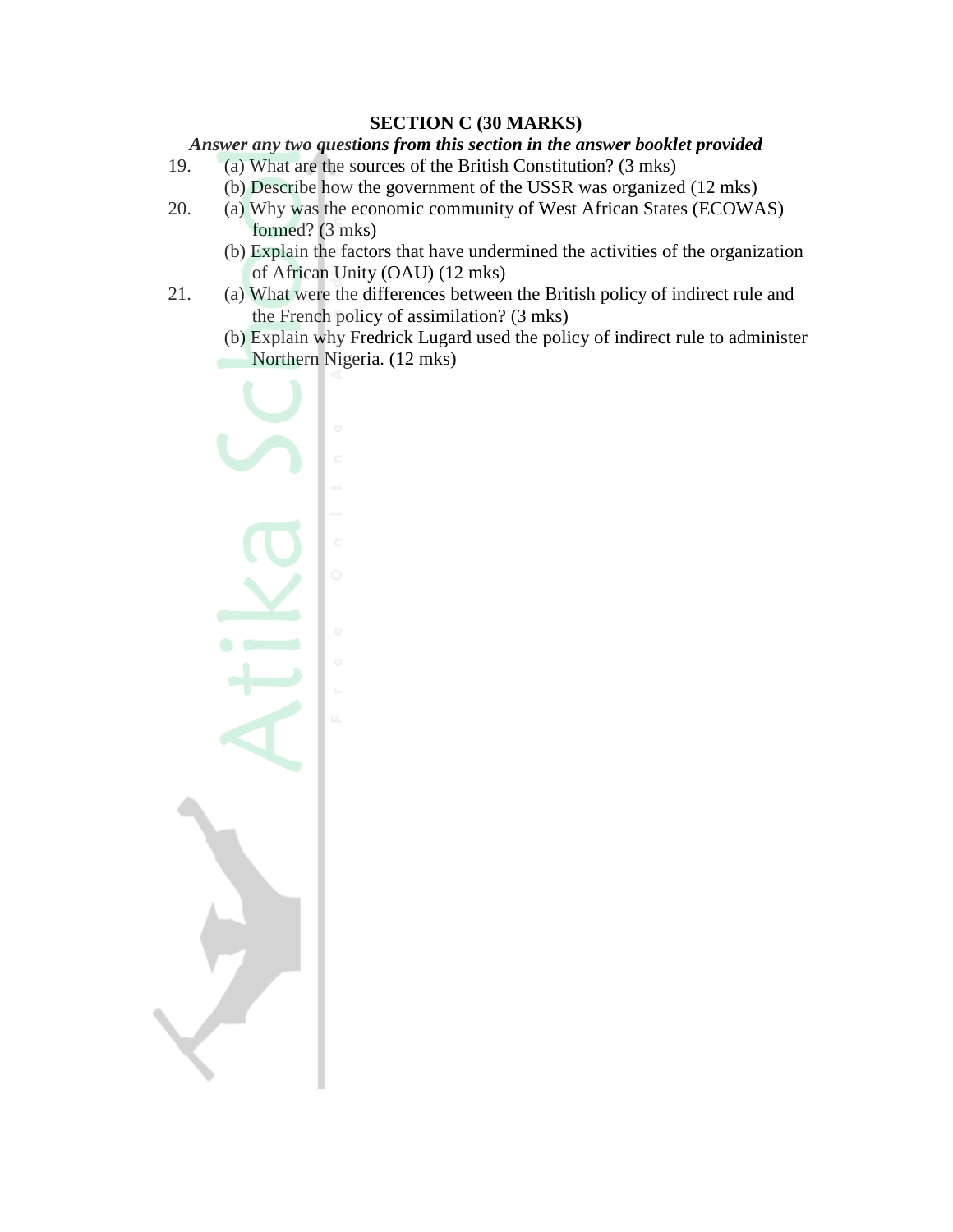# **K.C.S.E HISTORY & GOVERNMENT PAPER 1 1998 SECTION A (25 mks)**

# *Answer all the questions in this section in the answer booklet provided.*

- 1. Name two sources of the history of the Kenyan communities during the precolonial period (2 mks)
- 2. In what two ways did the Kenyan communities interact during the pre- colonial period? (2 mks)
- 3. Give the main reason why early visitors from Arabia came to the Kenyan coast before 1500 (1 mk)
- 4. State two reasons why the Portuguese built Fort Jesus (2 mks)
- 5. Give two reasons why the Agiriama were opposed to British Colonial rule (2 mks)
- 6. State two terms of the Anglo- German Agreement of 1886 (2 mks)
- 7. Give one reason why the British colonial government encouraged while settlers to come to Kenya. (1 mk)
- 8. What was the main reason for the formation of the Ukamba members Association? (1 mk)
- 9. Give one reason for the establishment of independent churches in Kenya during the colonial period. (1 mk)
- 10. identify two reasons why Africans migrated to urban centers during the colonial period (2 mks)
- 11. Why was the nomination of Eliud Mathu to the legislative council important? (1 mk)
- 12. Give the main reason why African nationalists in Kenya formed the Kenya African democratic union (KADU) in 1960 (1 mk)
- 13. Identify two national philosophies which have been used in Kenya since the attainment of independence. (2 mks)
- 14. State one fundamental right of the individual which a person in prison is deprived of  $(2 \text{ mks})$
- 15. State the main function of the Kenya Army. (1 mk)
- 16. Give two reasons why the chief"s baraza is important in Kenya. (2 mks)

# **SECTION B (45 MARKS)**

# *Answer three questions from this section in the answer booklet provided*

- 17. (a) Describe the migration and settlement of the Eastern Bantu Speaking communities into Kenya upto 1800. (5 mks)
	- (b) Discuss the results of the migration and settlement of the Eastern Bantu into Kenya by 1900 (10 mks)
- 18. (a) Why were the Portuguese able to control the Kenya coast between 1500 and 1700? (3 mks)
	- (b) Describe the results of the Portuguese rule of the Kenya Coast (12 mks)
- 19. (a) What factors facilitated the establishment of British control over Kenya during the nineteenth century? (5 mks)
	- (b) Explain why the Nandi were able to sustain their resistance against the British for a long time (10 mks)
- 20. (a) What factors undermined African nationalist activities in Kenya between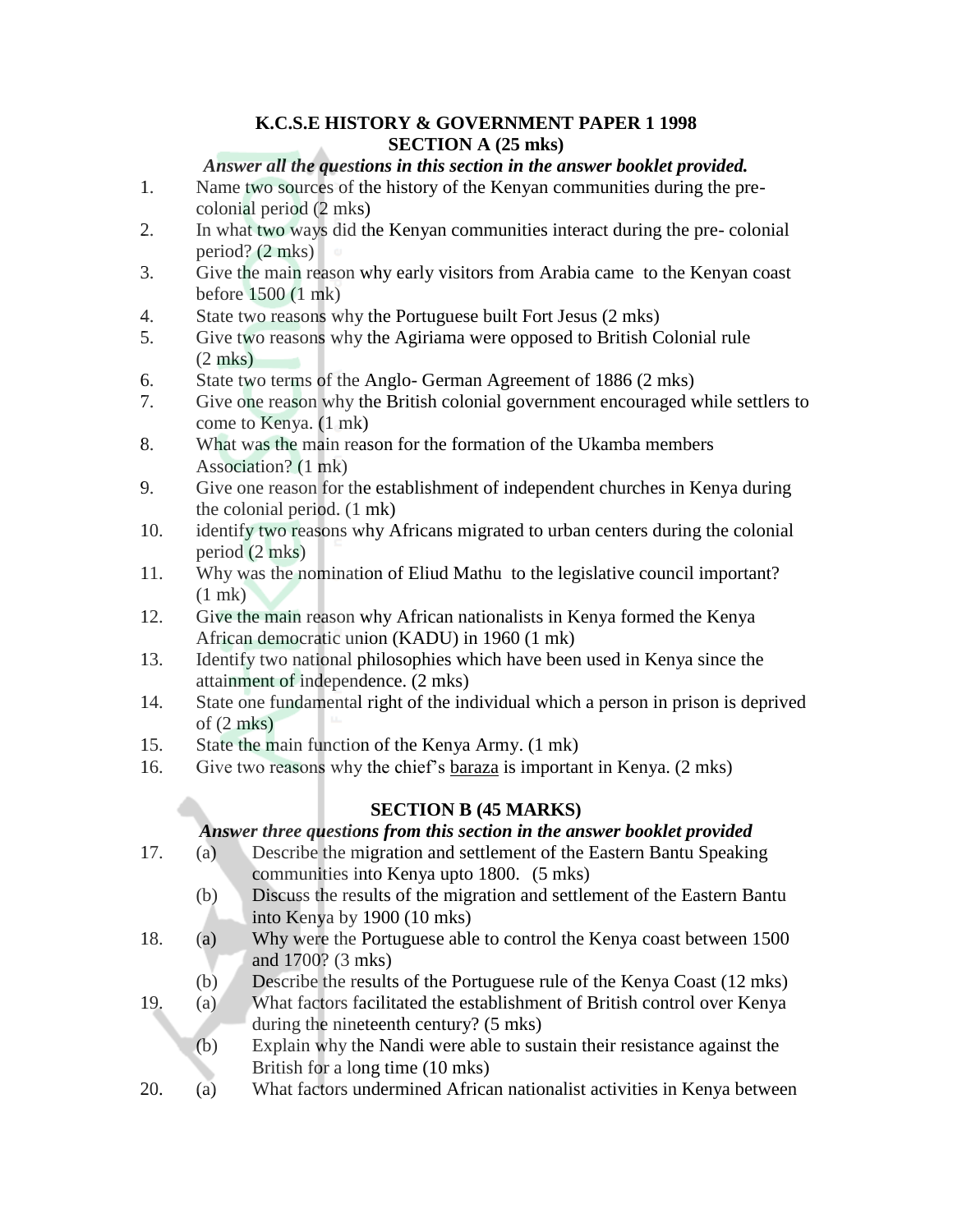1939 and 1963? (7 mks)

(b) Describe the role which African elected members of parliament played in the struggle for independence upto 1963. (8 mks)

# **SECTION C (30 Marks)**

#### *Answer two questions from this section in the answer booklet provided*

- 21. (a) How does the Kenya Government ensure that the rule of law is upheld in the country? (3 mks)
	- (b) Describe the constitutional amendments which took place in Kenya between 1964 and 1992. (12 mks)
- 22. (a) Explain the role of the Electoral Commission of Kenya (7 mks)
	- (b) Describe the factors that are likely to interfere with free and fair elections in Kenya (8 mks)
- 23. (a) Explain why the Kenya government prepares an annual budget. (10 mks)
	- (b) What measures does the Kenya government take to ensure that public funds are properly used? (5 mks)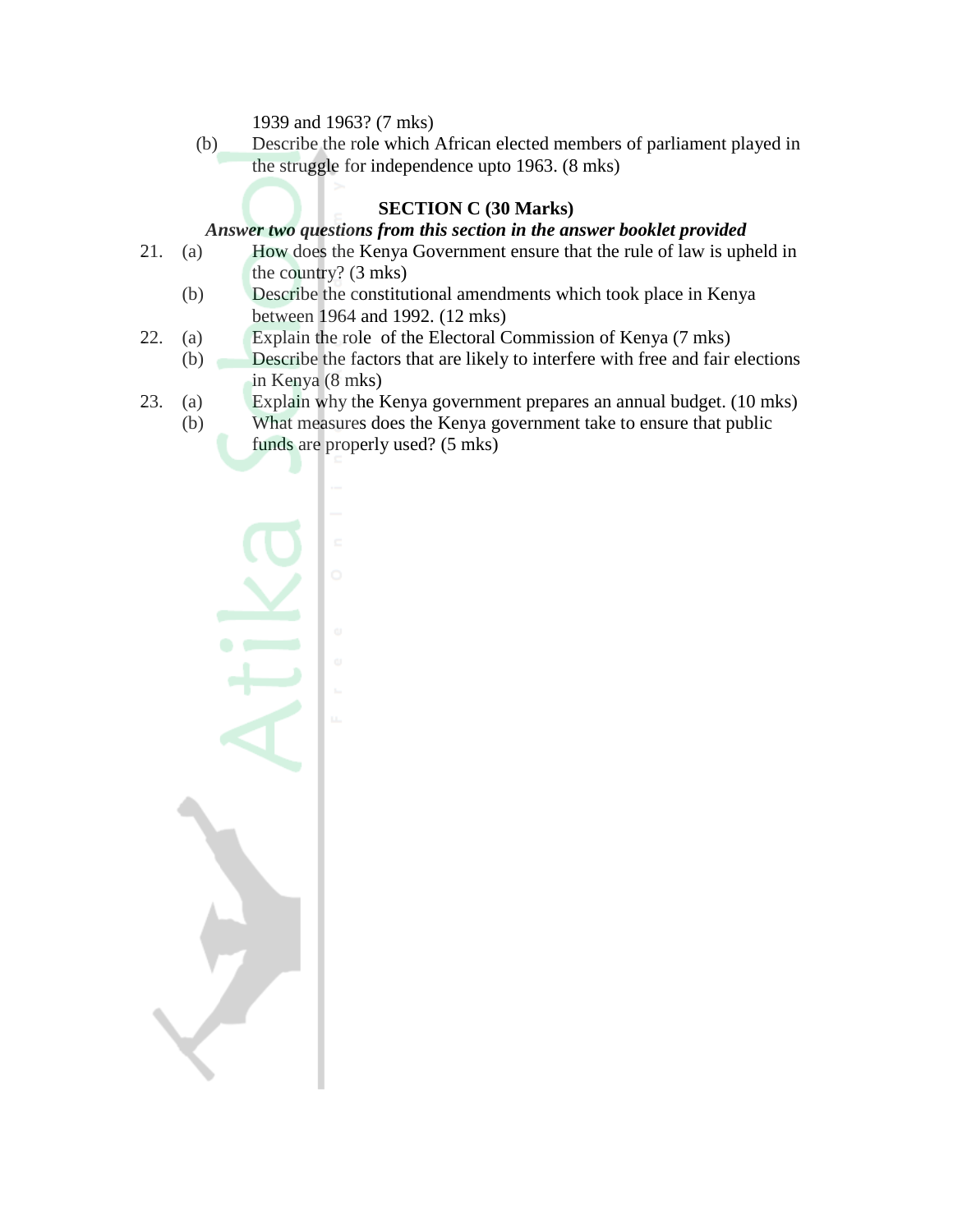## **K.C.S.E HISTORY & GOVERNMENT PAPER 2 1998 SECTION A (25 marks)**

#### *Answer all the questions in this section in the answer booklet provided*

- 1. Name two factors which influenced early man to begin domesticating animals? (2 mks)
- 2. Give two factors which influenced the development of urban centers in Ancient Greece (2 mks)
- 3. State one way in which the Agrarian Revolution contributed to rural- urban migration in Europe. (1mk)
- 4. Identify the main source of industrial energy in Europe from t6he mid twentieth century. (1 mk)
- 5. State two scientific discoveries in the field of medicine in the nineteenth century (2 mks)
- 6. Give one way in which poor transport network hinders industrialization in the Third World countries. (1 mk)
- 7. Give one reason why the general agreement on tariffs and Trade (GATT) was established (1 mk)
- 8. State two similarities between the African traditional belief in death and the Christian teaching on death. (2 mks)
- 9. State two ways through which Islam was spread in the nineteenth century (2 mks)
- 10. State one way in which centralization of authority contributed to the growth of the Buganda Kingdom. (1 mk)
- 11. Give two economic reasons which made European powers to scramble for African colonies.
- 12. state the main contribution of religion in the Maji Maji uprising against German rule in Southern Tanzania
- 13. Define indirect rule as a policy that was used by the British to administer their colonies in Africa. (1mk)
- 14. Give two reasons why the Central Powers were defeated in the first World war (2 mks)
- 15. State two methods which the international community used to hasten the attainment of majority rule in South Africa. (2 mks)
- 16. Identify two political challenges which Zaire has faced since independence (2 mks)

#### **SECTION B (45 MARKS)**

#### *Answer three questions from this section in the answer booklet provided.*

- 17. (a) What factors led to the development of early Agriculture in India? (5 mks)
	- (b) Explain the results of the development of early Agriculture in India (10mks)
- 18. (a) In what ways did overseas colonies contribute to the expansion of industries in Europe? (3 mks)
	- (b) Discuss the problem which the European society faced as a result of industrialization (12 mks)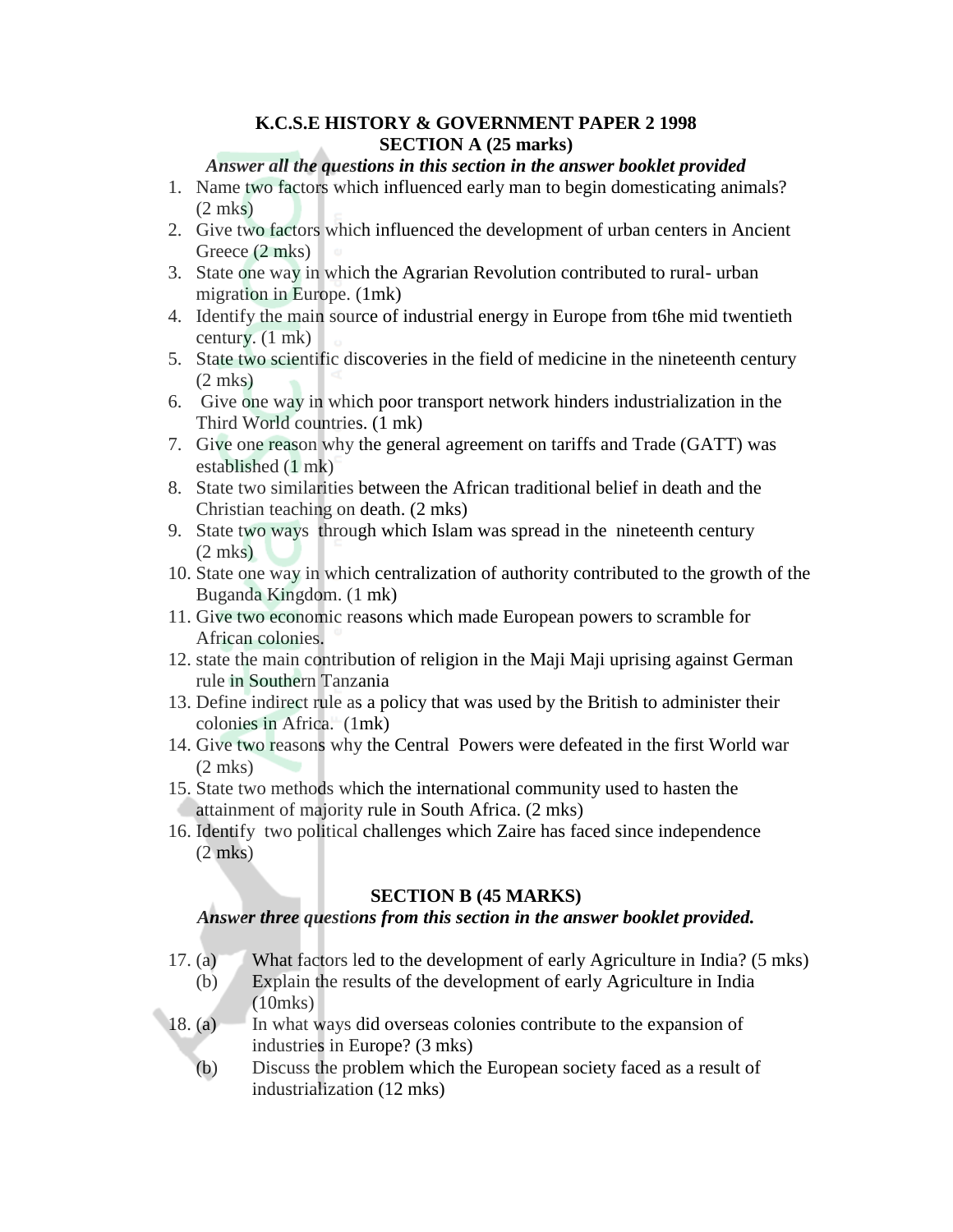- 19. (a) Describe the religious beliefs and practices of traditional Yoruba society
	- (b) Explain the importance of religion among the Yoruba (10 mks)
- 20. (a) Describe the results of the development of railway transport during the nineteenth century (5 mks)
	- (b) Discuss ways through which the modern society has benefited from the development in telecommunications (10 mks)

#### **SECTION C (30 marks)**

# *Answer two questions from this section in the answer booklet provided*

- 21. (a) What were the economic activities of the people of the Asante Empire? (3 mks)
	- (b) Describe the political organization of the Asante Empire during the nineteenth century ( 12 mks)
- 22. (a) Explain why the Ancient regime in France had become unpopular by 1789 (5 mks)
	- (b) Discuss the French system of government from 1871 (10 mks)
- 23. (a) Why was the United Nations Organization (UNO) formed? (5 mks)
	- (b) Discuss the factors that have undermined the activities of the UNO (10 mks)

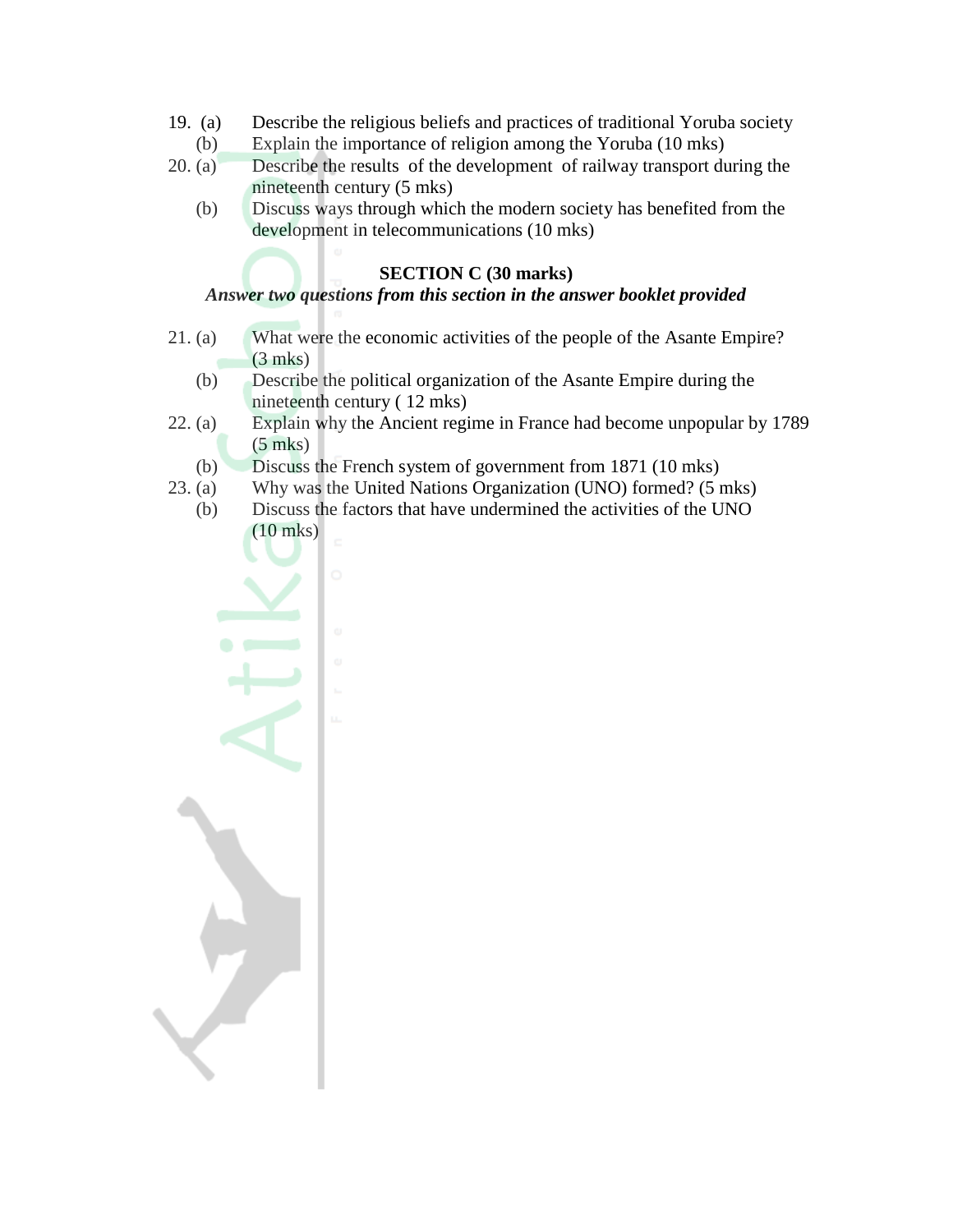#### **K.C.S.E HISTORY & GOVERNMENT PAPER 1 1999 SECTION A ( 25 marks)**

#### *Answer all the questions in this section in the answer booklet provided*

- 1. What was the base of the political organization among the Cushites during the pre- colonial period? (1mk)
- 2. Identify the two economic activities which the maasai acquired as a result of interacting with the Agikuyu during their settlement in Kenya (2 mks)
- 3. What religious functions did the Orkoiyot of the Nandi perform during the precolonial period? (2 mks)
- 4. Give two main factors which influenced the Abaluyia to become crop farmers by the beginning of the nineteenth century (2 mks)
- 5. Name two Bantu communities in Kenya whose ancestors settled in the Mount Elgon area before migrating to their present homeland. (2 mks)
- 6. State two benefits of Portuguese rule over the coastal settlement (2 mks)
- 7. Give two reasons why the British allowed the imperial British East Africa Company to administer their possession in East Africa during the nineteenth century. (2 mks)
- 8. State two ways in which the Wanga Kingdom benefited from the collaboration between Nabongo Mumia and the British during the scramble (2 mks)
- 9. Give two reasons why the Uganda railway was built (2 mks)
- 10. Identify one institution which advised the government in Kenya in the administration of the colony during the early twentieth century (1 mk)
- 11. State two features of the political organizations which were formed in Kenya before 1939 (2 mks)
- 12. Give one reason why Africans who lived in towns formed social welfare organizations during the colonial period (1 mk)
- 13. In what way did the Lennox Boyd constitution contribute to the constitutional changes that led to the attainment of independence in Kenya? (1 mk)
- 14. What is the difference between a civil and a criminal dispute? (1 mk)
- 15. Name two major types of government expenditure (2 mks)
- 16. State two functions of Prison in Kenya (2 mks)

## **SECTION B (45 marks)**

#### *Answer any three questions from this section in the answer booklet provided.*

- 17. (a) Why did the Bantu migrate from their coastal settlement at Shungwaya in the sixteenth century? (3 mks)
	- (b) Describe
		- (i) The political and (6 mks)
		- (ii) The social organization of the Mijikenda during the pre- colonial period (6 mks)
- 18. (a) Describe the characteristics of the coastal towns by 1500 (5 mks)
	- (b) Explain five factors which led to the decline of the coastal towns after 1500 (10 mks)
- 19. (a) What factors encouraged the Akamba to participate in the long distance trade during the nineteenth century? (5 mks)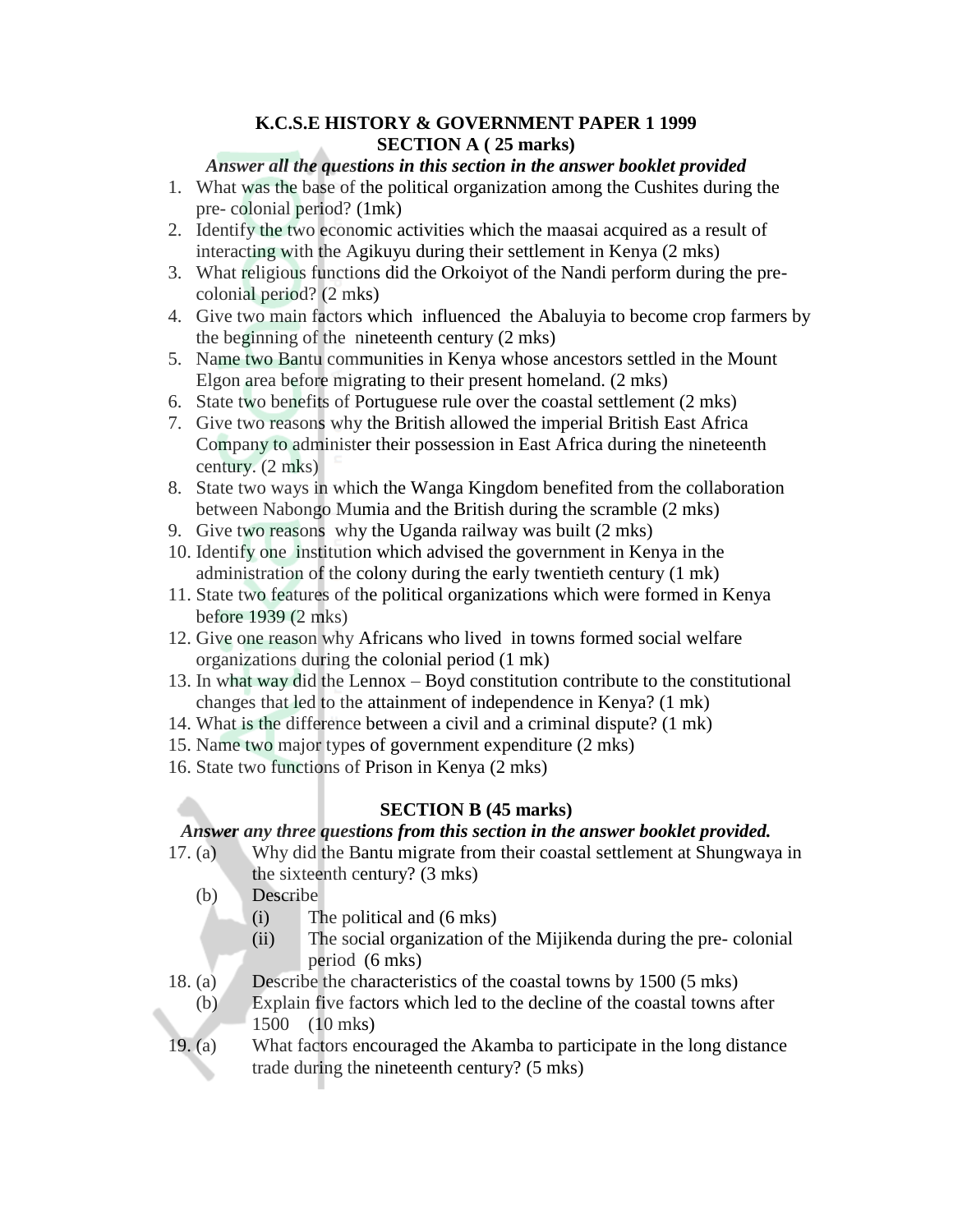- (b) Explain the effects of slave trade on the African communities in Kenya (10 mks)
- 20. (a) Why did Africans start independent schools in Kenya during the colonial period?
	- (b) Explain the contribution Ronald Gideon Ngala to the struggle for independence in Kenya (10 mks)

#### **SECTION C (30 MKS)**

#### *Answer any two questions from this section in the answer booklet provided*

- 21. (a) What actions do police officers in Kenya take from the time an offence is committed up to the time judgement is passed? (5 mks)
	- (b) Explain five factors which undermine the work of the police force in Kenya (10 mks)
- 22. (a) What are the benefits of the policy of District Focus for Rural Development in Kenya? (5 mks)
	- (b) Explain five functions of a provincial commissioner in Kenya (10 mks)
- 23. (a) What services are provided by county councils in Kenya? (5 mks)
	- (b) How do county councils raise funds for their operations? (10 mks)

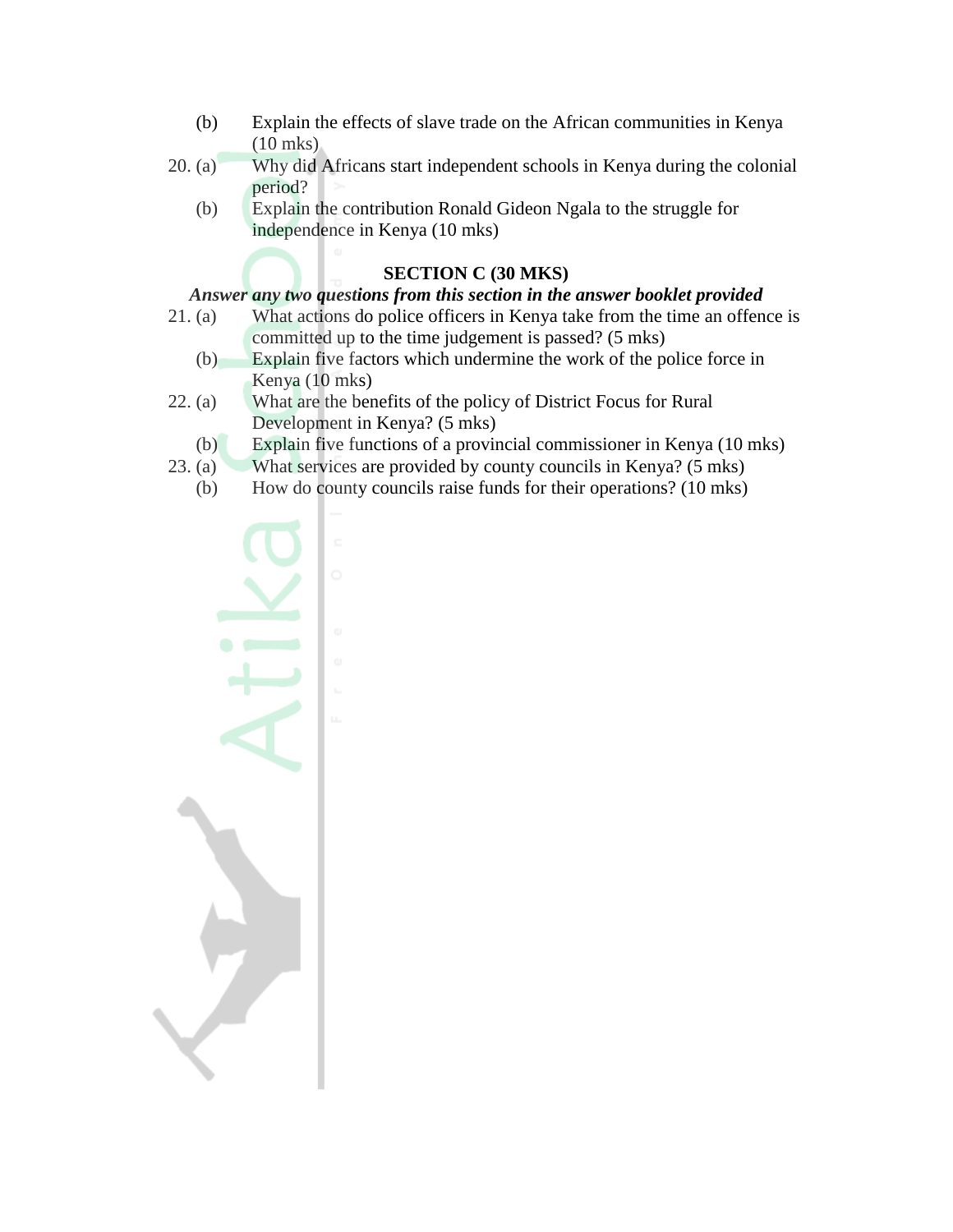## **K.C.S.E HISTORY & GOVERNMENT PAPER 2 1999 SECTION A (25 mks)**

# *Answer all the questions in this section in the answer booklet provided.*

- 1. State two distinct characteristics of Homo Erectus (2 mks)
- 2. State one main way in which the Agrarian revolution contributed to the development of urban centers in Europe (1mk)
- 3. Give one main reason why trade union movements were formed in Europe during the nineteenth century (1 mk)
- 4. Identify two scientific discoveries during the nineteenth century which contributed to food preservation (2 mks)
- 5. State two inventions during the eighteenth century which improved textile industry in Britain (2 mks)
- 6. Give two ways in which air transport has improved trade between nations (2 mks)
- 7. Distinguish between barter and currency systems of trade (2 mks)
- 8. (a) State the role played by the Tuaregs in the Trans- Saharan trade (1 mk) (b) Identify two trade routes which connected trading centers in the Western Sudan and North Africa during the Trans-Saharan trade. (2 mks)
- 9. Give the main aim of the United Nations Conference ob trade and development (UNCTAD) (1 mk)
- 10. What two similar roles were played by priests in both Egyptian and Yoruba traditional religions? (2 mks)
- 11. Give the main result of the translation of the Bible into different languages during the sixteenth century (1 mk)
- 12. Give the main reason why the Golden stool was important for the Asante Empire (1 mk)
- 13. Show two ways in which the industrial Revolution in Europe promoted European colonization of Africa. (2 mks)
- 14. Name one organization which has been formed by the organization of African Unity (OAU) member countries to promote economic co- operation among Southern African countries (1 mk)
- 15. Identify the main difference between membership into the house of Lords and the House of Commons in Britain (2 mks)
- 16. State one problem which faced the league of Nations (1 mk)

# **SECTION B (45 MARKS)**

*Answer three questions from this section in the answer booklet provided*

- 17. (a) What things do archaeologists use to reconstruct the activities of people who live in prehistoric time.
	- (b) Explain five ways in which Homo Erectus attempted to improve his way of life?
- 18. (a) Describe the uses of gold in ancient Egypt
	- (b) Explain how the discovery of iron in Africa affected people"s lives in the continent.
- 19. (a) What factors favoured the beginning of agriculture during the New Stone Age?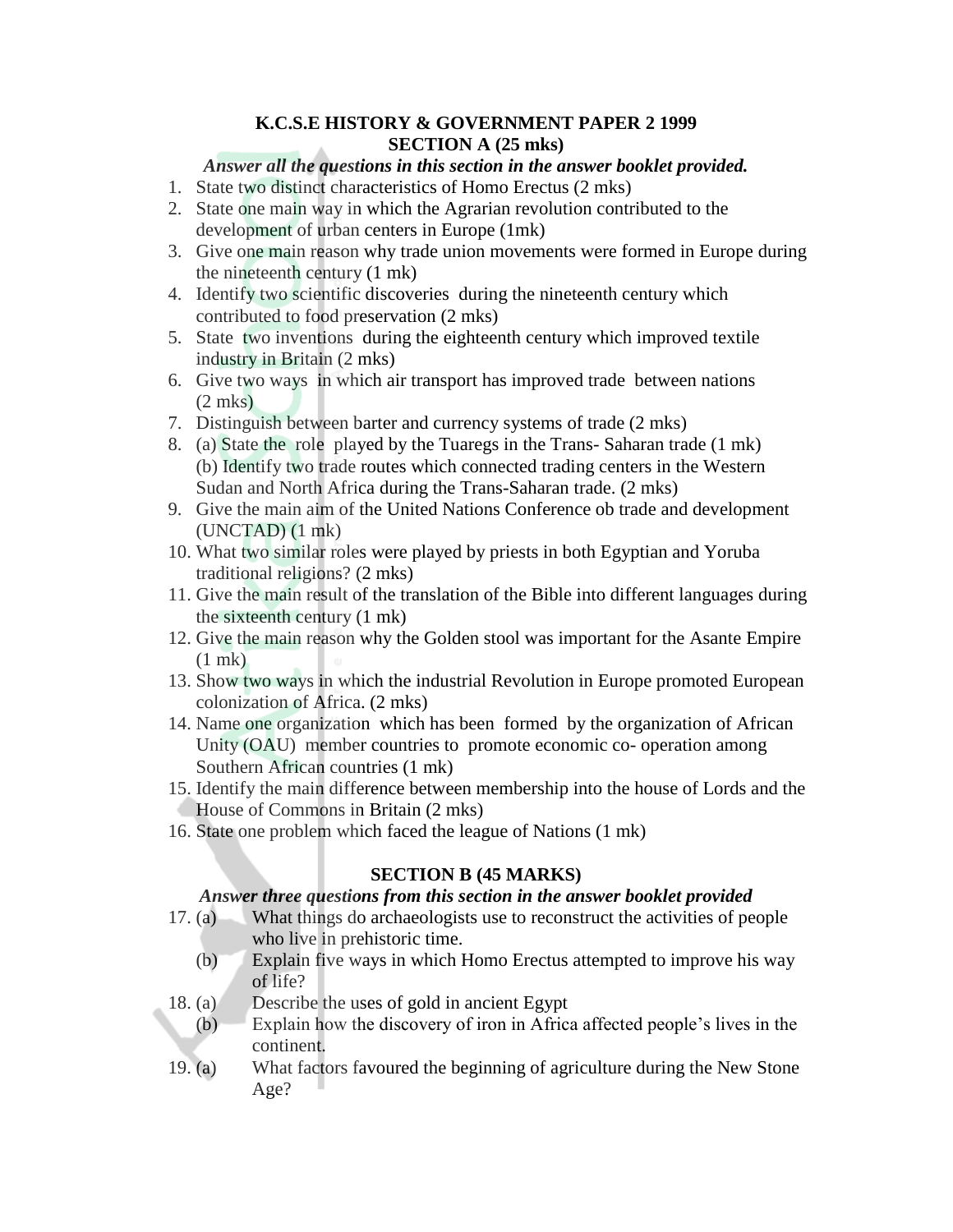- (b) Explain six factors which promoted plantation farming in Europe during the Agrarian Revolution
- 20. (a) Why were Christian"s missionary societies established in Europe?
	- (b) Six factors which affected Christian missionary activities in Africa during the nineteenth century
- 21. (a) What were the economic activities of the Ndebele during the nineteenth century?
	- (b) Describe the political organization of the Ndebele during the pre- colonial period
- 22. (a) What factors led to the success of menelik of Ethiopia against the Italians the battle of Adowa?
	- (b) Describe the results of the battle of Adowa
- 23. (a) What role does the queen of England play in relation to the British government
	- (b) Describe the functions of the British parliament

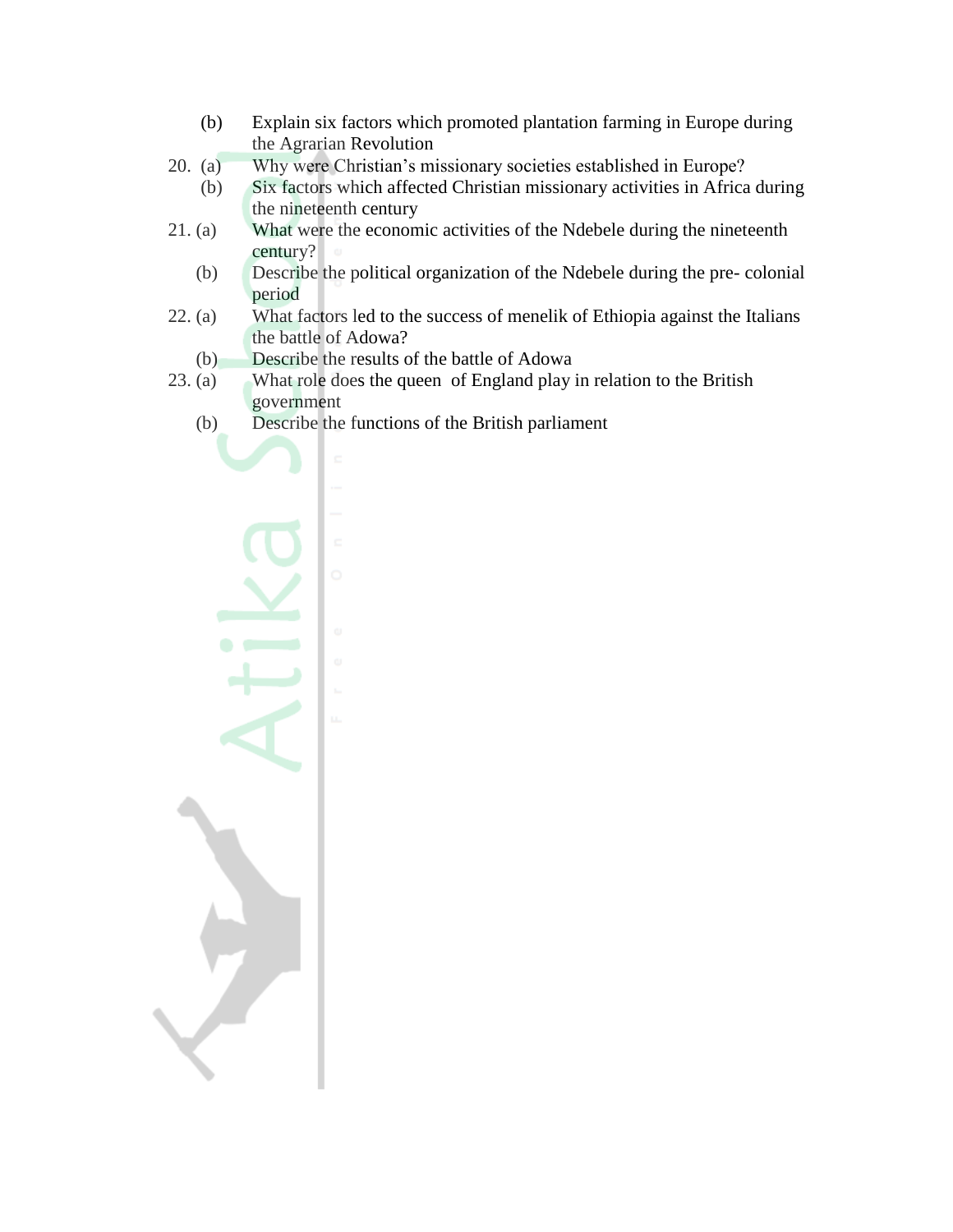#### **K.C.S.E HISTORY & GOVERNMENT PAPER 1 2000 SECTION A (25 Marks)**

#### *Answer all the questions in this section in the answer booklet provided*

- 1. State two ways in which the Akamba interacted with the Agikuyu in the precolonial period (2 mks)
- 2. Give two economic reasons why the cushites migrated from their original homeland into Kenya (2 mks)
- 3. Identify the main reason why the Mijikenda lived in the kaya (1 mk)
- 4. State two main factors which enabled traders from Arabia to come to the Kenyan coast before 1500 (2 mks)
- 5. Give the main reason why most of the early urban centers along the Kenyan coast were built on islands. (1 mk)
- 6. State two reasons why the Portuguese were able to conquer the coastal settlements by 1500. (2 mks)
- 7. State two ways in which the introduction of Christianity undermined African culture in Kenya. (2 mks)
- 8. Identify two methods which long distance traders used to acquire slaves during the nineteenth century. (2 mks)
- 9. Identify one method which was used by the colonial administration to attract European settlers to Kenya. (1 mk)
- 10. State one feature of the political Associations that were formed in Kenya between 1920 and 1939. (1 mk)
- 11. Give two ways through which the colonial government controlled the migration of Africans to urban centers. (2 mks)
- 12. State two objectives of education offered by the missionaries in Kenya during the colonial period. ( 2 mks)
- 13. Identify one problem which independent schools faced during the colonial period.  $(1$  mk $)$
- 14. State one way in which the Kenya constitution promotes national unity. (1 mk)
- 15. What main factor led to the split of the Forum for the Restoration of democracy (FORD) party in 1992? (1 mk)
- 16. What is the main role of the Attorney General as an Ex- officio member of parliament of Kenya? (1 mk)
- 17. Identify one main issue that is addressed in the national budget in Kenya. (1 mk)

## **SECTION B (45 MARKS)**

#### *Answer three questions from this section in the answer booklet provided*

- 18. (a) Explain five results of the migration and settlement of the plains Nilotes into Kenya. (10 mks)
	- (b) Describe the political organization of the Maasai during the pre- colonial period. (5 mks)
- 19. (a) Describe the way of life of the people who lived in the coastal city states by 1500. (7 mks)
	- (b) Explain four factors which led to the decline of the coastal settlements between 1500 and 1700. (8 mks)
- 20. (a) Describe five results of the collaboration between Mumia of the Wanga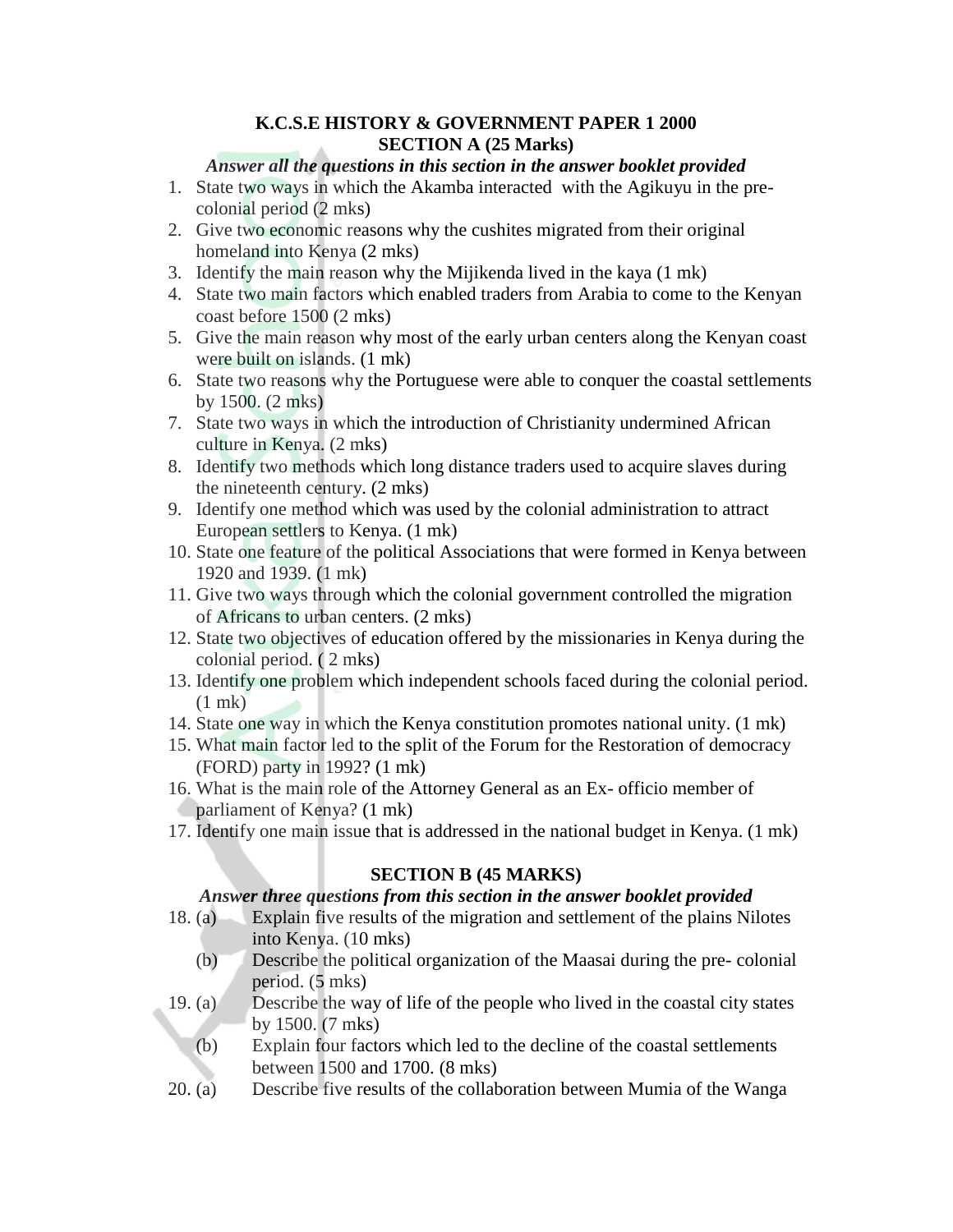and the British? (5 mks)

- (b) Explain five reasons why Britain was interested in establishing control over Kenya during the European scramble for East Africa. (10 mks)
- 21. (a) What five roles did the Kenya African Union (KAU) play in promoting nationalist struggle in Kenya between 1944 and 1953? (5 mks)
	- (b) Explain five constitutional changes which took place in Kenya between 1954 and 1963. (10 mks)

# **SECTION C (30 MARKS)**

# *Answer tow questions from this section in the answers booklet provided*

- 22. (a) What were the three features of the independence constitution of Kenya? (3 mks)
	- (b) Explain six powers that the constitution of Kenya gives to the president. (12 marks)
- 23. (a) Describe the process of electing the speaker of the National Assembly of Kenya. (3 mks)
	- (b) Explain six reasons why parliament is an important institution in Kenya. (12 mks)
- 24. (a) Describe three ways in which the judiciary ensures fairness in the administration of justice in Kenya? (3 mks)
	- (b) Explain six factors that may undermine the administration of justice in Kenya (12 mks)

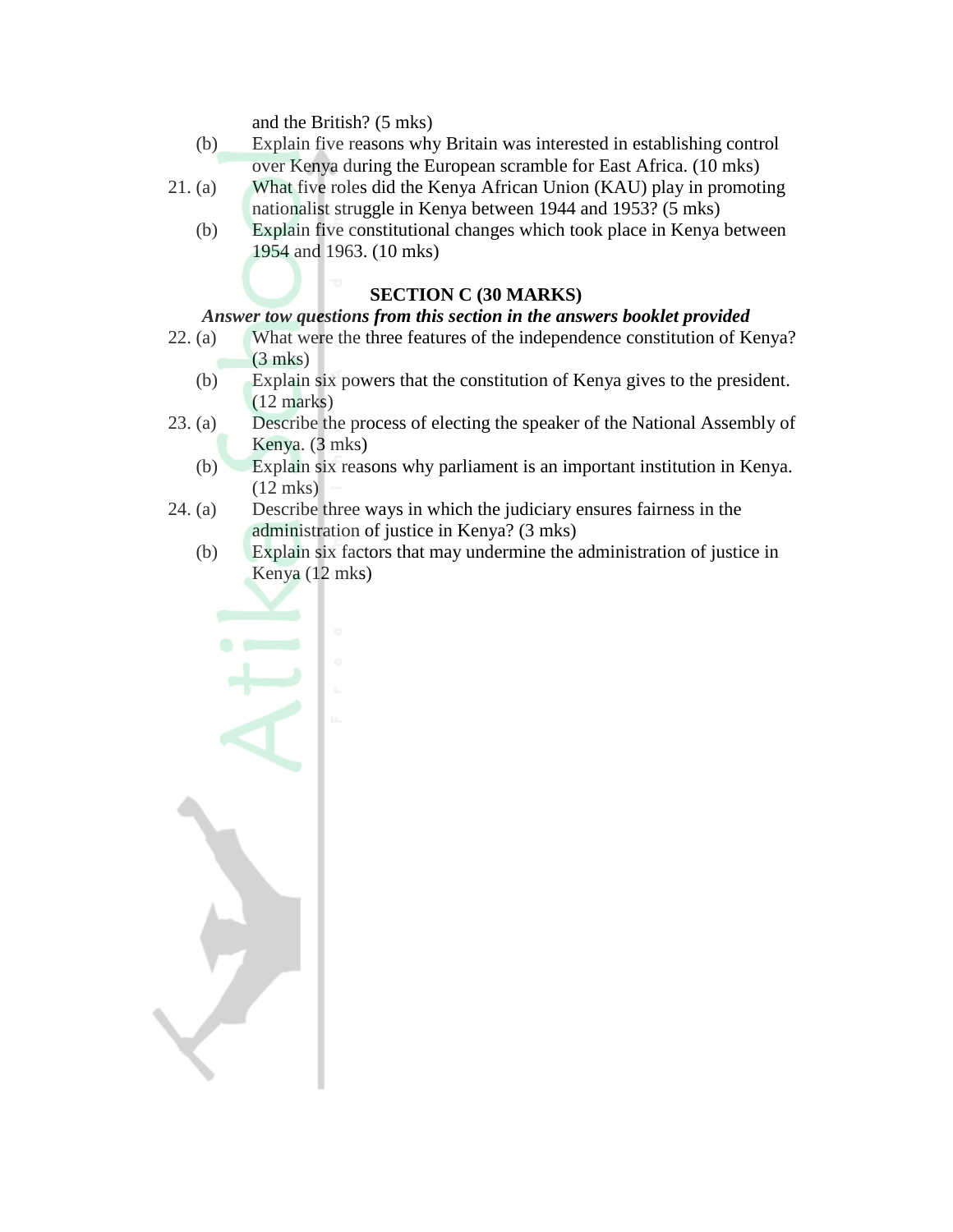## **K.C.S.E HISTORY & GOVERNMENT PAPER 2 2000 SECTION A (25 mks)**

# *Answer all the questions in this section in the answer booklet provided.*

- 1. Give two shortcomings of oral traditions as a source of History. (2 mks)
- 2. State one characteristics of Homo Sapiens (1 mk)
- 3. Identify two similarities between early agriculture in Mesopotamia and Egypt.  $(2 \text{ mks})$
- 4. State two characteristics of the Macadamized roads (2 mks)
- 5. Give one advantage of drum beating as a form of communication over the use of smoke signals in Africa during the pre- colonial period (1 mk)
- 6. State two objectives of international trade agreements. (1 mk)
- 7. What is the difference between barter trade and trade in which currency is used as the medium of exchange? (2 mks)
- 8. Identify two ways in which the Yoruba worshipped their gods (2 mks)
- 9. State the main reason why the Independent churches movement started during the nineteenth century. (1 mk)
- 10. Give two functions of the Kabaka of Buganda. (2 mks)
- 11. State one economic factor which encouraged the Europeans to partition Africa during the nineteenth century. (1 mk)
- 12. Give one reason why some African communities collaborated with the European imperialists. (1 mark)
- 13. Identify one way in which the rise of nationalism undermined the policy of assimilation in French West Africa. (1 mk)
- 14. State two economic challenges which Tanzania has faced since independence (2 mks)
- 15. Give the main reason why the league of Nations was established in 1919 (1 mk)
- 16. State one privilege which members of the British Parliament enjoy. (1 mk)
- 17. Distinguish between a written and an unwritten constitution (2 mks)

# **SECTION B (45 MARKS)**

## *Answer three questions from this section in the answer booklet provided*

- 18. (a) What five factors influenced the development of early urban centers in Africa? (5 mks)
	- (b) Explain five consequences of urbanization on European communities during the nineteenth century. (10 mks)
- 19. (a) Why did the industrial revolution take place in Britain ahead of other European countries? (7 mks)
	- (b) Explain four advantage of the land tenure system in Britain (7 mks)
- 20. (a) What three factors have led to the development of religious beliefs in societies (3 mks)
	- (b) Explain six factors that contributed to the spread of Christianity up to the thirteenth century A.D (12 mks)
- 21. (a) What five factors undermined the trans- Saharan trade? ( 5 mks)
	- (b) Explain five ways in which West African communities benefited from the Trans- Saharan Trade. (10 mks)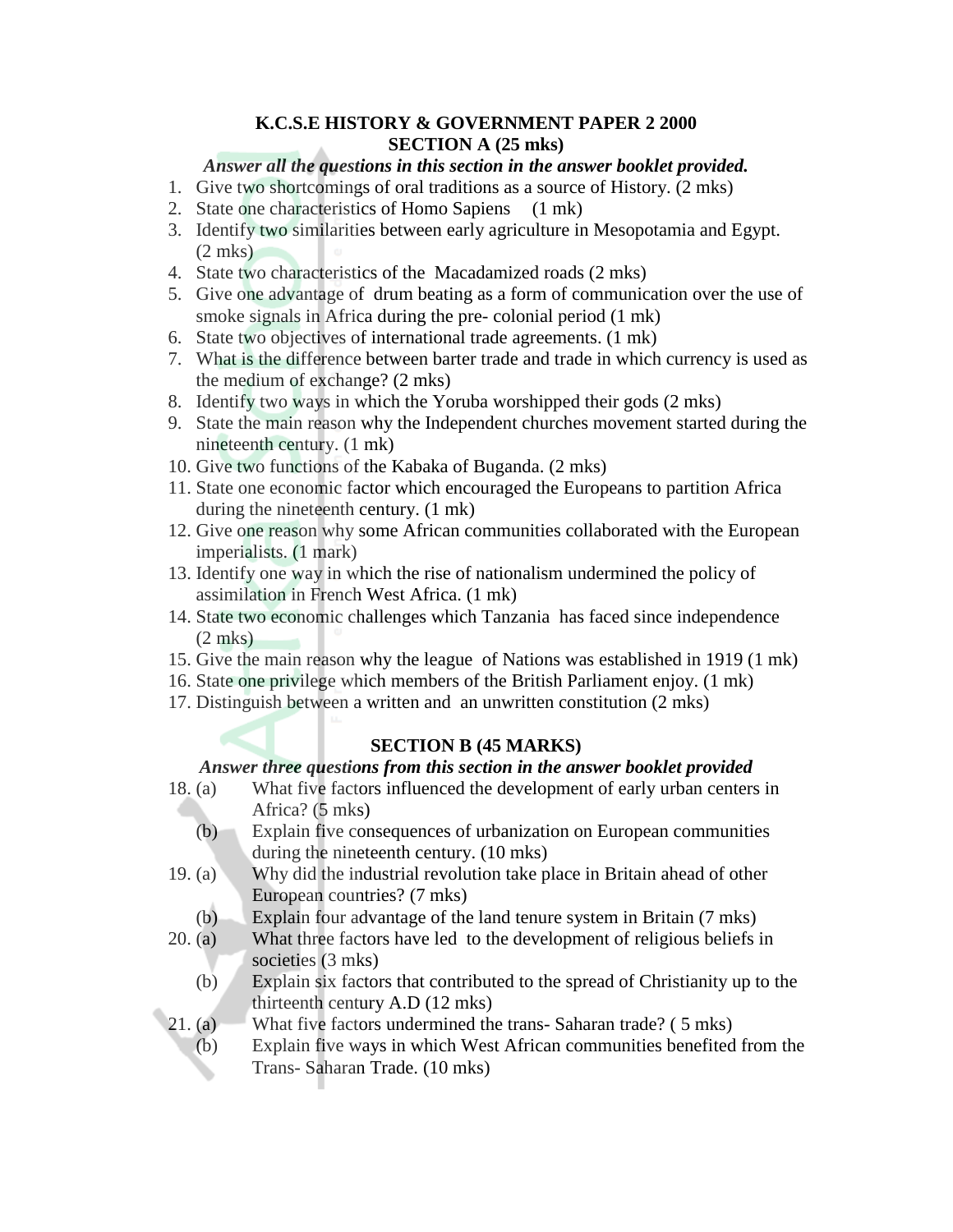#### **SECTION C (30 MARKS)**

#### *Answer two questions from this section in the answer booklet provided*

- 22. (a) Describe the social organization of the Shona during the Pre- colonial period. (5 mks)
	- (b) Explain the political organization of Mwene Mutapa Kingdom during the pre- colonial period. (10mks)
- 23. (a) Why was the East African community formed? (3 mks)
- (b) Explain six factors that led to the collapse of East African community. (12 mks)
- 24. (a) Describe the structure of the communist party in the union of Soviet Socialist Republics (USSR) (3 mks)
	- (b) Discuss six criticisms that have been made against the communist party. (12 mks)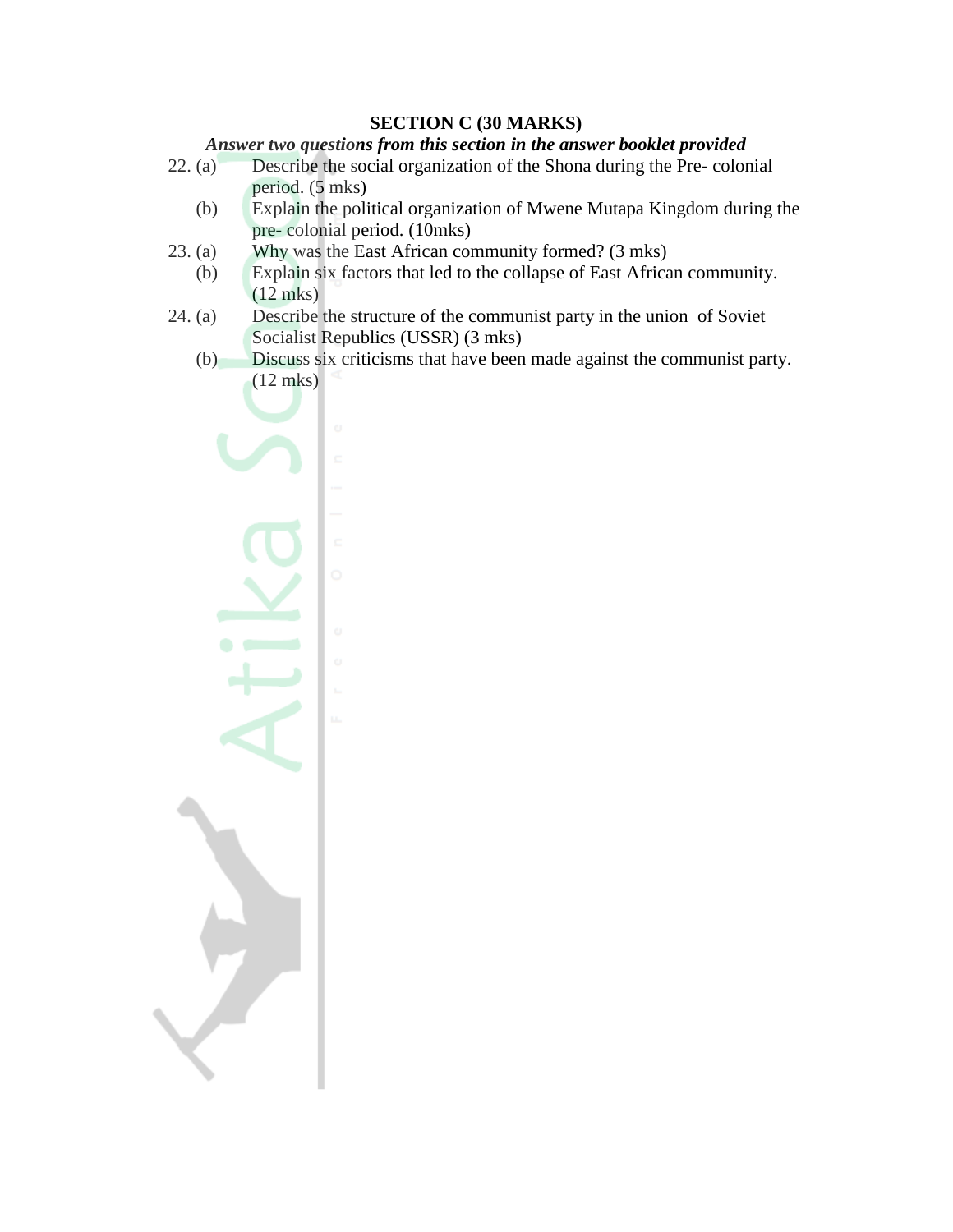#### **K.C.S.E HISTORY & GOVERNMENT PAPER 1 2001 SECTION A (25 mks)**

#### *Answer all the questions in this section in the answer booklet provided.*

- 1. State two ways in which the Nandi and the Abaluyia communities interacted during the pre- colonial period. (2 mks)
- 2. Give one reason why the Mijikenda community migrated from their settlement at Shungwaya during the pre- colonial period. (1 mk)
- 3. Give two reasons why the council of elders among the Ameru was important before the establishment of colonial rule. (2 mks)
- 4. What was the main significance of circumcision in some African traditional societies in Kenya? (1mk)
- 5. Identify two factors that led to the spread of Islam along the Kenyan coast by sixteenth century. (2 mks)
- 6. Give one reason why Seyyid Said took direct control of the settlements along the coast of Kenya in 1806. (1 mk)
- 7. Identify two ways in which the Maasai benefited from their collaboration with the British. (2 mks)
- 8. State two ways in which the colonial government acquired land for the European settlers in Kenya. (2 mks)
- 9. Give two contributions of the independent schools in Kenya during the colonial period. (2 mks)
- 10. State two duties of the British Governor in Kenya during the colonial period.  $(2$  mks)
- 11. Give two ways in which the trade union movement contributed to nationalist struggle in Kenya. (2 mks)
- 12. State one reason why the 1957 elections are important in the history of Kenya. (1 mk)
- 13. What major political change was introduced during the Limuru Conference of 1966? (1 mk)
- 14. Identify one achievement of the District Focus for Rural Development strategy (1 mk)
- 15. Which organization is responsible for co-ordination of parliament elections in Kenya? (1 mk)
- 16. Identify the main reason why suspected criminals are tried in a court of law. (1 mk)
- 17. Give one function of the prisons department in Kenya. (1 mk)

## **SECTION B (45 MARKS)**

## *Answer any THREE questions from this section in answer booklet provided.*

- 18. (a) Why did Christian missionaries come to Kenya in the nineteenth century? (5 mks)
	- (b) Explain six results of the coming of Christian missionaries to Kenya. (10 mks)
- 19. (a) What five factors led to the migration of the Iteso from their original home in the Lake Turkana region to their present homeland? (5 mks)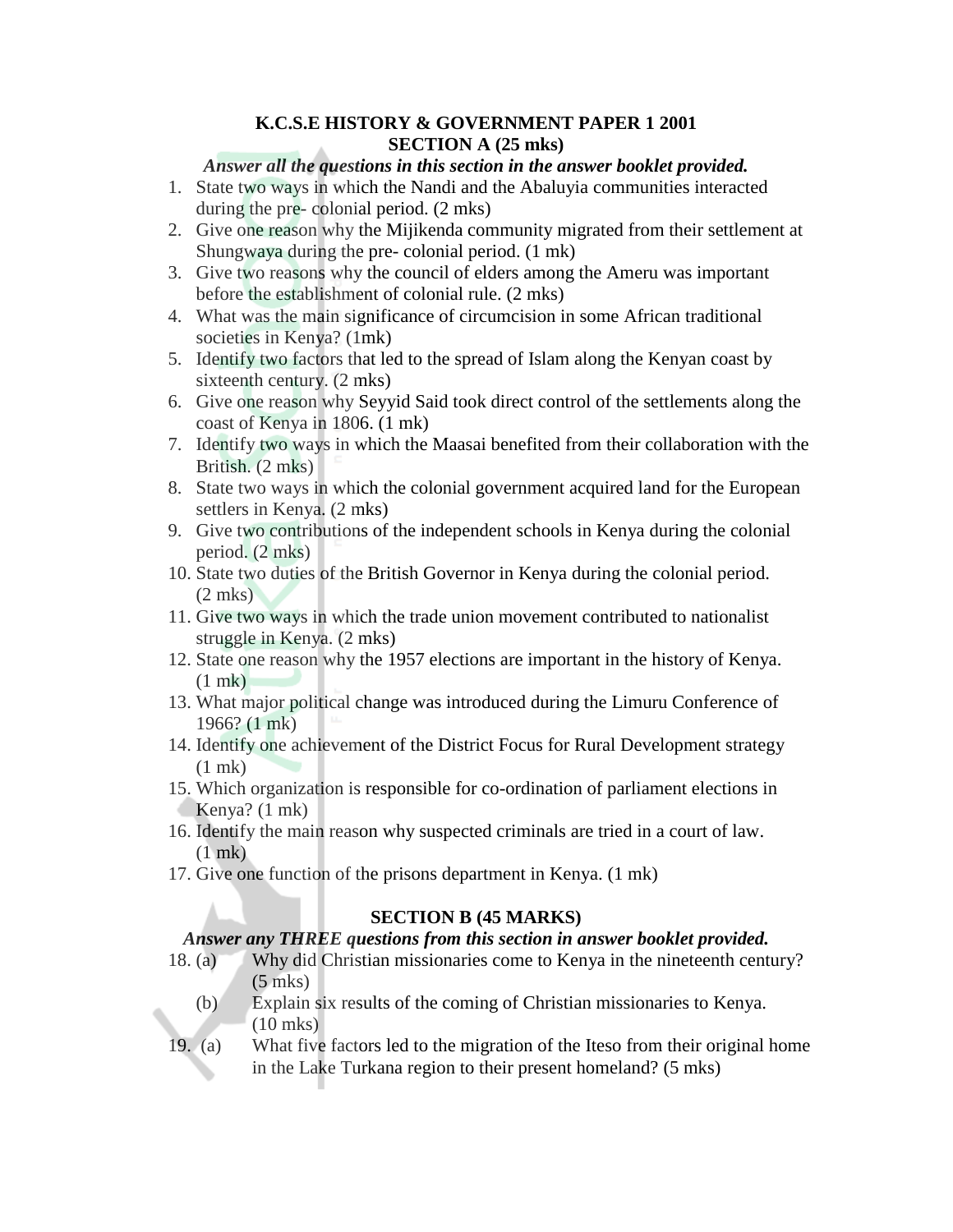- (b) Explain five effects of the migration and settlement of the Iteso in Kenya. (10 mks)
- 20. (a) Describe five common characteristics of the political parties which were formed in Kenya after 1945. (5 mks)
	- (b) Explain five roles of the political parties in the struggle for independence in Kenya between 1945 and 1963. (10 mks)
- 21. (a) In what five ways has the government attempted to preserve cultural heritage in Kenya since independence? (5 mks)
	- (b) Explain the role which the co-operative movement has played in promoting national development in Kenya since 1963. (10 mks)

# **SECTION C (30 MARKS)**

# *Answer any two questions from this section in the answer booklet provided*

- 22. (a) Describe the composition of parliament in Kenya. (3 mks)
	- (b) Explain six function of the speaker of the National Assemble in Kenya. (12 mks)
- 23. (a) Describe the functions of the police force in Kenya. (7 mks)
	- (b) What factors hinder the Kenya Police from performing their duties effectively? (8 mks)
- 24. (a) What are the stages brought which a bill passes before it becomes law in Kenya? (5 mks)
	- (b) Explain five factors that promote national unity in Kenya. (10 mks)

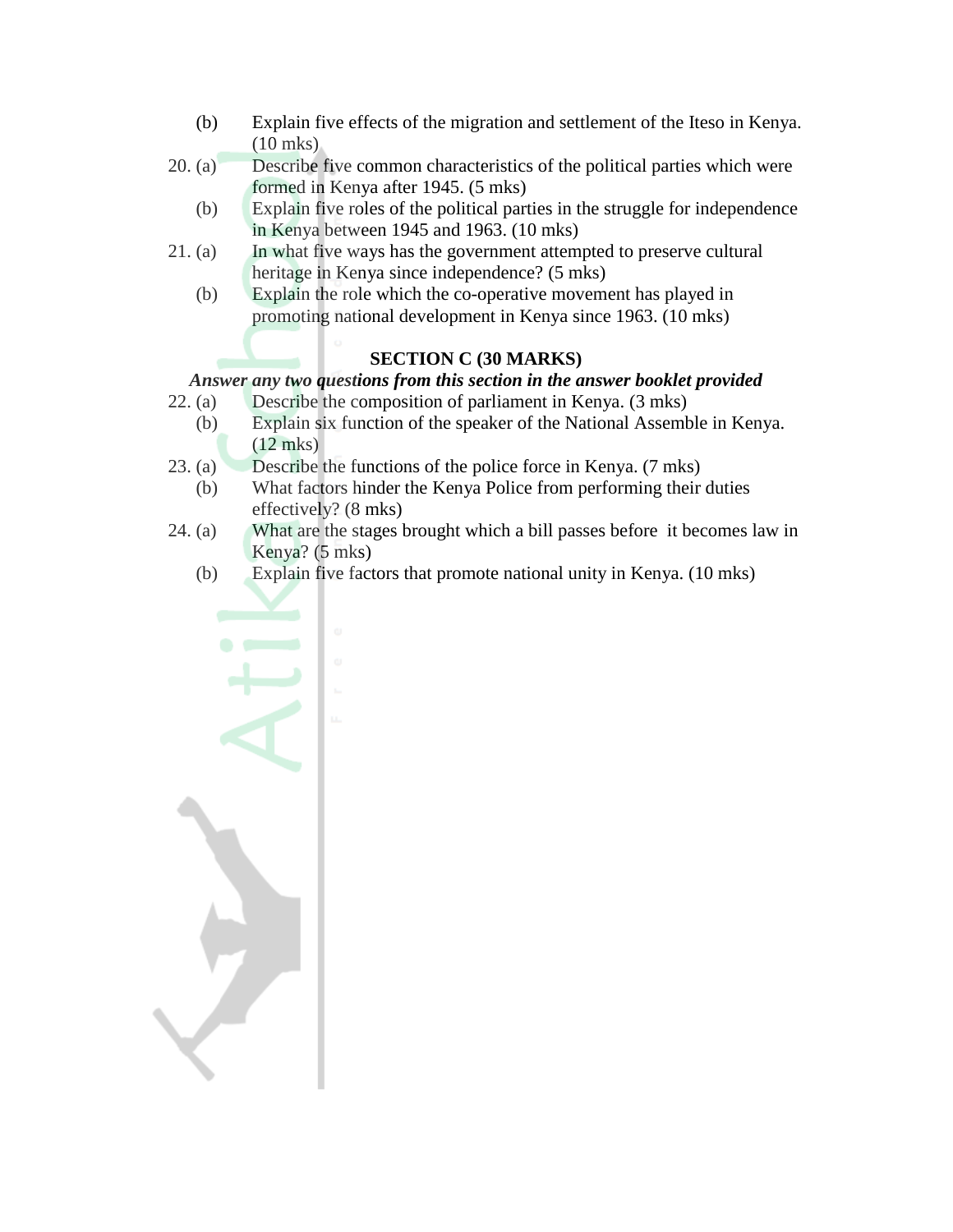#### **K.C.S.E HISTORY & GOVERNMENT PAPER 2 2001 SECTION A (25 marks)**

*Answer all the questions in this section in the answer booklet provided.*

- 1. What is oral tradition as a source of History? (1 mk)
- 2. State the main function of the Golden stool in the Asante Empire during the precolonial period. (1 mk)
- 3. State two uses of bronze in early Egypt. (2 mks)
- 4. Identify one way in which invention of the wheel promoted early transport. (1 mk)
- 5. State two results of the translation of the bible into different European languages during the sixteenth century. (2 mks)
- 6. Identify the main reason why the Egyptians buried the dead with their belongings (1 mk)
- 7. Give two ways in which Islam spread to Africa in the nineteenth century.(2 mks)
- 8. Identify one way in which the industrial Revolution contributed to colonization of colonization of Africa by Europeans
- 9. Give one factor which undermined European Company rule in Africa during the nineteenth century. (1 mk)
- 10. State two reasons why indirect rule was unsuccessful in Southern Nigeria. (2mks)
- 11. Identify tow factors that undermined the effectiveness of the League of Nations. (2mks)
- 12. State one advantage of a written constitution over an unwritten constitution.(1mk)
- 13. Give two reasons why coal was used as the main source of industrial power in Britain during the industrial Revolution.
- 14. State tow ways in which poor transport systems have contributed to food shortages in Africa. (2mks)
- 15. Identify one aim of the United Nations conference on Trade and Development (UNCTAD) (1mk)
- 16. State two features of the government of France in the twentieth century.
- 17. Give the main political challenge that the Democratic republic of Congo (Zaire) has face since independence. (1 mk)

## **SECTION B (45 marks)**

#### *Answer any THREE questions form this section in the answer booklet provided.*

- 18. a) Describe how the Trans Sahara trade was organized (8mks)
- b) What problems did the trans- Saharan trader face? (7mks)
- 19. a) What factors led to the development of urban centres in Africa during the pre-colonial period? (8mks)
	- b) Explain the social effects of urbanization in Europe during the nineteenth century. (7mks)
- 20. a) Describe five factors that facilitated the development of agriculture in America before 1800. (3mks)
	- b) Discuss the factors that led to the Agrarian Revolution in North America. (12mks)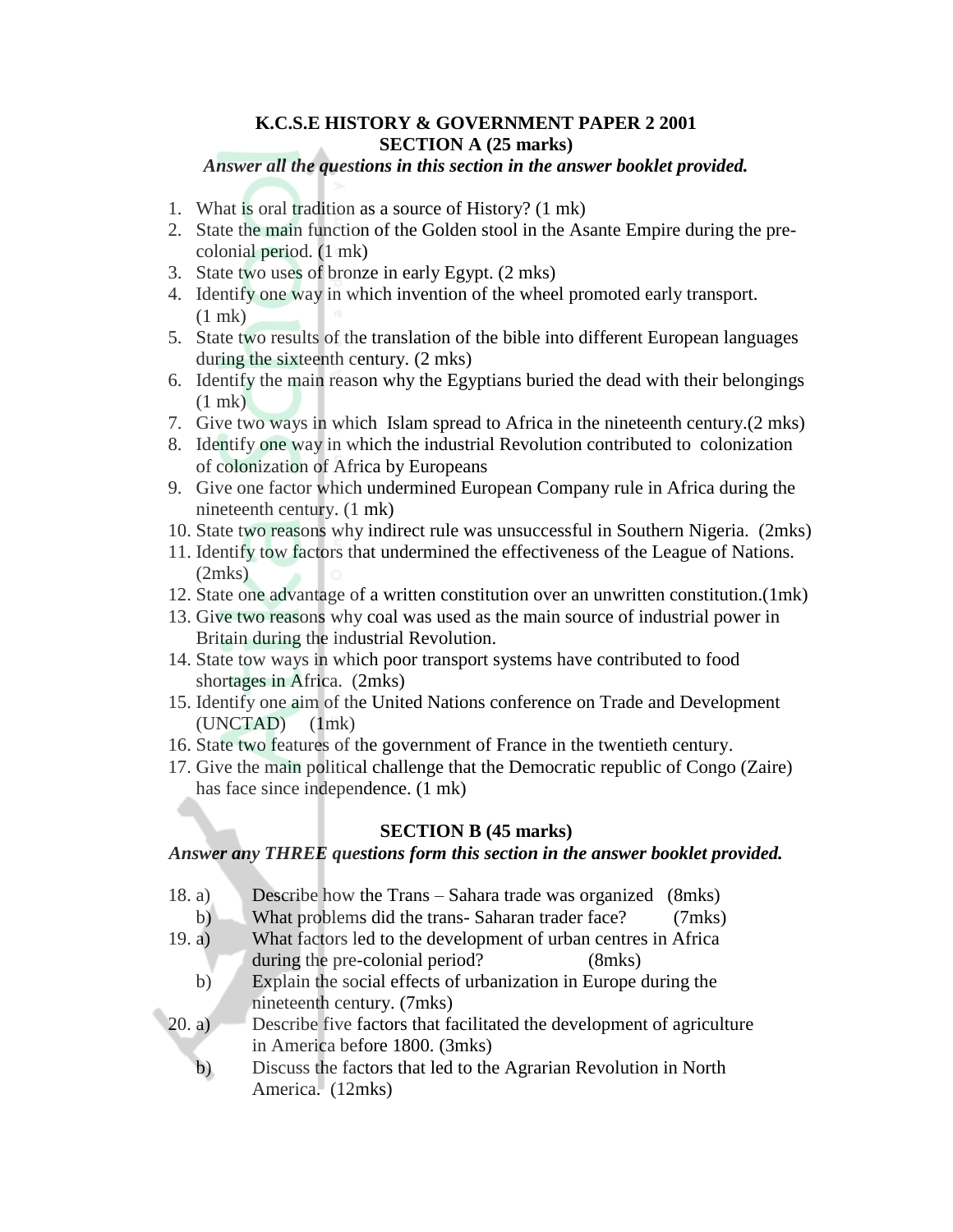- 21. a) Which scientific inventions of the twentieth century have led to a reduction in death rates? (5mks)
	- b) Explain the positive impact of scientific inventions on industry. (10mks)

# **SECTION C (30marks)**

# *Answer any TWO questions from this section in the answer booklet provided.*

- 22. a) What factors enabled Samori Toure to resist French colonization in West Africa (7mks)
	- b) Explain four results of the defeat of the Mandika by the French in the nineteenth century.(8mks)
- 23. a) Why did the British use direct rule in Zimbabwe (3mks)
- b) Explain the effects of British rule in Zimbabwe. (12mks)
- 24. a) Why was the United States of America (USA) reluctant to join the First World war during the initial stage? (3 mks)
	- b) Describe the results of the Second World War. (12mks)

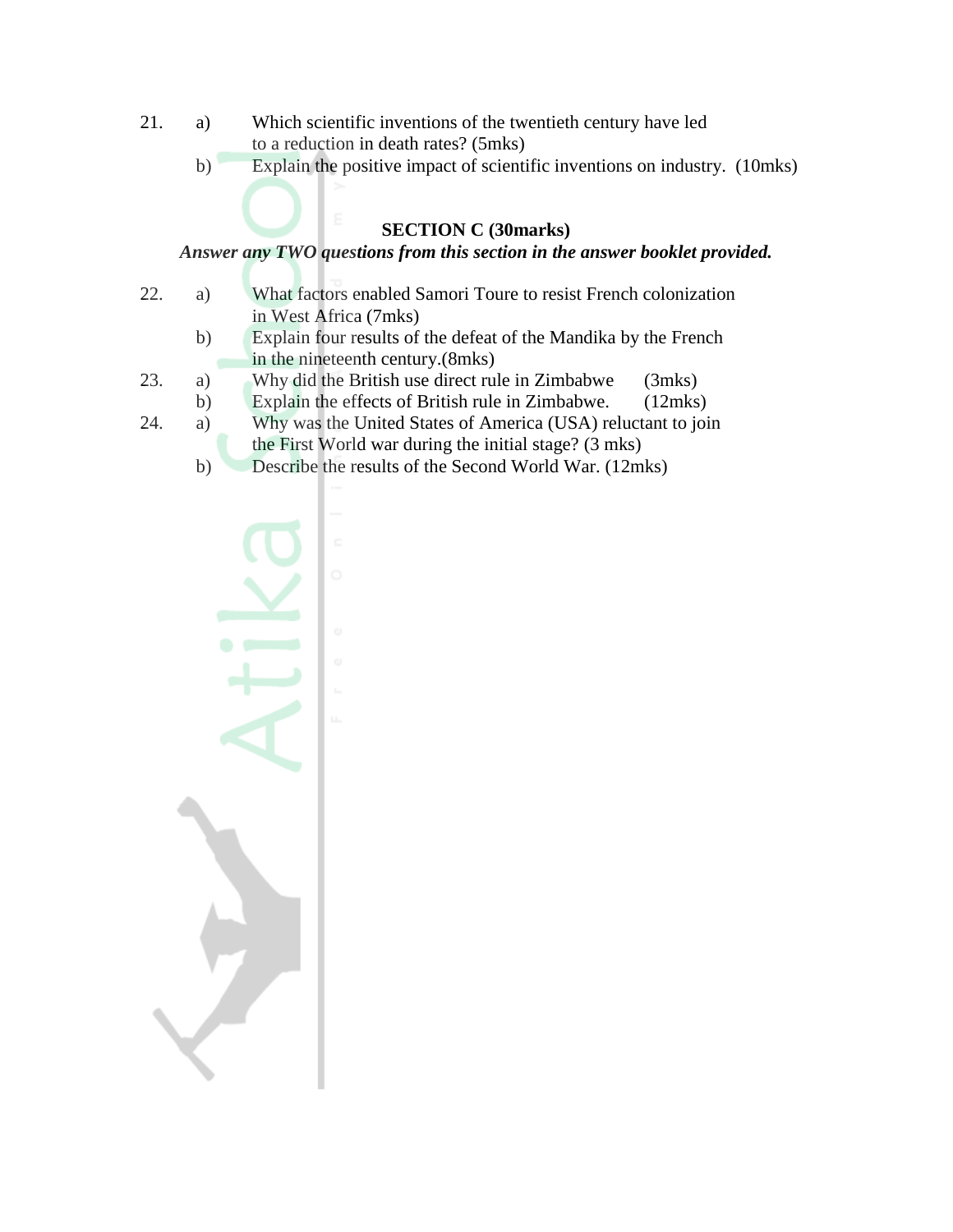# **K.C.S.E HISTORY & GOVERNMENT PAPER 1 2002 SECTION A (25mks)**

# *Answer ALL the question in this section in the answer booklet provided.*

- 1. State one way in which the Abagusii and the Kipsigis interacted during the pre-colonial period. (1mk)
- 2. State two functions of the Council of Elders (Njui Ncheke) of the Ameru (2mks)
- 3. A part from trade, give one reason why the Arabs migrated to the Kenyan coast before 1500 A.D.
- 4. State two factors which encouraged the Akamba to participate in the long distance trade during the nineteenth century.(2mks)
- 5. Give two reasons why Nabongo Mumia collaborated with the British (2mks)
- 6. Identify one reason why Africans in Kenya were not allowed to grow some cash crops before 1954.
- 7. State two reasons why the Taita Hill Association was formed in 1939. (2mks)
- 8. State one result of the establishment of independent in Kenya during the colonial period.(2mks)
- 9. Identify two negative consequences of urbanization in Kenya during the colonial period.(2mks).
- 10. Give two sources of revenue for the District Development Committees in Kenya (2mks)
- 11. State two ways which chiefs promote law and order in their locations. (2mks)
- 12. Give one way through which the education system in Kenya promotes national Unity (1 mark)
- 13. Who chairs cabinet meetings in Kenya? (1 mark)
- 14. What is contained in the government budget? (1 mark)
- 15. Give the main role opposition parties in Kenya. (1 mark)
- 16. Give the main functions of the Prisons Department in Kenya (1 mark)
- 17. Identify two national philosophies used as development strategies in Kenya (2 mks)

## **SECTION B (45 marks)**

# *Answer any three questions from this section in the answer booklet provided.*

- 18. (a) What were the results of the settlement of the luo in Kenya during the precolonial period? (7 marks)
	- (b) Describe the socio- political organization of the Luo during the precolonial period (8 marks)
- 19. (a) Why were the Portuguese interested in establishing their control over the Kenyan coast during the sixteenth century? (3 mks)
	- (b) Explain six effects of Portuguese role on the Kenyan coast (12 mks)
- 20. (a) What economic reasons encouraged the British to colonise Kenya during the nineteenth century? (3 mks)
	- (b) Explain six ways through which the colonial government promoted settler farming (12 mks)
- 21. (a) What major reforms resulted from the Lyttelton Constitution of 1954 in Kenya? (3 mks)
	- (b) Explain six ways through which Thomas Joseph Mboya contributed to the struggle for independence in Kenya. (12 mks)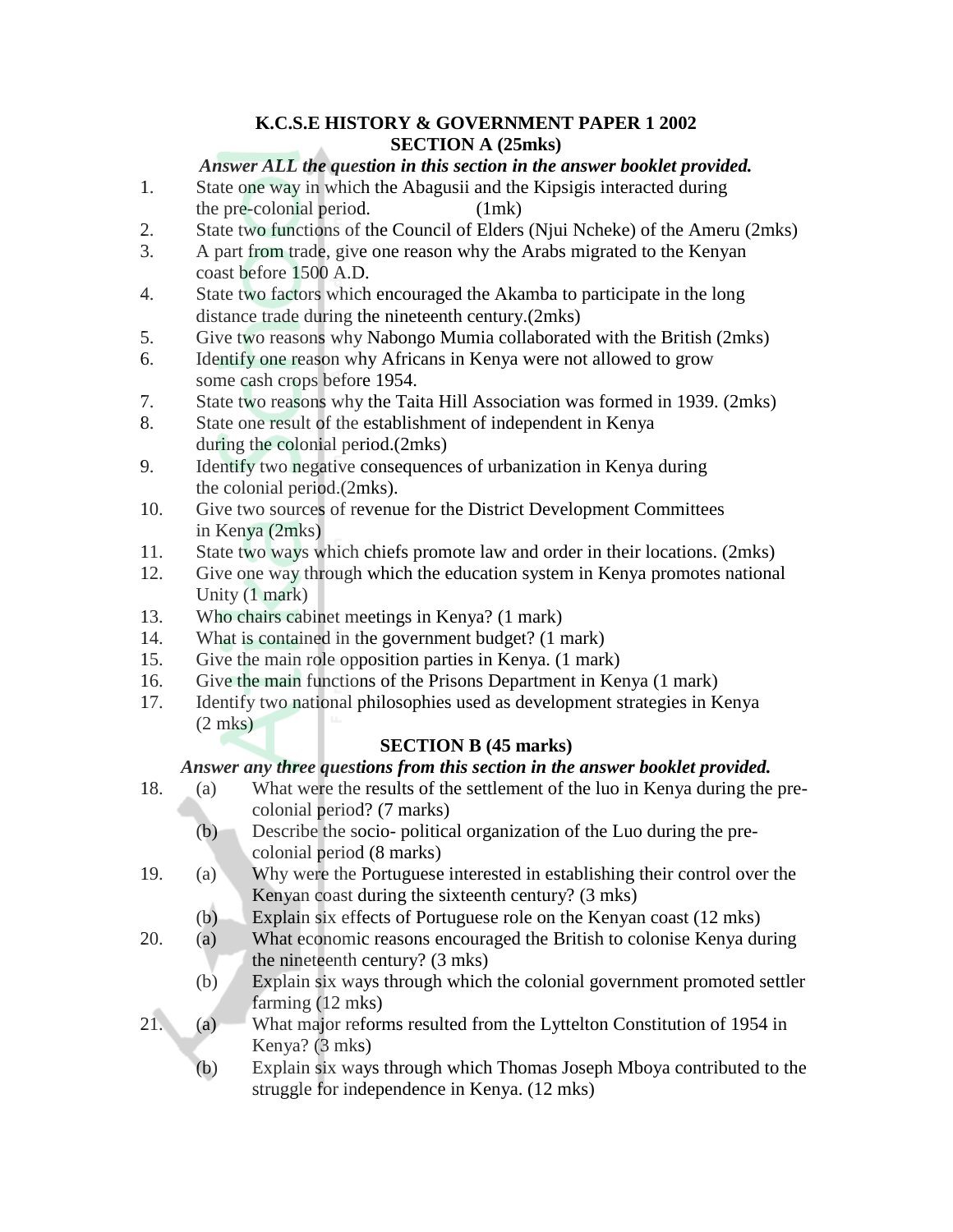# **SECTION C (30 MARKS)**

- 22. (a) Describe the structure of the court system in Kenya (5 mks)
	- (b) Explain the functions of the high court in Kenya (3 mks)
- 23. (a) Describe the process of preparing a bill before it is taken to parliament for debate (3 marks)
	- (b) Explain six ways in which the Bill of Rights protests the rights of the individual (12 marks)
- 24. (a) What are the main sources of revenue for local Government Authorities in Kenya?
	- (b) Explain six factors which undermine the performance of local authorities (10 mks)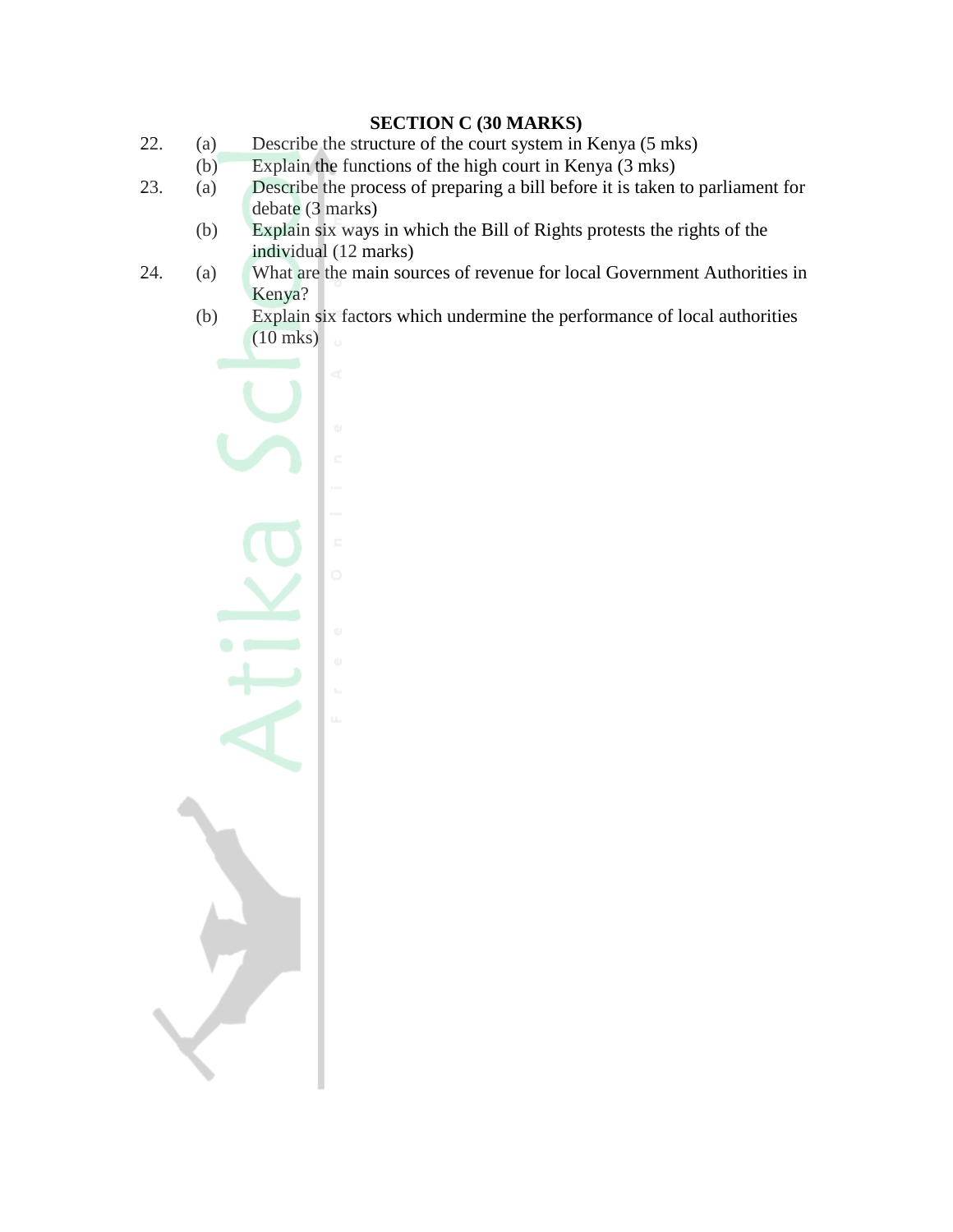## **K.C.S.E HISTORY & GOVERNMENT PAPER 2 2002 SECTION A (25 marks)**

## *Answer all the questions in this section in the answer booklet*

- 1. State one advantage of written materials as a source of history (1 mk)
- 2. Give one characteristics of Homo erectus (1 mk)
- 3. State one main limitation of barter trade during the Trans- Saharan Trade. (1 mk)
- 4. State two duties of the priests in Yoruba traditional religion (2 mks)
- 5. State one result of the invention of the wheel in Mesopotamia (1 mk)
- 6. Give one disadvantage of using coal as a source of industrial energy during the nineteenth century. (1 mk)
- 7. State two factors that facilitated the growth of the Asante Kingdom (2 mks)
- 8. Identify two features of Early Greek city states (2 mks)
- 9. Give two inventions that improved textile manufacturing industry in Britain in the eighteenth century. (2 mks)
- 10. State one contribution of Joseph Lister in the field of medicine in the nineteenth century (1 mk)
- 11. State two effects of the development of railway transport in the nineteenth century
- 12. Give two methods that European powers used to occupy Africa during the nineteenth century. (2 mks)
- 13. State two conditions that one had to fulfill in order to become fully assimilated in French West Africa.(2 mks)
- 14. Give the main reason why the League of Nations was formed in 1919. (1 mk)
- 15. State the main cause of the cold war (1 mk)
- 16. Give two political developments in South Africa between 1990 and 1994 which led to peaceful introduction of majority rule in the country. (2 mks)
- 17. State the main reason why the USSR adopted a one party system of government. (1 mk)

## **SECTION B (45 MARKS)**

- 18. (a) Describe three ways through which slaves were obtained during the Trans- Atlantic slaves trade
	- (b) Explain six factors that led to the decline of the Trans- Atlantic trade
- 19. (a) What factors led to the industrialization in German in the  $19<sup>th</sup>$  century?
- (b) Explain five results of the industrial Revolution in Europe during the  $19<sup>th</sup>$ century
- 20. (a) In what was are the teachings of Islam similar to those of Christianity (b) Explain the Christian church split during the  $16<sup>th</sup>$  century
- 21. (a) What reasons led to the failure of Maji Maji rebellion in 1907
- (b) Explain five reforms that were introduced by the German administration after the Maji Maji uprising
- 22. (a) Why did the British use indirect rule to administer Northern Nigeria
- (b) Explain why the use of indirect rule in southern Nigeria was unsuccessful
- 23. (a) Describe three factors that enabled the allied powers to win the second World War
	- (b) Explain the results of the Second World War
- 24. (a) Describe the functions of the president of the United States of America  $(U.S.A)$ 
	- (b) Explain how the system of government of the U.S.A works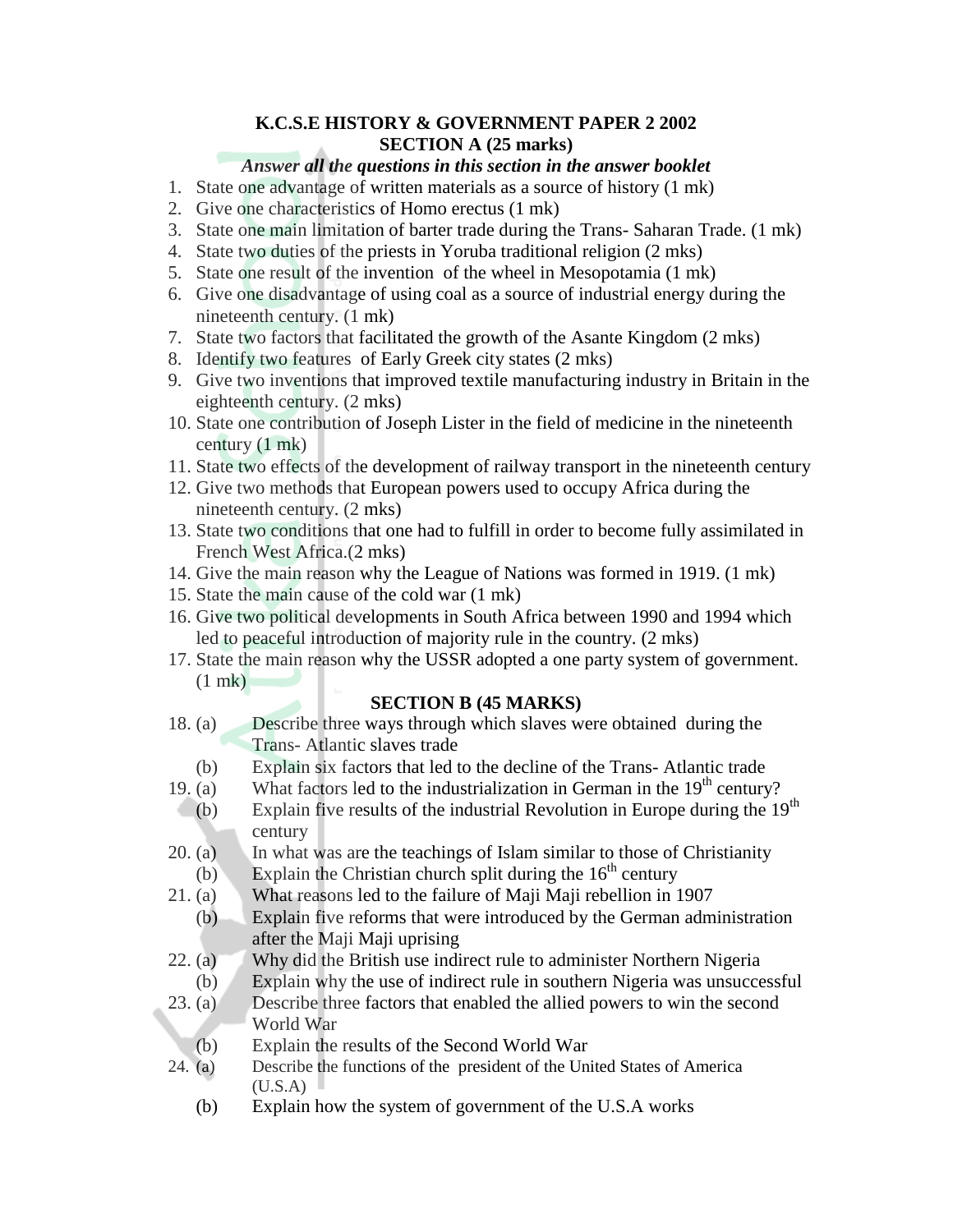## **K.C.S.E HISTORY & GOVERNMENT PAPER 1 2003 SECTION A (25 marks)**

## *Answer all the questions in this section in the answer booklet*

- 1. State two disadvantages of relying on oral traditions as a source of history. (2 mks)
- 2. Give one way in which the knowledge of iron working helped in the migration of the Bantu (1 mk)
- 3. State one reason why the government may limit the freedom of speech (1 mk)
- 4. Identify one in which the monsoon winds led to the development of trade between the Kenyan coast and the outside world. (1 mk)
- 5. State three economic benefits of the Oman rule along the Kenyan coast during the nineteenth century. (3 mks)
- 6. State two ways through which mission stations promoted the spread of Christianity in Kenya. (2 mks)
- 7. Give one way in which rural to rural migrations in Kenya contribute to national unity.  $(1 \text{ mk})$
- 8. State two ways in which the colonial land policies in Kenya undermined African farming (2 mks)
- 9. State two demands the Kenya African Union (KAU) made to the colonial government in 1952. (2 mks)
- 10. Give two reasons why independent schools were established in Kenya. (2 mks)
- 11. State two provisions of the independence constitution of Kenya. (2 mks)
- 12. Give one way in which a person may become a member of parliament in Kenya. (1 mk)
- 13. State one contribution of the "Harambee" movement to the development of health services in Kenya. (1 mk)
- 14. Give two reasons why the district focus for Rural Development was adopted as a development strategy in Kenya. (2 mks)
- 15. Give two factors which may undermine the effectiveness of the traffic police in Kenya. (2 mks)

## **SECTION B (45 MARKS)**

#### *Answer any three questions from this section in the answer booklet provided*

- 16. (a) Outline the stages in the Portuguese conquest of the coastal towns up to 1510 (3 mks)
	- (b) Explain six factors that led to the decline of the Portuguese rule on the Kenyan coast. (12 mks)
- 17. (a) Give five reasons why Britain colonized Kenya. (5 mks)
	- (b) Explain why Kenyan communities were defeated by the British during the establishment of colonial rule. (10 mks)
- 18. (a) State three ways through which communities in Kenya interacted during the pre- colonial period. (3 mks)
	- (b) Describe the social organization of the Agikuyu during the pre- colonial period.
- 19. (a) What factors led to the development of multi- party democracy in Kenya in the early 1990"s? (3 mks)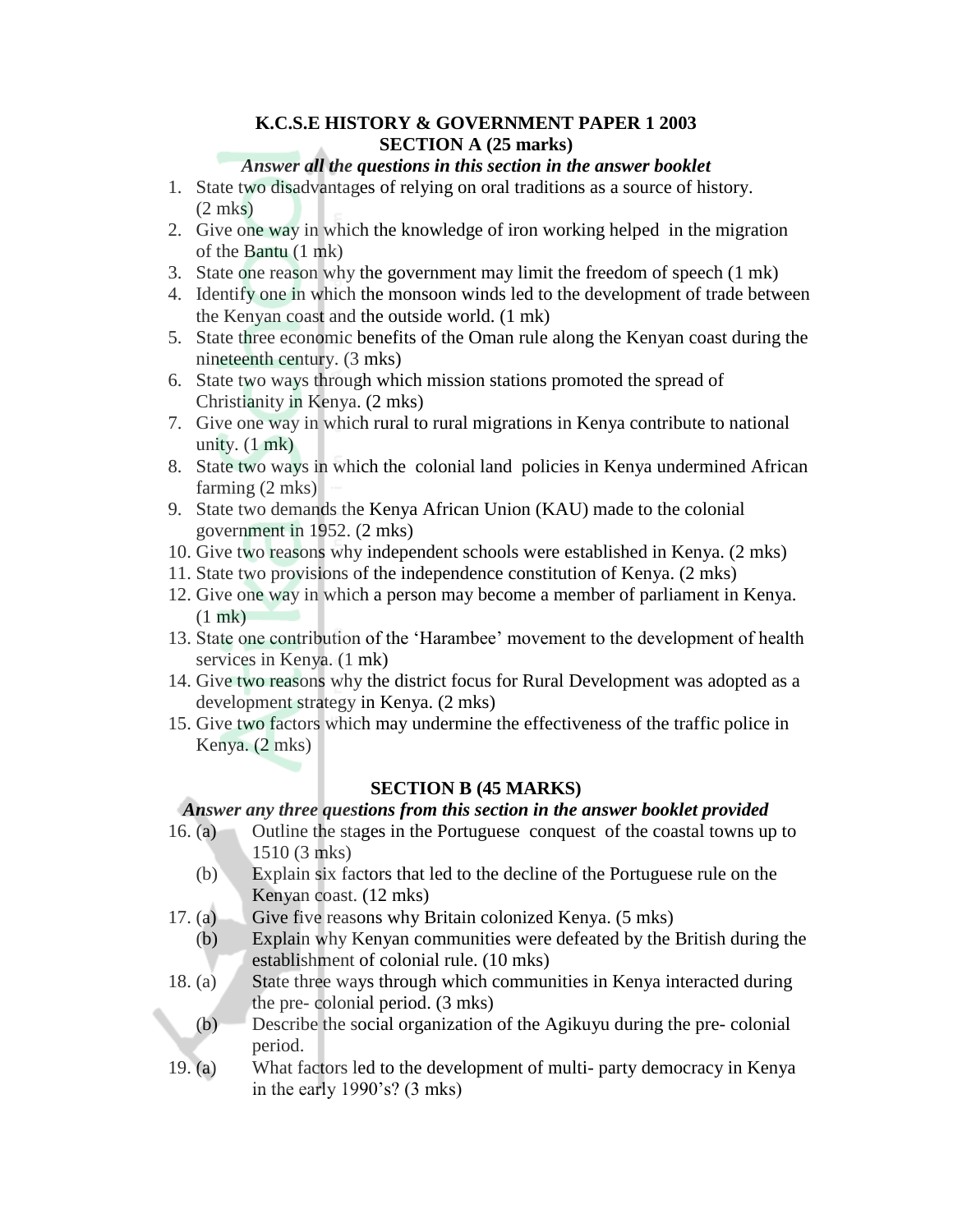(b) Explain how the existence of many parties has promoted democracy in Kenya. (12 mks)

# **SECTION C (30 Marks)**

# *Answer any two questions from this section in the answer booklet provided*

- 20. (a) What is the composition of the cabinet in Kenya? (3 mks) (b) Explain six functions of the cabinet in Kenya. (12 mks)
- 21. (a) Identify three types of taxes paid by Kenyans to the government (3 mks)
	- (b) Explain six ways in which the government of Kenya uses its revenue (12 mks)
- 22. (a) Describe five demands made by trade unionists in Kenya during the colonial period. (5 mks)
	- (b) Explain the contribution of the trade union movement in the struggle for independence in Kenya. (10 mks)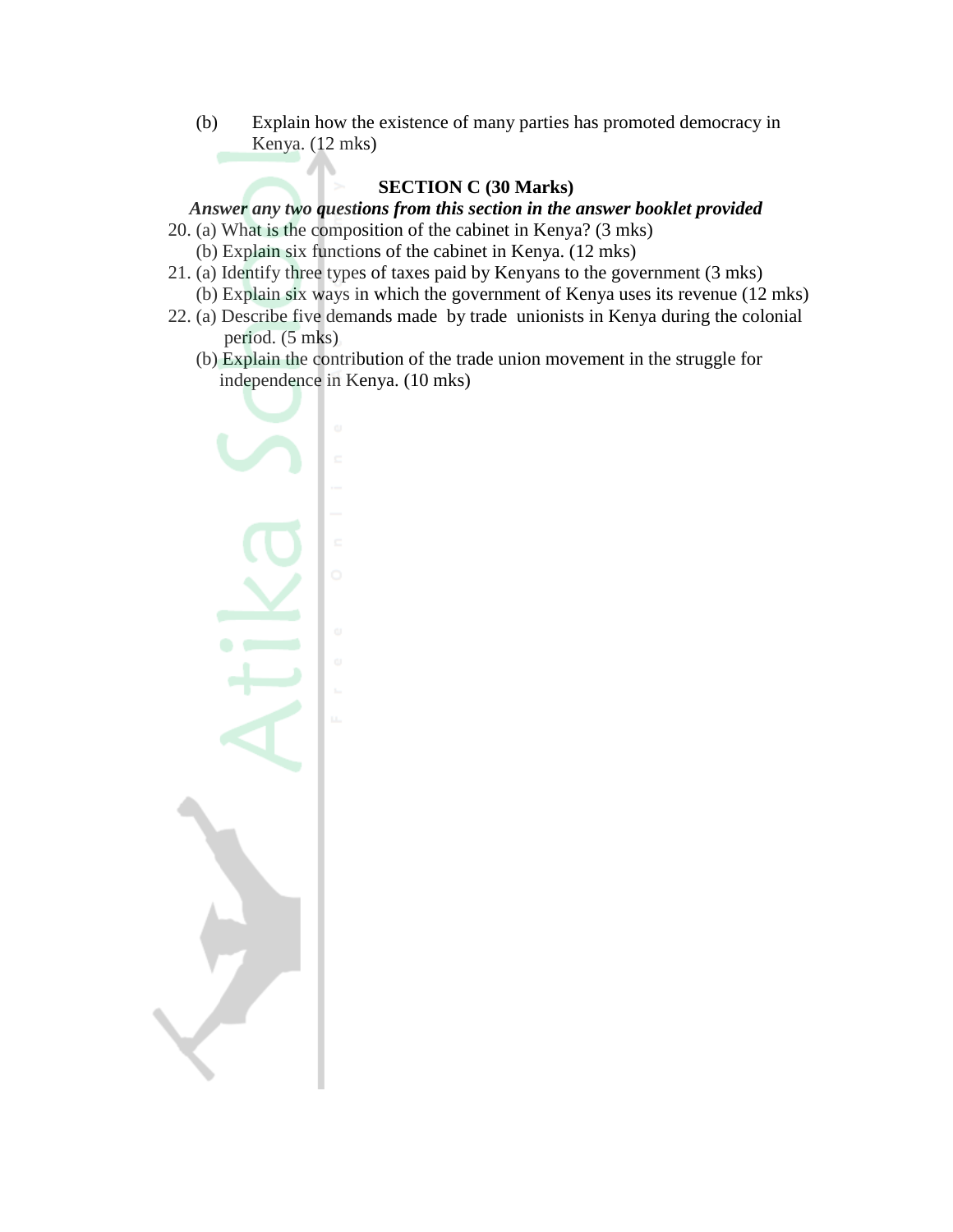## **K.C.S.E HISTORY & GOVERNMENT PAPER 2 2003 SECTION A (25 marks)**

#### *Answer all the questions in this section in the answer booklet provided*

- 1. Identify two ways in which early man used stone tools. (2 mks)
- 2. Give two factors that influenced the growth of early urban centres in Africa. (2 mks)
- 3. State two disadvantages of using coal as a source of industrial energy (2 mks)
- 4. Identify one advantage of barter as a method of exchange in the Trans- Saharan trade. (1 mk)
- 5. Give two ways in which the agrarian in Revolution England affected the lives of small scale farmers?
- 6. Identify two ways in which the Agrarian Revolution contributed to European expansion to Africa. (2 mks)
- 7. State one reason why internal Trade Agreement are signed. (1 mk)
- 8. State two religious practices of the Ancient Egyptians. (2 mks)
- 9. State two similarities between the Buganda and the Ndebele system of government in the  $19<sup>th</sup>$  century. (2mks)
- 10. Identify one way in which Africans reacted to European colonization of Africa. (1 mk)
- 11. State one way through which the Europeans maintained peace among themselves during the partition of Africa. (1 mk)
- 12. Name two main political changes that have faced the Democratic Republic of Congo since independence. (2 mks)
- 13. Give one function of the monarchy in Britain. (1 mk)
- 14. State one advantage of a written constitution. (1 mk)
- 15. State two ways in which the treaty of Versailles signed in 1919 affected Germany. (2 mks)
- 16. Identify one leader who was a founder member of the non-aligned movement. (1 mk)

## **SECTION B (45 MARKS)**

#### *Answer any three questions from this section in the answer booklet provided*

- 17. (a) What were the advantage of the discovery of fire by the early man? (3 mks)
	- (b) Explain six ways in which agriculture changed the lives of early people. (12 mks)
- 18. (a) Give three developments that have taken place in road transport systems since 1750. (3 mks)
	- (b) Explain six ways through which the invention of the railway speeded up industrialization in Europe. (12 mks)
- 19. (a) State three religious practices of the Yoruba (3 mks)
- (b) Explain six effects of Christian missionary activities on Africans (12 mks)
- 20. (a) Describe the organization of the Trans- Atlantic Trade. (3 mks)
	- (b) What were the results of the Trans- Atlantic Trade in West Africa? (12 mks)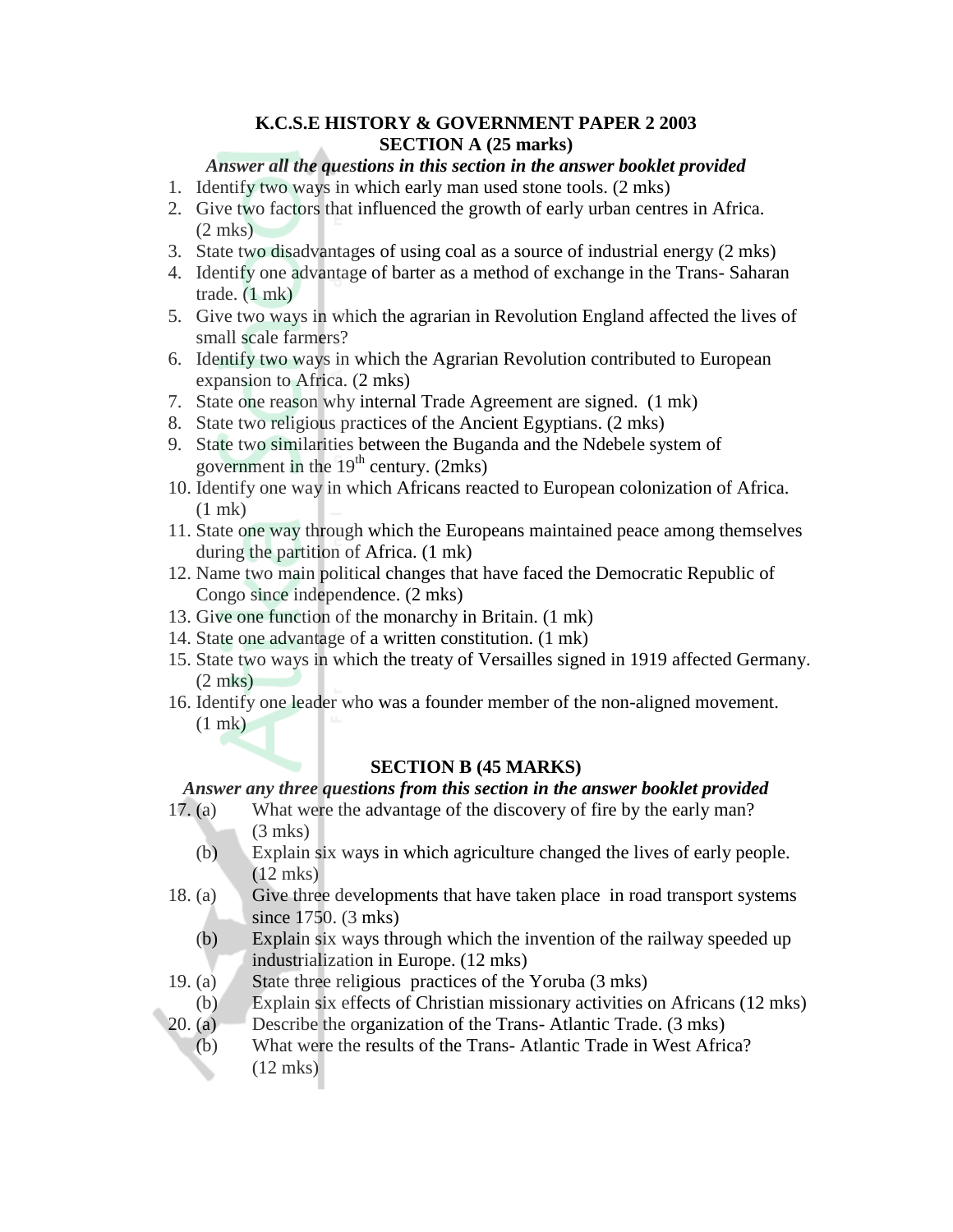#### **SECTION C (30 MARKS)**

#### *Answer any two questions from this section in the answer booklet provided*

- 21. (a) Give three reasons why Samori Toure resisted French colonization in West Africa. (3 mks)
	- (b) Explain six results of Samori Toure"s resistance against the French occupation in West Africa between 1882 and 1898. (12 mks)
- 22. (a) Give three reasons why the preferential Trade Area (PTA) was formed. (3 mks)
	- (b) Explain six challenges which Tanzania has faced since independence. (12 mks)
- 23. (a) What are the features of stage government in the United States of America? (3 mks)
	- (b) Explain six functions of the Federal government of the United States of America. (12 mks)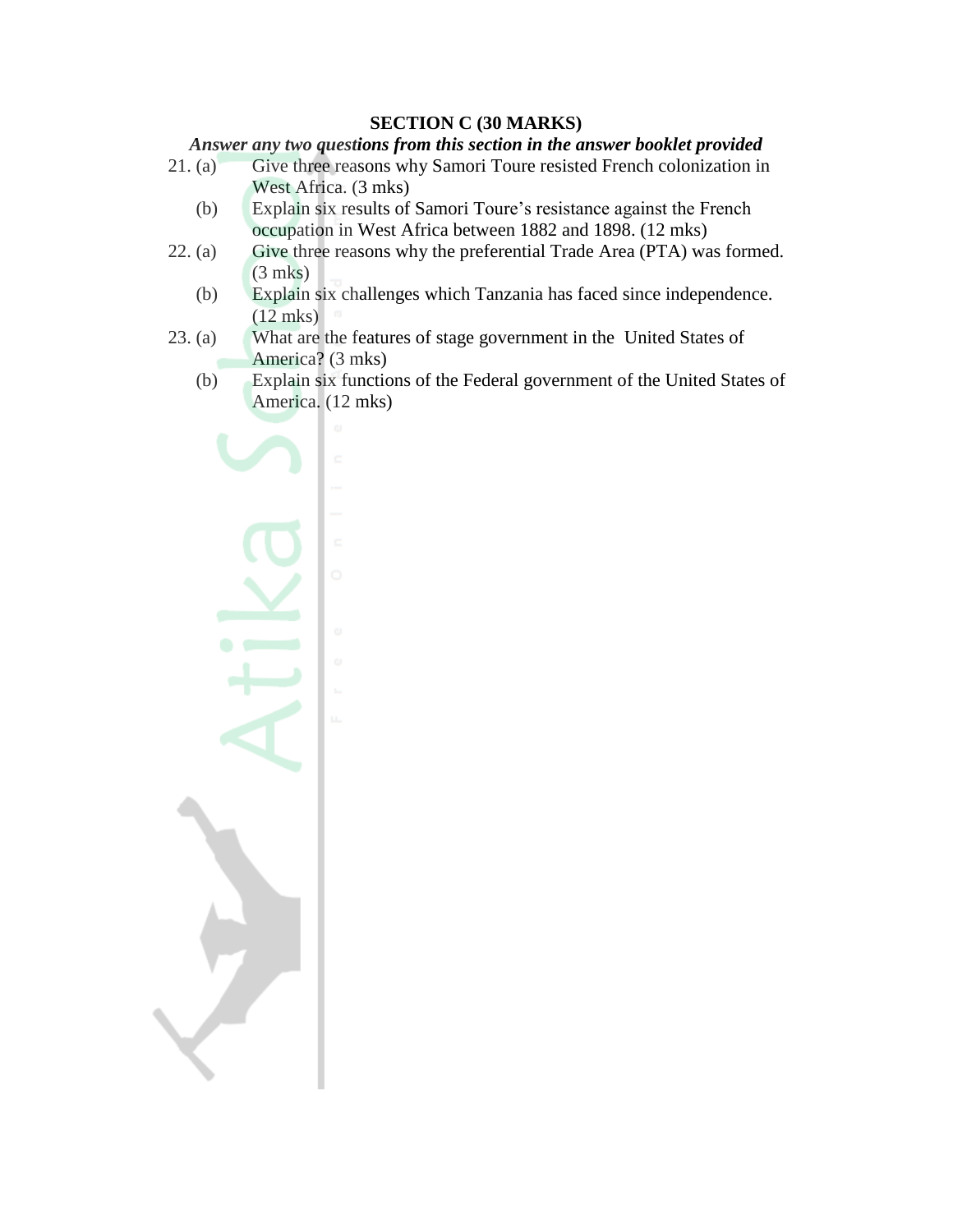#### **K.C.S.E 2004 HISTORY AND GOVERNMENT PPAER 1 SECTION A (25 MARKS)**

#### *Answer all the questions in this section in answer booklet provided*

- 1. State two ways in which Kenyan communities interacted during the pre- colonial period (2 mks)
- 2. Give two reasons for the migration of the Borana from Ethiopia into Kenya.  $(2 \text{ mks})$
- 3. State two functions of the Laibon among the Maasai during pre- colonial period in Kenya. (2 mks)
- 4. Identify one factor that facilitated contact between the Kenyan coast and the outside world by the end of the  $16<sup>th</sup>$  Century. (1 mk)
- 5. Give two methods used by Europeans to acquire territories in Kenya during the  $19<sup>th</sup>$  century. (2 mks)
- 6. Identify the main feature of the system of education in Kenya during the colonial period. (2 mks)
- 7. State one role of the civilians during the struggle for independence in Kenya. (1 mk)
- 8. Give two roles of welfare organizations in Kenya during the colonial period. (2 mks)
- 9. Identify one way through which colonial lands policies promoted settler agriculture in Kenya. (1 mk)
- 10. Give the main reason why KANU refused to form a government after the 1961 election. (1 mk)
- 11. Why was the independent constitution of 1963 known as a Majimbo constitution? (1 mk)
- 12. State two demands made by the African Elected Members organization (AEMO) in 1957. (2 mks)
- 13. Identify two political events which threatened the stability of Kenya between 1975 and 1978. (2 mks)
- 14. State two problems that the co-operative movement in Kenya has faced since independence. (2 mks)
- 15. Name the institution that controls government expenditure in Kenya. (1 mk)
- 16. Give one function of the judiciary in Kenya. (1 mk)
- 17. Who appoints a District Commissioner in Kenya? (1 mk)

## **SECTION B (45 MARKS)**

#### *Answer three questions from this section in the answer booklet provided*

- 18. (a) Why did the Bantu migrate from their original homeland? (5 mks)
	- (b) Describe the political organization of the Akamba during the pre- colonial period. (10 mks)
- 19. (a) What factors influenced Seyyid Said"s decision to transfer his capital to Zanzibar. (3 mks)
	- (b) Describe the effects of long distance trade in Kenya during the  $19<sup>th</sup>$ century. (12 mks)
- 20. (a) Why did the Nandi resist British invasion of their territory between 1896 1905? (5 mks)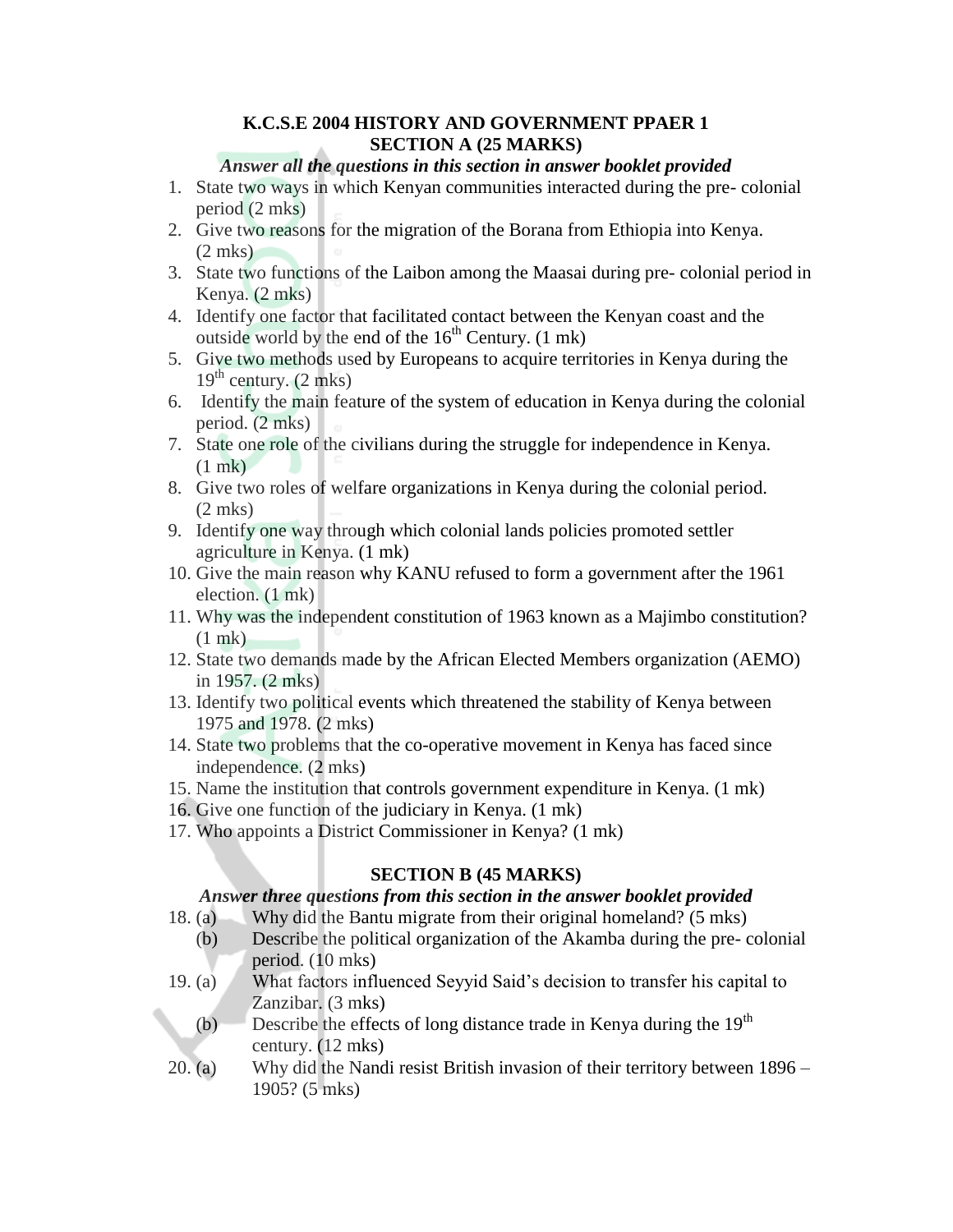- (b) Explain five factors which enabled the Nandi to resist British invasion for along time. (10 mks)
- 21. (a) Why were Africans opposed to the British colonial rule between 1920- 1939?
	- (b) Explain five methods used by African nationalists in Kenya in their struggle for independence. (10 mks)

#### **SECTION C (30 MARKS)**

- 22. (a) Why are general election conducted in Kenya every five years. (3 mks)
	- (b) Describe the circumstances which may lead to by election in Kenya. (2 mks)
- 23. (a) Describe three practices that may interfere with national unity. (3 mks)
	- (b) Discuss the factors that led to the introduction of many political parties in Kenya in 1992. (12 mks)
- 24. (a) What are the functions of the Armed Forces in Kenya? (5 mks)
	- (b) Explain five ways of criminal activities in Kenya. (10 mks)

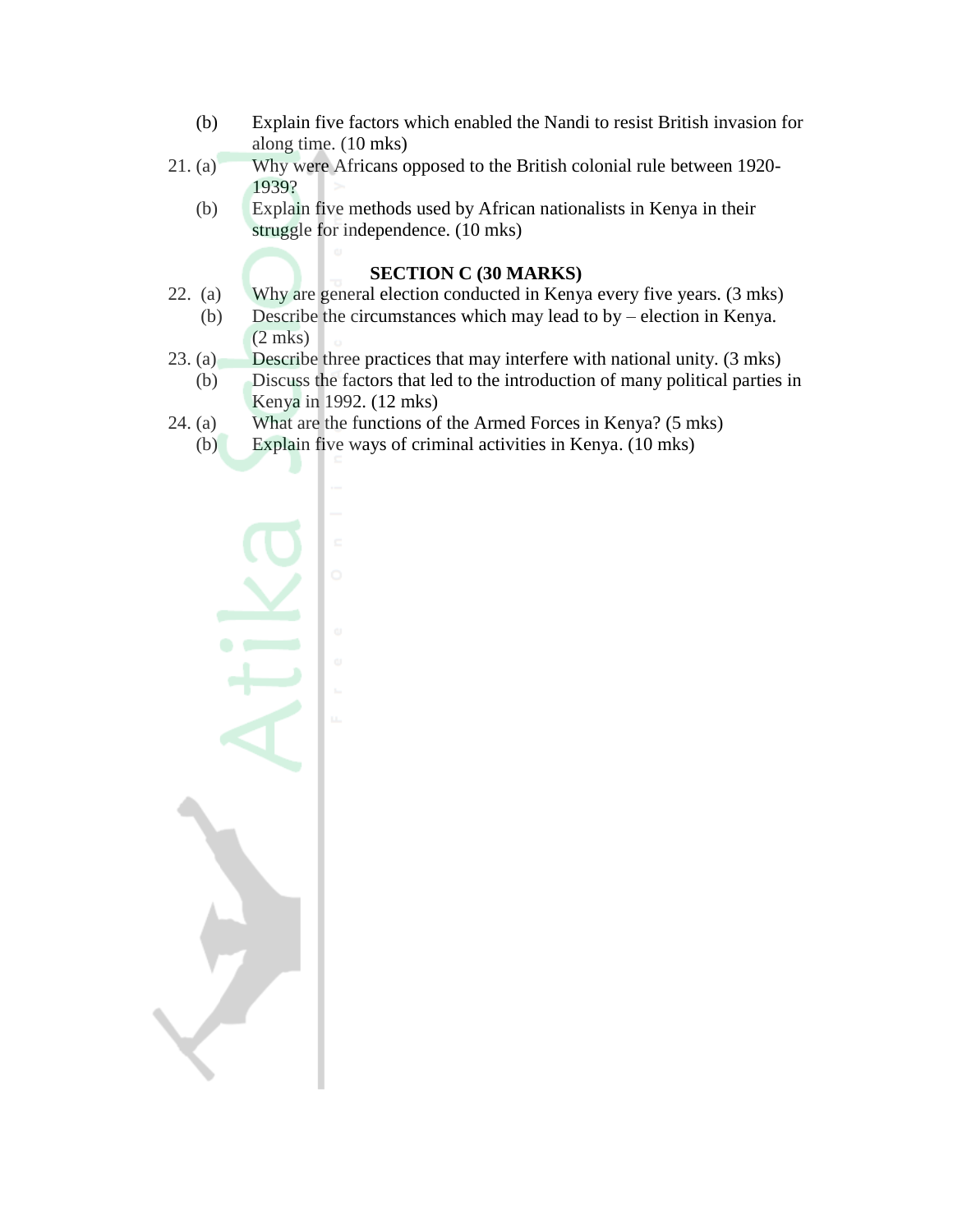#### **K.C.S.E HISTORY PAPER 2 2004**

# *Answer all the questions in section A, three questions from section B and two questions from section C.*

#### **SECTION A**

- 1. Give one contribution of archeology to the study of History. (1 mk)
- 2. State two uses of fire by early man. (2 mks)
- 3. Give two uses of Bronze in Mesopotamia. (2 mks)
- 4. State two functions of early urban centers in Egypt. (2 mks)
- 5. Give two disadvantages of human transport. (1 mk)
- 6. Give two contributions of the inventions of the steam to industry in the  $18<sup>th</sup>$ century in Europe. (2 mks)
- 7. State one advantage of the telephones as a means of communication. (1 mk)
- 8. State two results of the construction of the Suez Canal. ( 2 mks)
- 9. Identify tow problems that may hinder the effective operation of international Trade Agreements. (2 mks)
- 10. Why was Ethiopia not colonized by the Europeans in the  $19<sup>th</sup>$  century? (1mk)
- 11. State one social reason for the coming of Europeans to Africa in the  $19<sup>th</sup>$  Century. (1 mk)
- 12. Give two functions of chiefs in Zimbabwe during the colonial period. (2 mks)
- 13. Identify the role that the government convention people"s Party (CPP) played in the struggle for independence in China. (1 mk)
- 14. State one aim of the Arusha Declaration in Tanzania. ( 1 mk)
- 15. Identify one way in which a person may become a member of the House of Lords in Britain. (1 mk )
- 16. Give one factor that led to the end of the cold war. (1 mk)
- 17. State two reasons for the establishment of the United Nations Organization (UNO). (2 mks)

## **SECTION B**

- 18. (a) What made the early man to domesticate crops and animals? (3 mks) (b) Explain the causes of food shortages in the third world counties (12 mks)
- 19. (a) Describe five religious practices of the Maya. (5 mks)
	- (b) Discuss the importance of the religious among the Maya. (5 mks)
- 20. (a) What were the terms of the Berlin Conference for 1884- 1885? (5 mks) (b) Discuss the immediate results of the partition of African by Europeans.

(10 mks)

21. (a) What was the role of the Tuaregs in the trans- Saharan trade? (3 mks) (b) Explain six effects of the trans-Saharan trade on the people of Western Sudan.

(12 mks)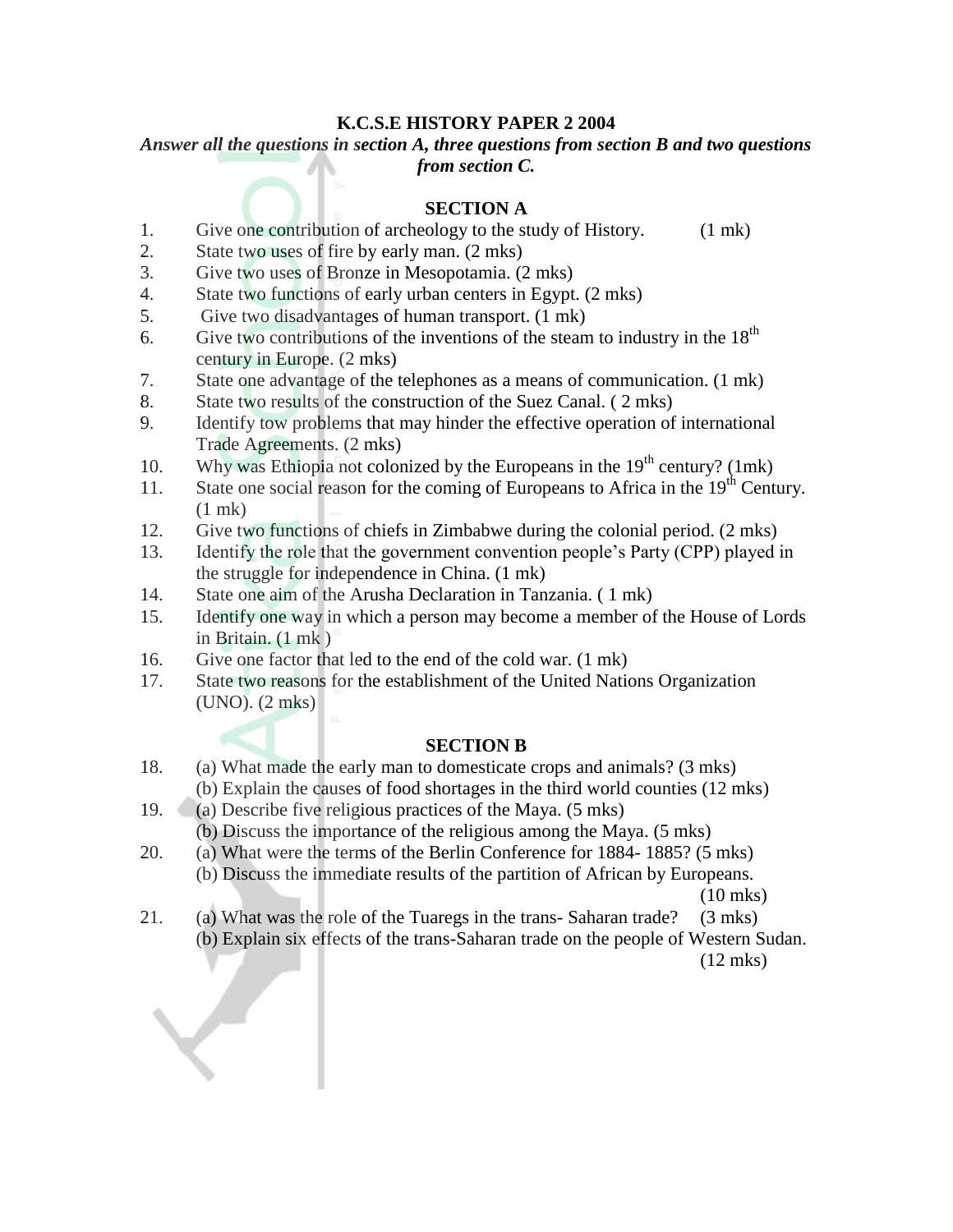## **SECTION C**

# *Answer any TWO questions from this section in the answer booklet provided*

- 22. (a) What were the economic activities of the Buganda during the pre- colonial period? (3 mks)
	- (b) Describe the political organization of Buganda during the pre- colonial period. (12 mks)
- 23. (a) What were the causes of the first World War ( 1914 1918) (5 mks)
	- (b) Discuss the results of the First World War (1914 1918) (10 mks)
- 24. (a) Describe the functions of the council of ministers of the organization of African Unity. (3 mks)
	- (b) Explain six achievement of the organization of African Unity (OAU) since its formation. (12 mks)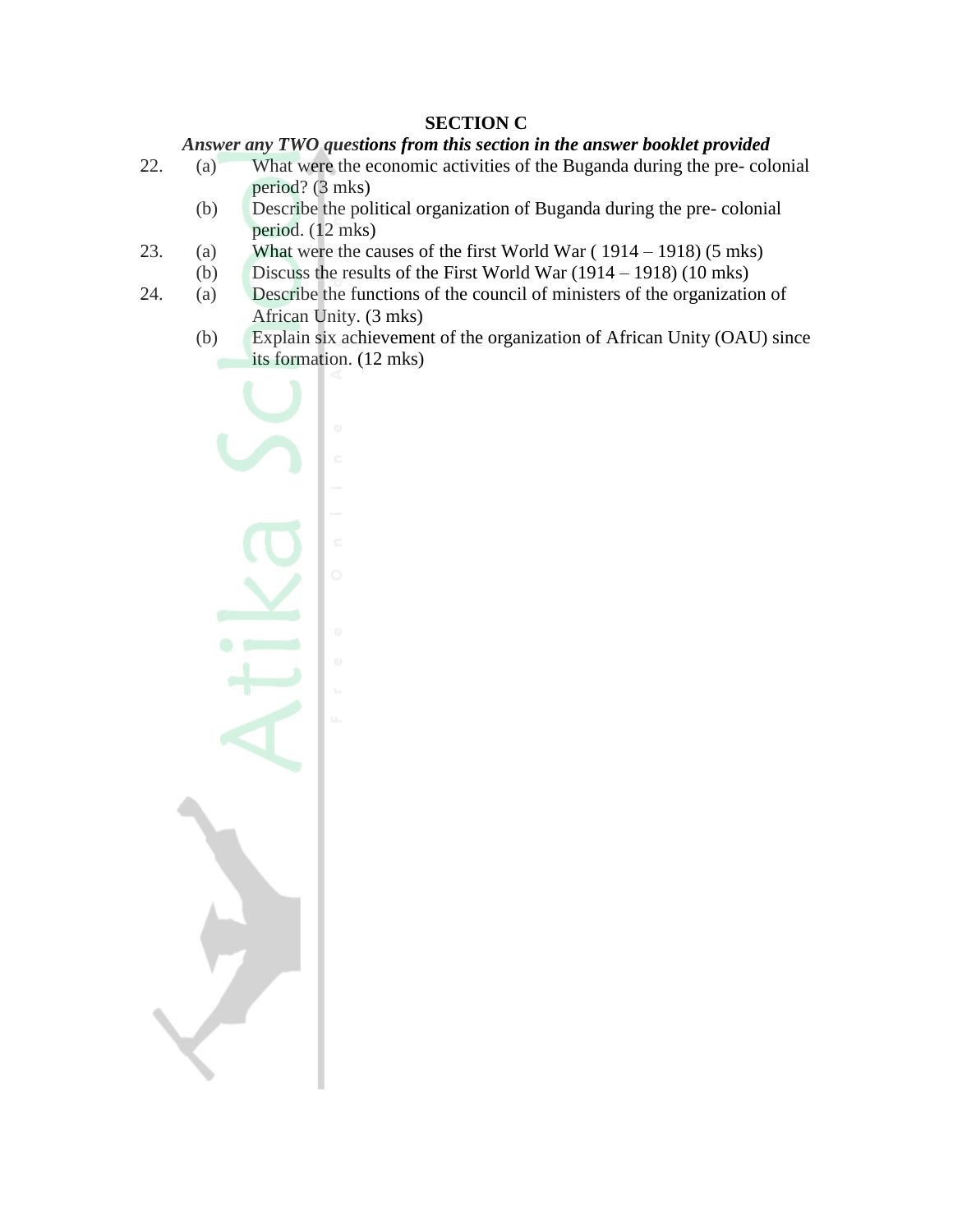# **K.C.S.E HISTORY & GOVERNMENT PAPER 1 2005 SECTION A (25 mks)**

## *Answer all the questions in this section in the answer booklet provided*

- 1. Name two pre- historic sites in Kenya. (2 mks)
- 2. Identify the main economic activity of the Plain Nilotes during the pre- colonial period. (2 mk)
- 3. Name one community in Kenya which played a leading role in the long distance trade. (1 mk)
- 4. Identify one community in Kenya which had a centralized system of government in pre- colonial Kenya. (1 mk)
- 5. Give two evidences which show that Chinese traders reached the Kenyan coast before 1500 A.D. (2 mks)
- 6. State the main reason for the coming of the Portuguese to the Kenyan coast in the  $15<sup>th</sup>$  century. (1mk)
- 7. State two problems which the imperial British East African Company had in the administration of the protectorate.
- 8. Name the treaty which marked the colonial spheres of influence in East Africa in 1886. (1 mk)
- 9. State two grievances of the Kikuyu Central Association (K.C.A) against the colonial government in Kenya. (2 mks)
- 10. What was the main results of the Devonshire White Paper of 1923? (1 mk)
- 11. Name two African leaders who were detained in 1952 at the declaration of a state of emergency. (2 mks)
- 12. Identify two sources of government revenue in Kenya. (2 mks)
- 13. Name two officers of a Municipal Council who are appointed by the public service commission. (2 mks)
- 14. What is the main function of the Civil Service in Kenya? (1 mk)
- 15. Give one reason why parliament is regarded as supreme in Kenya. (1mk)
- 16. Give one way in which the constitution of Kenya guarantees the rule of law.

(1 mk)

17. State two contributions of parastatal to the economic development of Kenya.

(2 mks)

# **SECTION B (45 MARKS)**

## *Answer three questions from this section in the answer booklet provided*

- 18. (a) Give five reasons which led to the migration of the cushites from their original homeland into Kenya during the pre- colonial period. (5 mks)
	- (b) Explain five results of the interactions between the Bantu and the cushites in Kenya during the pre- colonial period. (10 mks)
- 19. (a) What were the reason for the construction of the Kenya- Uganda railway during the colonial period? (3 mks)
	- (b) Explain six effects of the construction of the Kenya- Uganda railway during the colonial period? (3 mks)
- 20. (a) State three methods which were used by the British to establish their rule in Kenya. (3 mks)
	- (b) Describe the organization of the Central Government in Kenya during the colonial period. (12 mks)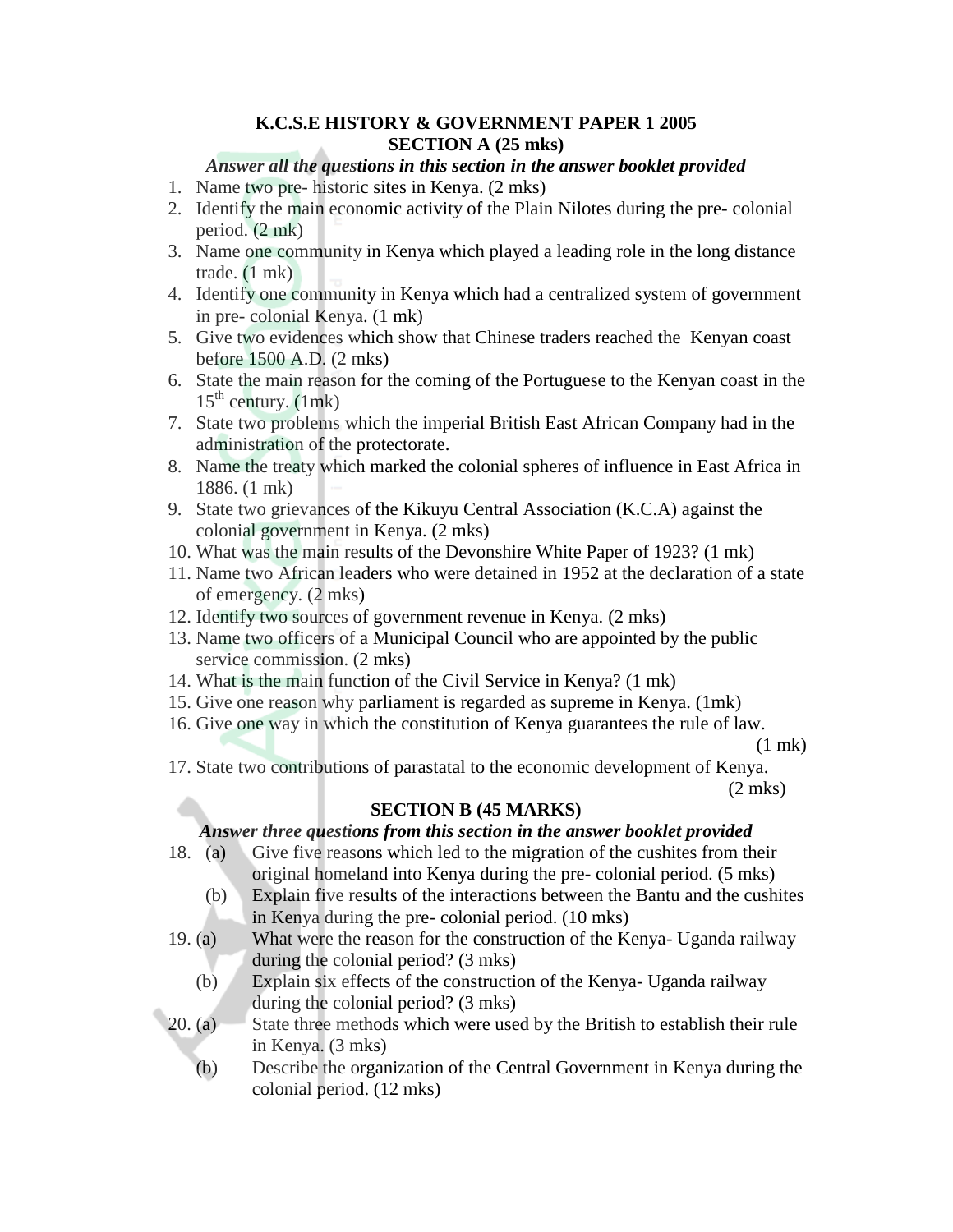- 21. (a) Why did the British use direct rule in administering most parts of Kenya?  $(3$  mks)
	- (b) Explain six ways through which Ronald Ngala contributed to the struggle for independence in Kenya. (12 mks)

# **SECTION C (30 MARKS)**

#### *Answer any two questions from this section in the answer booklet provided*

- 22. (a) Identify three types of local Authorities in Kenya. ( 3mks)
	- (b) Explain the relationship between the central and local government in Kenya. (12 mks)
- 23. (a) Give three symbols of National Unity. (3 mks)
- (b) Explain six factors which undermine National Unity in Kenya. (12 mks)
- 24. (a) What are the functions of the Attorney General in Kenya? (3 mks)
	- (b) Explain six responsibilities of a Kenyan citizen. (12 mks)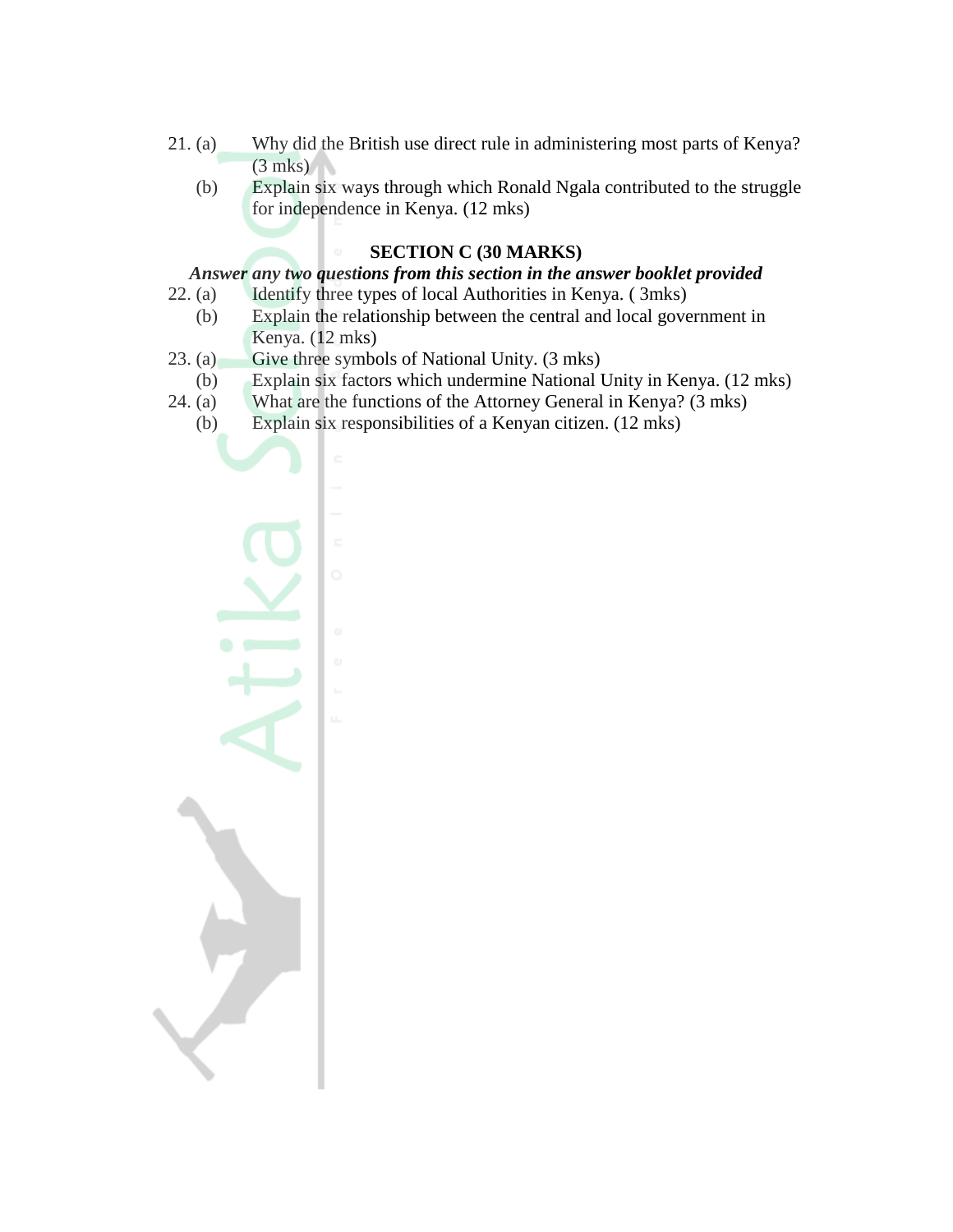#### **K.C.S.E HISTORY & GOVERNMENT PAPER 2 2005 SECTION A (25 Marks)**

#### *Answer all the questions in this section in the answer booklet provided*

1. State one theory that explains the origin of early people (1 mk) 2. Give two advantages of using the steam engine in the transport industry in the  $19<sup>th</sup>$ Century (2 mks) 3. Give two factors which led to the growth of urban centers in Greece (2 mks) 4. Identify one form of picture writing during the early civilizations (1 mk) 5. State two advantages of cinemas (2 mks) 6. Give one importance of the Odwira festival in the ancient kingdom of Ashanti (1 mk) 7. Identify the main commodity from Africa in the Trans- Atlantic trade (1 mk) 8. Identify two economic effects of industrial revolution in North America (2 mks) 9. Name two missionary societies which worked in West Africa in the  $19<sup>th</sup>$  century (2 mks) 10. State one way in which European Nationalism contributed to colonization of Africa (1 mk) 11. Identify two chartered companies which were used to administer European colonial possessions in Africa (2 mks) 12. Give one reason why the Shona supported the British during the Ndebele war of 1893 (1 mk) 13. Name one political party that fought for independence in Ghana (1 mk) 14. Give two reasons why there were civil wars in the democratic republic of Congo (DRC) soon after independence (2 mks) 15. State two advantages of being a member of the commonwealth organization 16. Name the type of constitution used in Britain (1 mk) 17. Give one disadvantages of a federal system of government (1 mk) **SECTION B (45 MARKS)** *Answer any three questions from this section in the answer booklet provide* 18. (a) What were the stages in the development of tools by early people (3 mks) (b) Explain six ways through which the development of iron technology affected African communities in the pre- colonial period (12 mks) 19. (a) Give three classes of people in Hinduism (3 mks) (b) Explain six effects of the spread of Islam in Africa up to the end of the  $19<sup>th</sup>$ 

century (12 mks)

- 20. (a) What were the effects of using electricity in industries in Europe during the  $19<sup>th</sup>$  century? (5 mks)
	- (b) Explain five effects of scientific inventions on agricultural development in Europe during the  $19<sup>th</sup>$  century (10 mks)
- 21. (a) Give three problems which European colonialists faced as they established their rule in Africa in the second half of the  $19<sup>th</sup>$  century (3 mks)
	- (b) What were the results of the collaboration between Lewanika of the Lozi and the British in the  $19<sup>th</sup>$  Century (12 mks)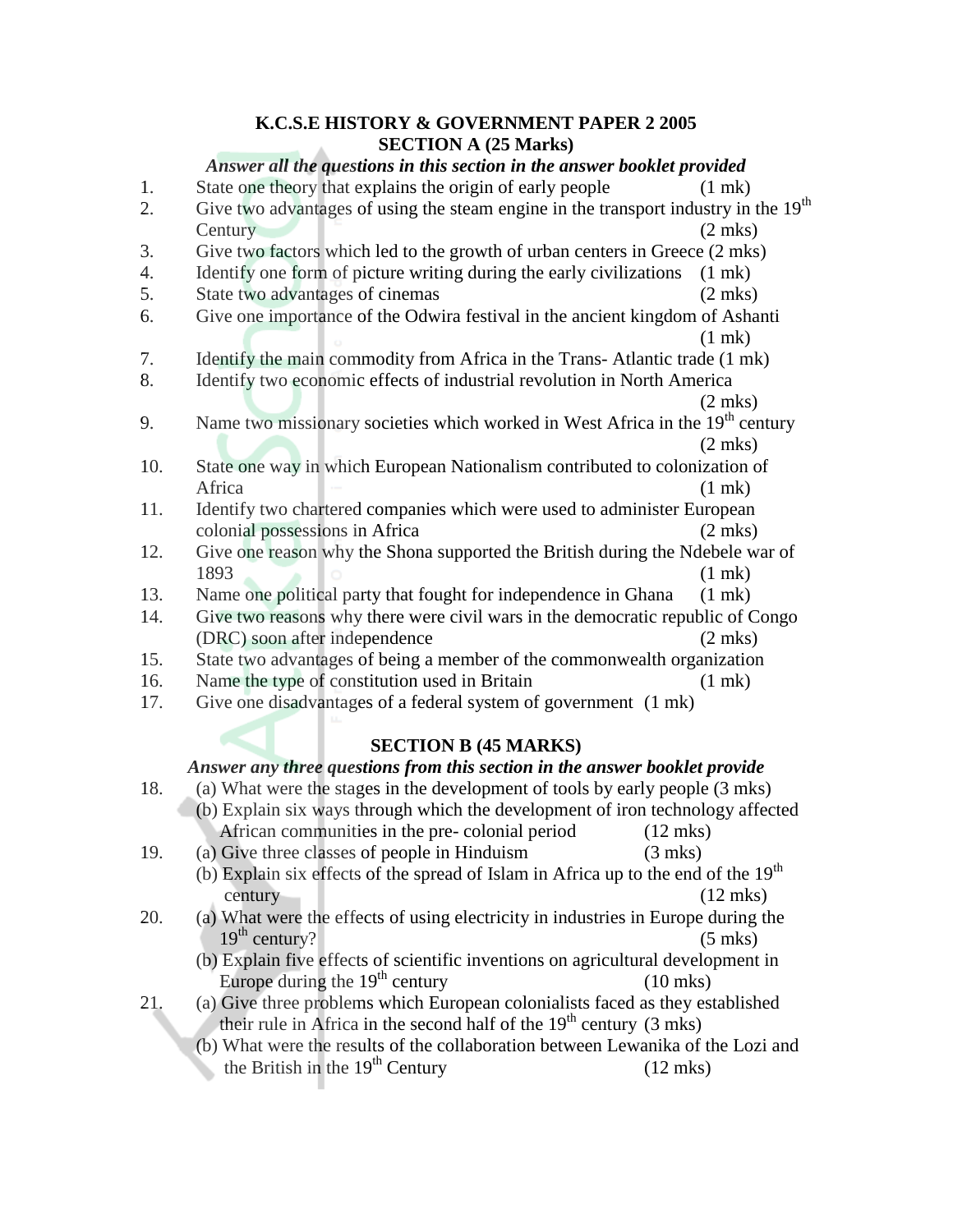#### **SECTION C (30 MKS)**

#### *Answer any two questions from this section in the answer booklet provided*

- 22. (a) State three privileges which were enjoyed by assimilated Africans in the four communes of Senegal (3 mks) (b) Why did the French system of assimilation fail in the areas outside the communes? (12 mks)
- 23. (a) What were the results of the bombing of Nagasaki and Hiroshima in Japan in 1945? (3 mks)
	- (b) Explain six factors which contributed to the rise of Japan as an industrial power after the second world war (12 mks)
- 24. (a) What are the functions of the security council of the united Nations (3 mks)
	- (b) Explain six problems which the United Nations is facing in its efforts to maintain world peace (12 mks)

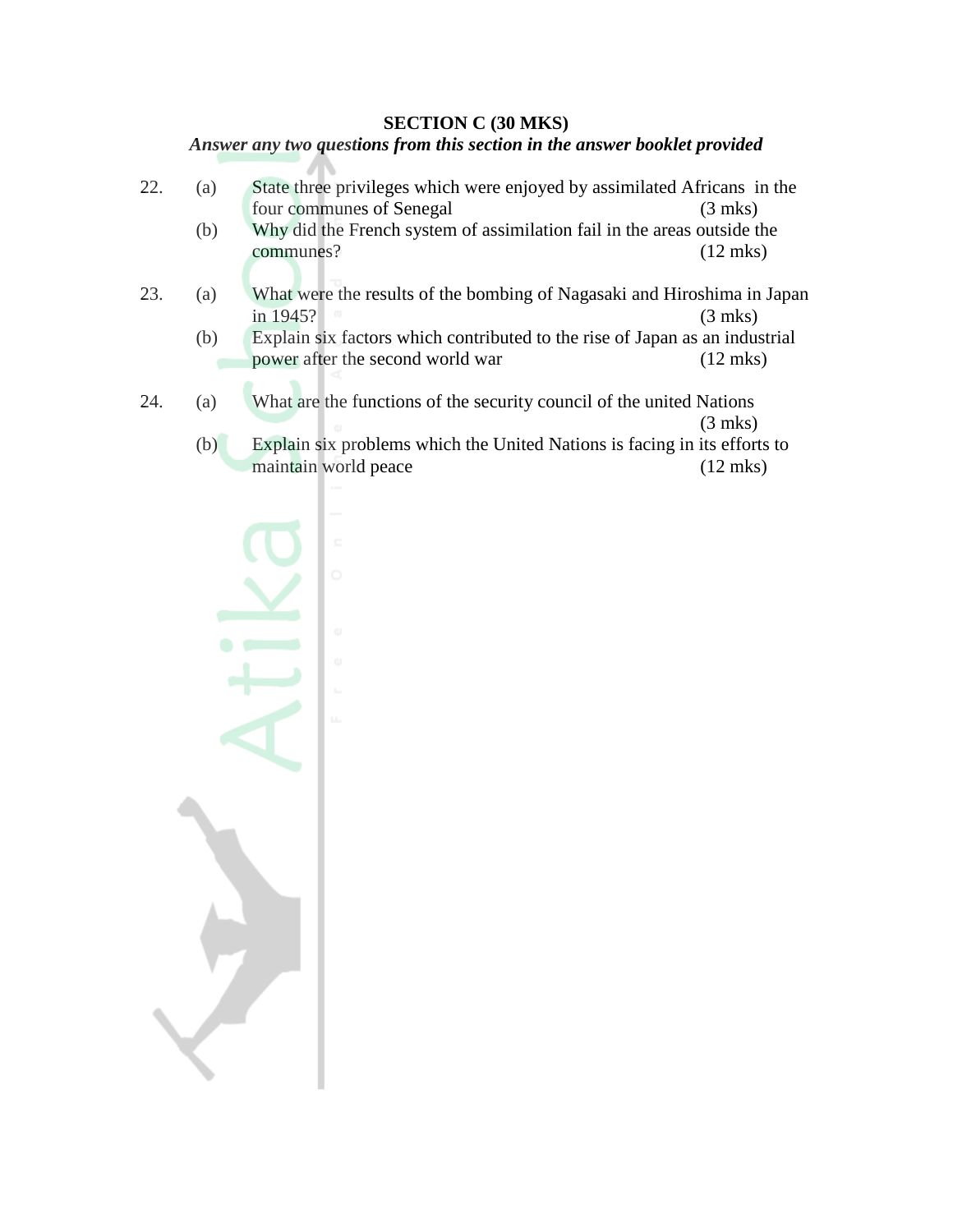# **HISTORY QUESTIONS PAPER 1 2006**

| 1. Identify two sources of Kenyan history                                                 | $(2$ mks)         |
|-------------------------------------------------------------------------------------------|-------------------|
| 2. Name one community in Kenya that belongs to the River Lake Nilotes                     | $(1 \text{ mk})$  |
| 3. State two economic activities of the Abagusii in Kenya during the pre-colonial period  |                   |
|                                                                                           | $(2 \text{ mks})$ |
| 4. Give one reason which led to the decline of Gedi during the $15th$ century(1 mk)       |                   |
| 5. Name the type of constitution used in Kenya                                            | (1mk)             |
| 6. Identify two peaceful ways of resolving conflicts                                      | $(2 \text{ mks})$ |
| 7. What is direct democracy?                                                              | $(1$ mk $)$       |
| 8. Identify two development rights of children                                            | $(2 \text{ mks})$ |
| 9. Name the document which contains the rights of citizens in Kenya                       | $(1$ mk)          |
| 10. Identify one method used by the British to administer Kenya colony between 1920       |                   |
| and 1963                                                                                  | $(1$ mk $)$       |
| 11. State two ways through which Europeans settlers in Kenya were able to get labour      |                   |
| force during the colonial period                                                          | $(2 \text{ mks})$ |
| 12. Name two political parties which were formed in Kenya between 1960 and 1963           |                   |
|                                                                                           | $(2$ mks)         |
| 13. Name one reason why an aspiring candidate for a parliamentary seat in Kenya must      |                   |
| be nominated by apolitical party                                                          | $(1$ mk $)$       |
| 14. Give two reasons why corruption is being discouraged in Kenya                         | $(2$ mks)         |
| 15. Identify one national philosophy adopted at independence to promote social justice in |                   |
| Kenya                                                                                     | (1mk)             |
| 16. Name two types of local authorities in Kenya                                          | $(2 \text{ mks})$ |
| 17. Give one example of indirect taxes in Kenya                                           | $(1$ mk $)$       |

#### **SECTION B (45 marks)**

| 18  | (a) | Why did the highlands Nilotes migrate from their original homeland           |                    |
|-----|-----|------------------------------------------------------------------------------|--------------------|
|     |     | during the pre-colonial period?                                              | $(5 \text{ mks})$  |
|     | (b) | Explain five results of the migration and settlement of the highland Nilotes |                    |
|     |     | in Kenya                                                                     | $(10 \text{ mks})$ |
| 19. | (a) | What were the activities of the imperial British East Africa company         |                    |
|     |     | (IBEA Co.) Between 1888 and 1895?                                            | $(5$ mks)          |
|     | (b) | Why did imperial British East Africa Company (IBEA co.) rule come to         |                    |
|     |     | an end in 1895?                                                              | $(10 \text{ mks})$ |
| 20  | (a) | State five problems that faced the early political organizations in Kenya up |                    |
|     |     | to 1939                                                                      | $(5$ mks)          |
|     | (b) | Explain the role played by women in the struggle for independence in         |                    |
|     |     | Kenya                                                                        | $(10 \text{ mks})$ |
| 21. | (a) | Give five political reasons that led to the colonization of Kenya by the     |                    |
|     |     | British during the $19th$ century                                            | $(5 \text{ mks})$  |
|     | (b) | What factors enabled Christian Missionaries to carry out their activities in |                    |
|     |     | Kenya by 1920?                                                               | (10 mks)           |
|     |     |                                                                              |                    |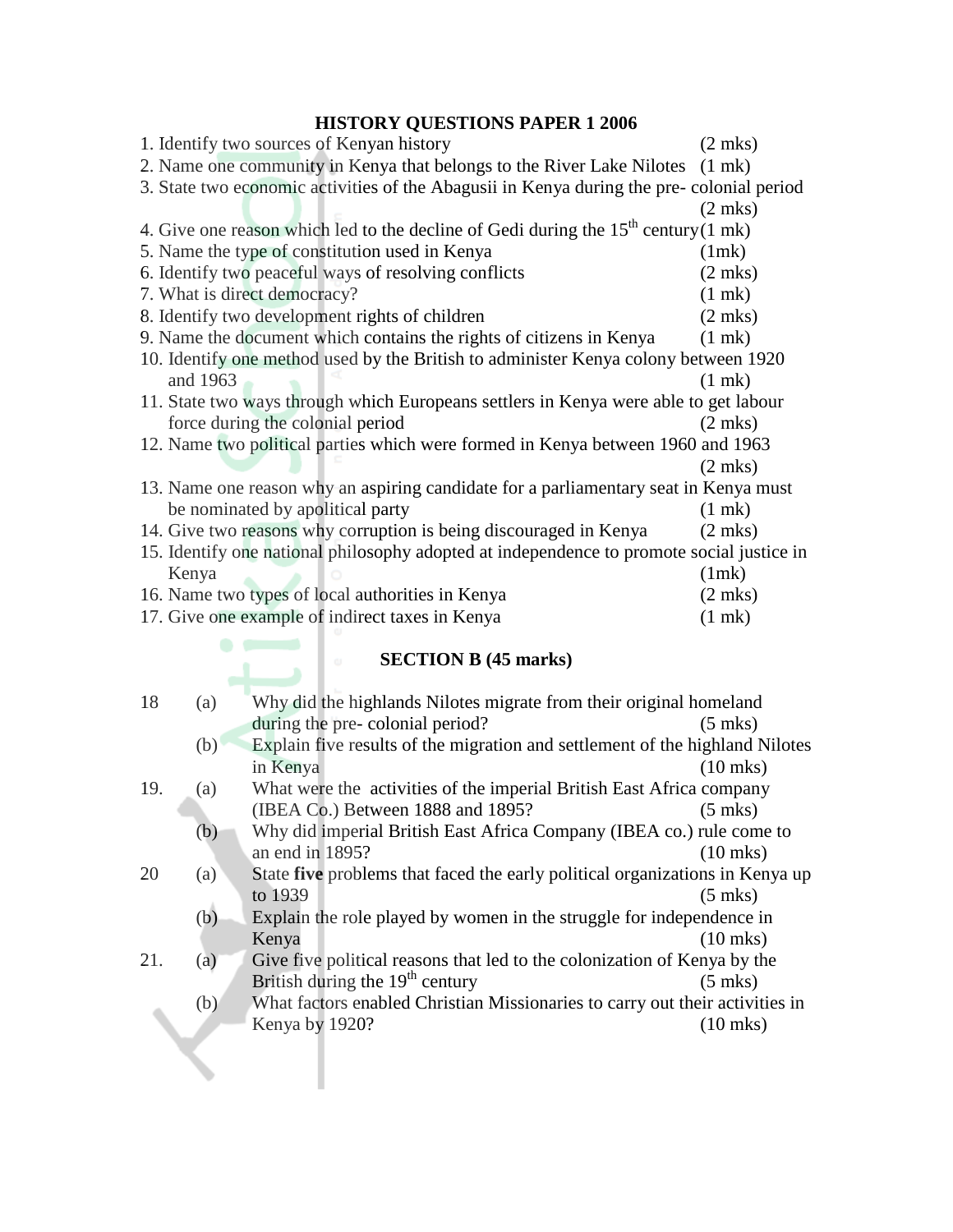# **SECTION C (30 MKS)**

- 22. (a) What **five** situations can make a registered voter to be denied the right to vote in Kenya (5 mks)
	- (b) Explain the right to an accused person during trial in a court of law in Kenya (10 mks)
- 23. (a) What is the composition of the executive Arm of government in Kenya (10 mks) (b) Describe **six** functions of the Civil Service in Kenya (12 mks)
	-
- 24 (a) What are the units of the Kenya Police Force? (5mks) (b) Explain **five** factors that make it difficult for the prison department in Kenyan to work effectively. (10 mks)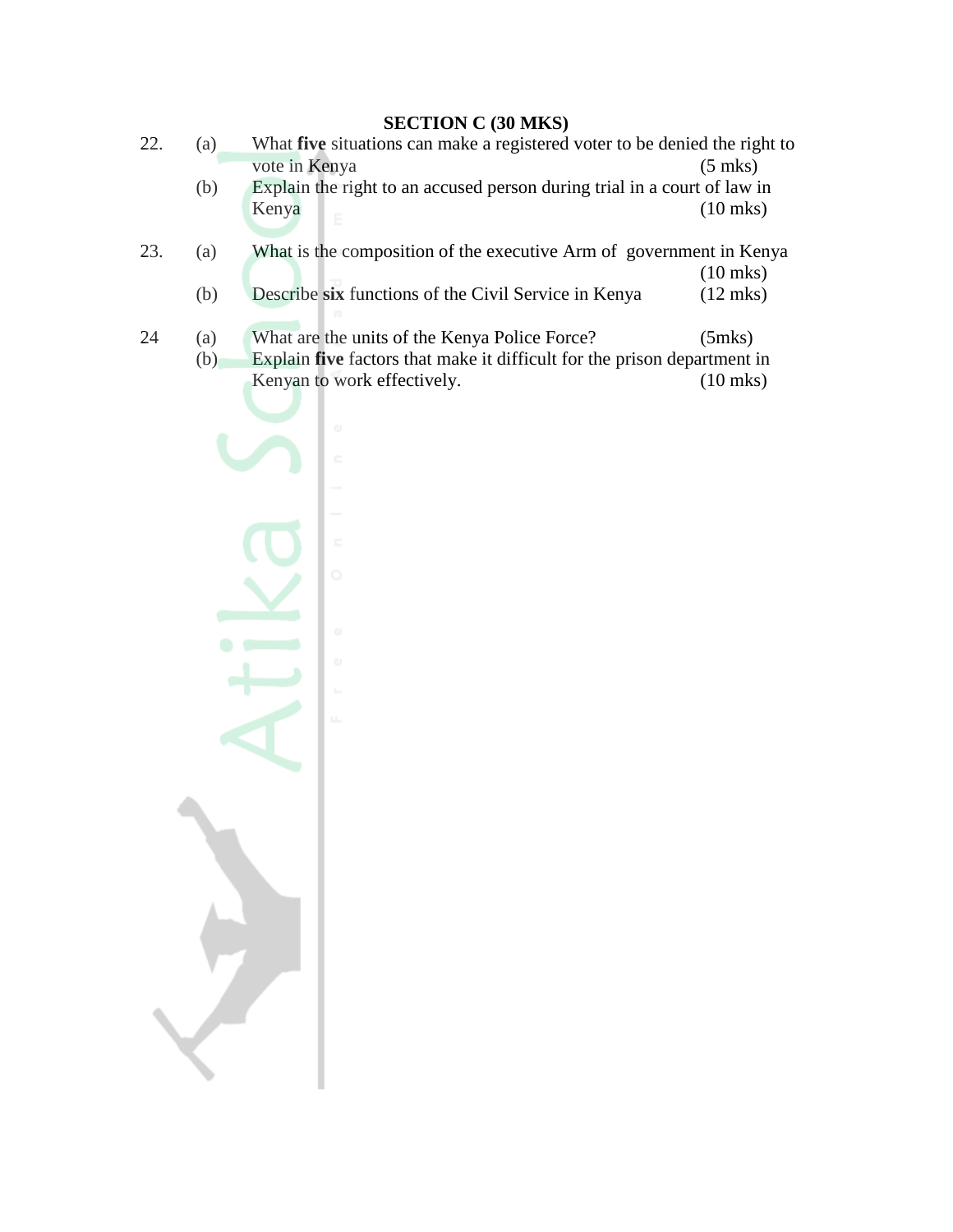#### **HISTORY PAPER 2 QUESTIONS 2006 SECTION A (25 MKS)**

| 1.                          | Give one reason why Homo Habilis was referred to as 'able' man (1mk)                                           |             |
|-----------------------------|----------------------------------------------------------------------------------------------------------------|-------------|
| 2.                          | Identify one area in Africa where agriculture began.                                                           | (1mk)       |
| 3.                          | Identify one type of trade.                                                                                    | $(1$ mk $)$ |
| 4.                          | Identify two improvements which were made on macadamized roads in the                                          |             |
|                             | Nineteenth century.                                                                                            | (2mks)      |
| 5.                          | State two advantages of use of electricity in industries during the industrial                                 |             |
|                             | Revolution                                                                                                     | (2mks)      |
| 6.                          | State the main contribution of the discovery of chloroform in the field of                                     |             |
|                             | medicine.                                                                                                      | $(1$ mk)    |
| 7.                          | Identify two factors that led to the growth of Athens as an urban centre.                                      |             |
| 8.                          | Name two officials who assisted the ruler of the shona to administer the                                       |             |
|                             | Kingdom.                                                                                                       | (2mks)      |
| 9.                          | What is the difference between the scramble and partition of Africa in the                                     |             |
|                             | nineteenth century?                                                                                            | (2mks)      |
| 10.                         | Name one colony of British in West Africa                                                                      | (1mk)       |
| 11.                         | Give one reason why the Africans in Tanganyika were against the use of Akindas                                 |             |
|                             | by German colonial administrators.                                                                             | (1mk)       |
| 12.                         | Identify two peaceful methods which the nationalists used in South Africa in the<br>struggle for Independence. |             |
| 13                          | Give one reason why the United States of America (U.S.A) did not join the First                                |             |
|                             | World War until 1971.                                                                                          | (1mk)       |
| 14.                         | Give the main reason for the failure of the League of Nations                                                  | (1mk)       |
| 15.                         | State two achievements of Pan-Africancism between 1945 and 1963. (2mks)                                        |             |
| 16.                         | State two political challenges that faced Tanzania during the rule of President                                |             |
|                             | Mwalimu Nyerere.                                                                                               | (2mks)      |
| 17.                         | Who is the head of Government in India?                                                                        | $(1$ mark)  |
|                             |                                                                                                                |             |
| <b>SECTION B (45 MARKS)</b> |                                                                                                                |             |

| 18. | a) | What were the physical changes which occurred in early human beings as    |                    |
|-----|----|---------------------------------------------------------------------------|--------------------|
|     |    | they evolved From ape –like creature to modern people?                    | $(5$ mks $)$       |
|     | b) | Described the way of life of Early Human beings during the Old Stone      |                    |
|     |    | Age period.                                                               | $(10$ mks)         |
| 19  | a) | Give three factors which should be considered when sending a message.     |                    |
|     |    |                                                                           | (3mks)             |
|     | b) | Explain the effects of Telecommunications on modern society. (12mks)      |                    |
| 20  | a  | Give three reasons why Lobengula was defeat by the British in 1893?       |                    |
|     |    |                                                                           | $(3$ mks)          |
|     | b) | What were the results of the British Ndebele war of 1893? (12mks)         |                    |
| 21. | a) | What five reasons encouraged the nationalists in Mozambique to use        |                    |
|     |    | Armed struggle to attain independence.                                    | $(5$ mks $)$       |
|     | b) | Describe the problems which undermined the activities of the nationalists |                    |
|     |    | in Mozambique.                                                            | $(10 \text{ mks})$ |
|     |    |                                                                           |                    |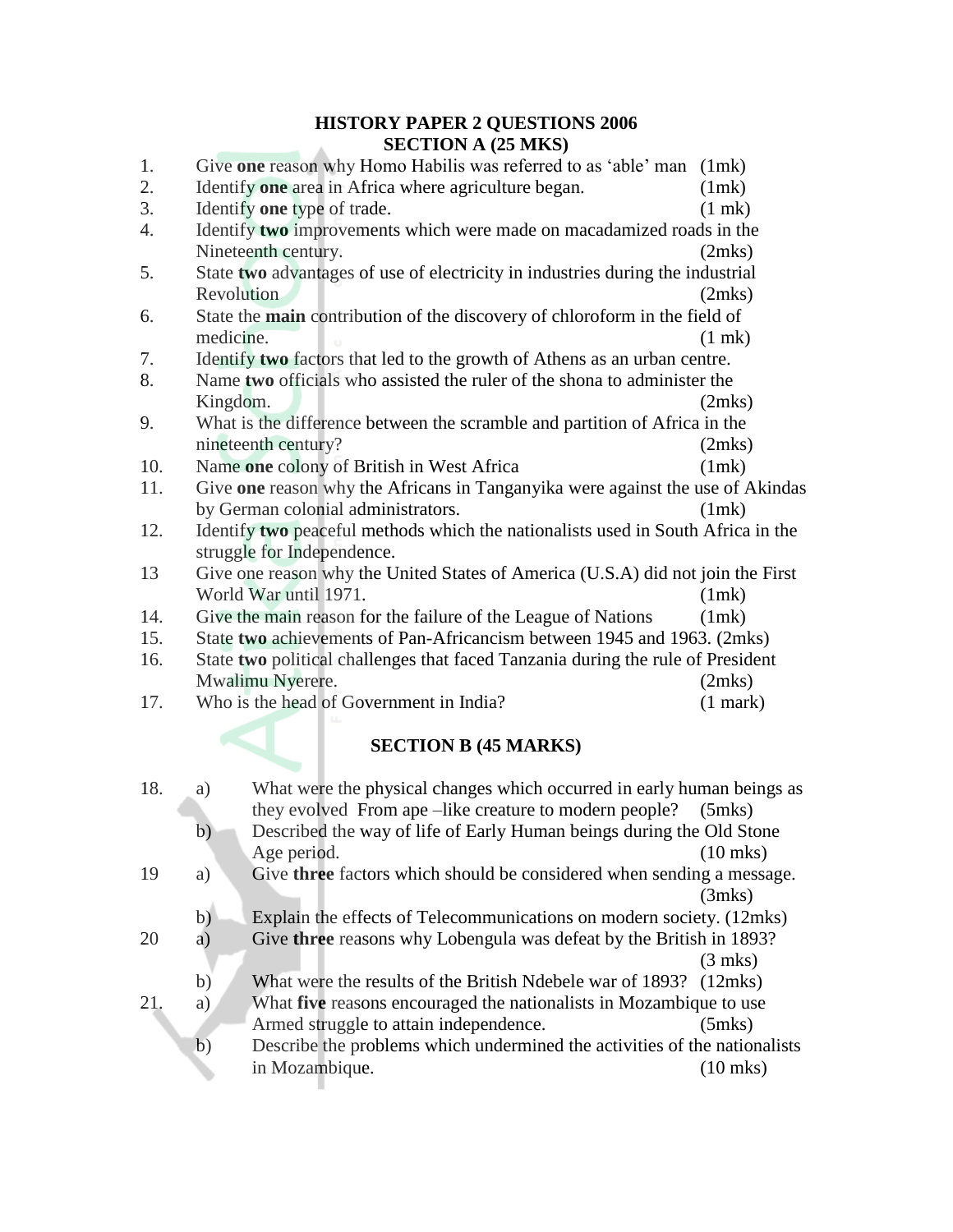# **SECTION C (30 MARKS)**

- 22 a) Give three ways through which trade contributed to the rise of Asante Kingdom during the eighteenth century. (10mks)
	- b) Describe the social organization of Asante Kingdom in the eighteenth century. (12mks)
- 23. a) Give **three** categories of the Prime Ministries in Britain? (3mks)
	- b) What are the duties of the prime Ministries in Britain? (12 mks)
- 24 a) Give three organs of Economic Community of West African States (ECOWAS) (3 marks)
	- b) Give **three** organs of the Economic community of West African State (ECOWAS) since its formations? (12 mks)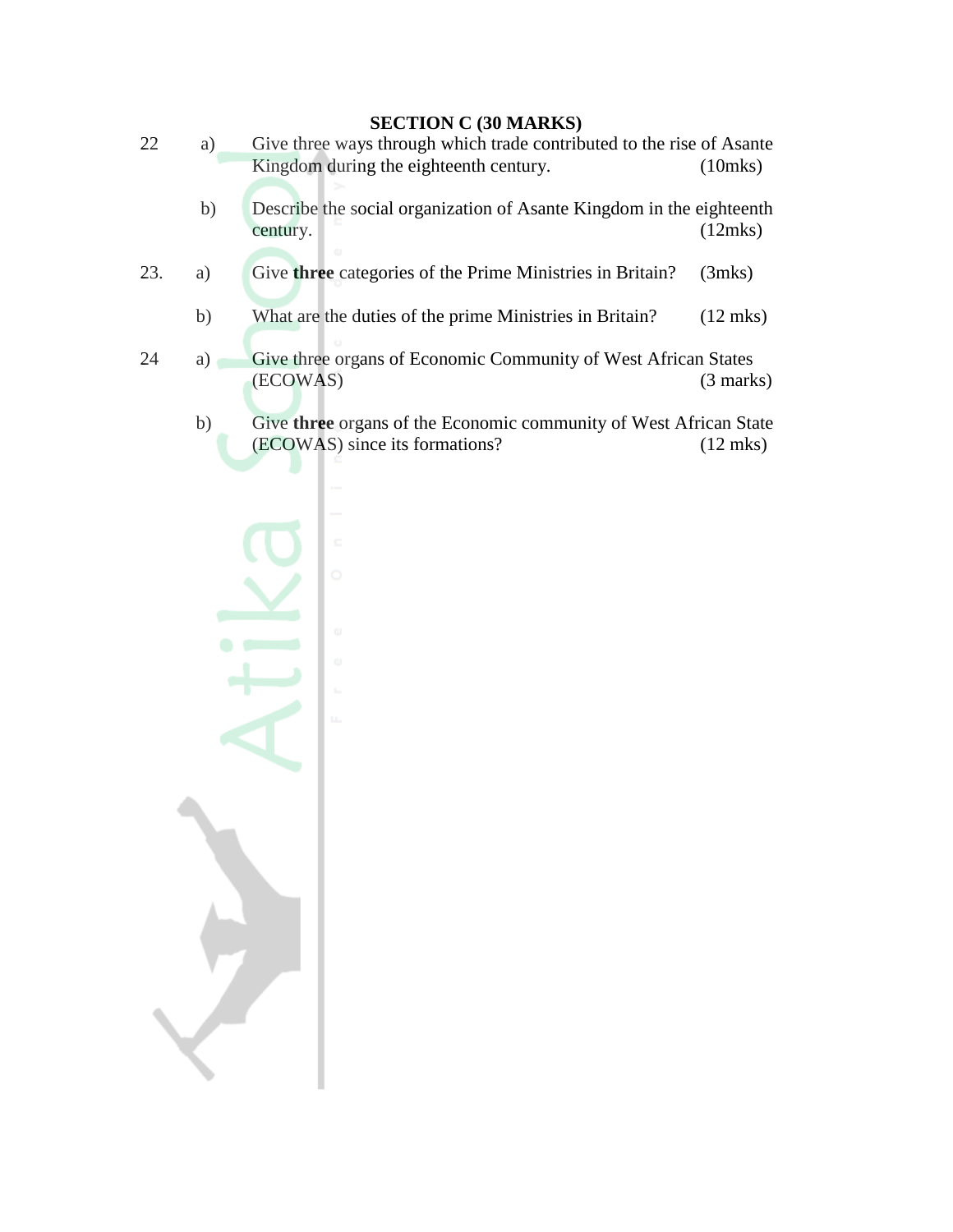# **HISTORY AND GOVERNMENT Paper 1 Oct. /Nov .2007 2 ½ hours SECTION A (25 MARKS)** *Answer all the questions in this section in the answer booklet provided.*

| 1.         | Give two reasons for studying Government.                                                                                            | (2mks)          |
|------------|--------------------------------------------------------------------------------------------------------------------------------------|-----------------|
| 2.         | State two advantages of the discovery of fire by Early Man.                                                                          | (2mks)          |
| 3.         | Name the dispersal area of the Eastern Bantu.                                                                                        | (1mk)           |
| 4.         | State two duties of the Orkoiyot among the Nandi.                                                                                    | (2mks)          |
| 5.         | Give the main reason why the rulers of Malindi welcomed the Portuguese in the<br>$16th$ century.                                     | (1mk)           |
| 6.         | Give two factors which influenced Seyyid Said to develop agriculture in Zanzibar<br>in the $19th$ Century.                           | (2mks)          |
| 7.         | Apart from the Nandi, name two other communities that resisted the<br>establishment of colonial rule in Kenya.                       |                 |
| 8.         | State the main duty of the Governor during the British colonial rule in Kenya                                                        | (1mk)           |
| 9.         | State one reason why the colonial government established Local Native Councils<br>in Kenya in 1924.                                  | (1mk)           |
| 10.        | Identify two features of African farming in Kenya during the colonial period                                                         | (2mks)          |
| 11.        | State one recommendation of the Lennox-Boyd constitution regarding the<br>legislative Council in Kenya.                              | (1mk)           |
| 12.        | Name one Ex-official Member of Parliament in Kenya.                                                                                  | (1mk)           |
| 13.<br>14. | Who was the fist vice president of independent Kenya<br>State two ways through which a person can become a citizen of Kenya.         | (1mk)<br>(2mks) |
| 15.        | State two ways in which poor leadership affects sporting activities in Kenya.                                                        | (2mks)          |
| 16.<br>17. | State one type of government expenditure in Kenya.<br>Who gives assent to a parliamentary bill before it becomes law in Kenya? (1mk) | $(1$ mk $)$     |

 $\sqrt{2}$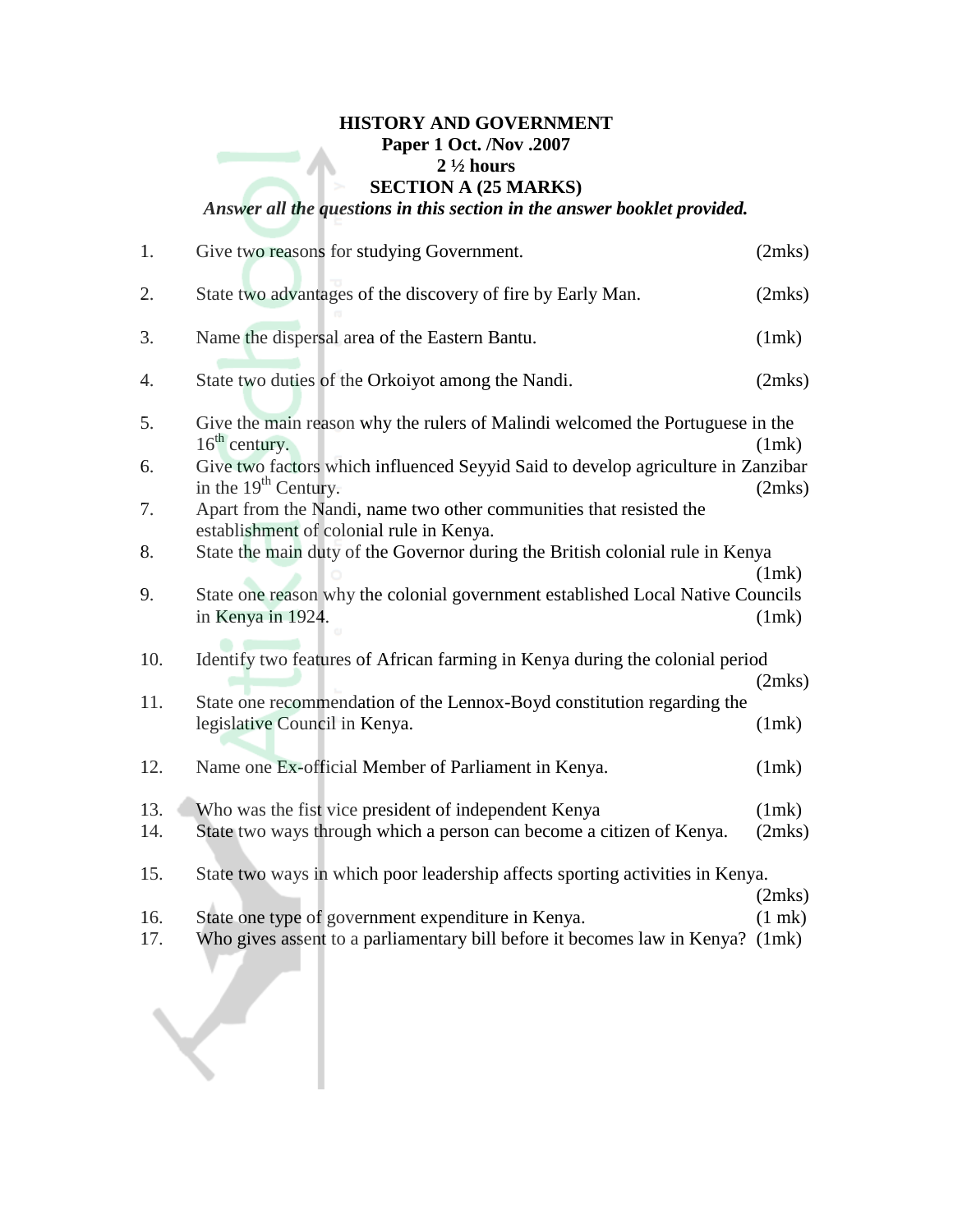#### **SECTION B (45 MARKS)**

#### *Answer any three questions from this section in the answer booklet provided.*

| 18. | a) | Give five reasons for the migration of the Luo from their original                 |               |  |
|-----|----|------------------------------------------------------------------------------------|---------------|--|
|     |    | homeland into Kenya.                                                               | $(5$ mks $)$  |  |
|     | b) | What were the social effects of the expansion of the Luo into Western              |               |  |
|     |    | Kenya?.                                                                            |               |  |
|     |    |                                                                                    | $(10$ mks $)$ |  |
| 19. | a) | Identify five factors that led to the growth of town along the coast of            |               |  |
|     |    | Kenya before the 19 <sup>th</sup> Century.                                         | $(5$ mks $)$  |  |
|     | b) | Describe the way of life in the Coastal towns of Kenya before the 19 <sup>th</sup> |               |  |
|     |    | Century.                                                                           | $(10$ mks $)$ |  |
| 20. | a) | give reasons why the British colonial government encouraged Europeans              |               |  |
|     |    | to settle Kenya by 1939.                                                           | (3mks)        |  |
|     | b) | Explain the effects of land alienation in Kenya during the colonial period.        |               |  |
|     |    |                                                                                    | (12mks)       |  |
| 21. | a) | Identify five methods that the colonial government used to discourage the          |               |  |
|     |    | activities of the Mau Mau movement in Kenya.                                       | $(5$ mks $)$  |  |
|     | b) | Explain five reasons why the MauMau movement was able to last for a                |               |  |
|     |    | long time                                                                          | $(10$ mks $)$ |  |
|     |    |                                                                                    |               |  |
|     |    |                                                                                    |               |  |

#### **SECTION C (30 MARKS)**

## *Answer any two questions from this section in the answer booklet provided.*

- 22. a) Give three reasons that can make the parliament in Kenya to be dissolved. (3mks)
	- b) Explain six functions of the National assembly in Kenya. (12mks)
- 23. a) Apart from the High Court, identify five other types of Courts in Kenya. (5mks)
	- b) Why should there be separation of powers between the Legislature, Executive in Kenya?
- 24. a) State five functions of the Kenya police. (5mks) b) Describe five duties performed by a District Commissioner in Kenya. (10mks)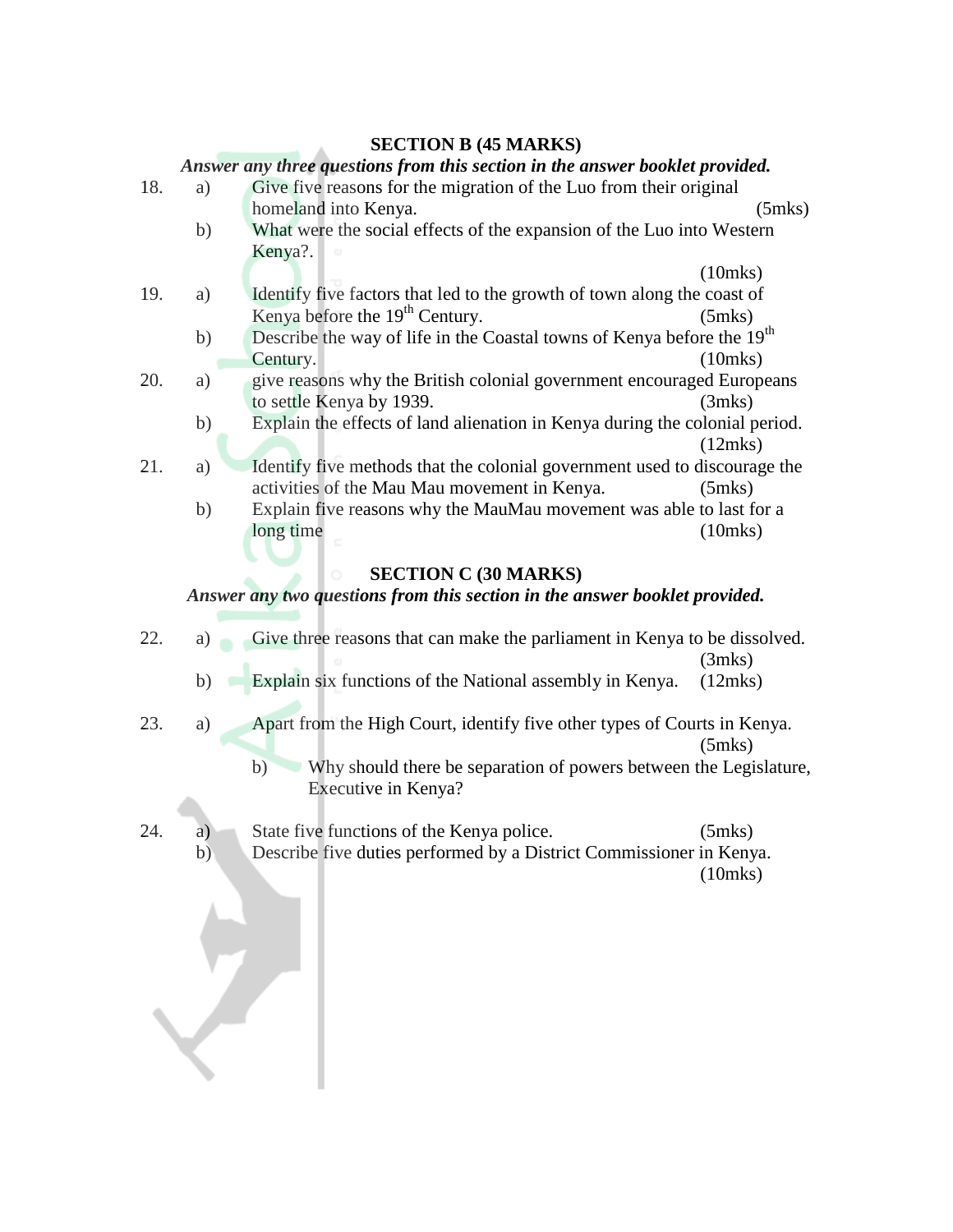# **HISTORY AND GOVERNMENT PAPER 2 OCT. / NOV. 2007 SECTION A (25 MARKS)**

#### *Answer all the questions in this section in the answer booklet provided.*

- 1. Give two sources of information in history and government (2 mks)
- 2. State two methods used by Early Man to find food during the Stone Age period.(2mks)
- 3. Give the main reason why early agriculture developed in Egypt (1mks)
- 4. Identify two early sources of energy.
- 5. State one disadvantage of using a messenger to pass on information (1mk)
- 6. State the main advantage of using air transport. (1mk)
- 7. Identify the main method of trade in Africa during the pre- colonial period.(1mk)
- 8. Identify one reason that led to the decline of Meroe as an early urban centre.
- 9. State the role of the 'golden stool' in the Asante Kingdom during the  $19<sup>th</sup>$  century.  $(1mk)$
- 10. Identify the two European powers that acquired colonies in East Africa.(2mks)
- 11. Give one reason why the Lozi collaborated with the British during the colonization of Africa. (1mks)
- 12. Give two results of the French assimilation policy in Senegal. (2mks)
- 13. Identify the immediate cause of the First World War. (1mks)
- 14. State the main reason why nationalism developed in Ghana during the colonial rule. (1mks)
- 15. State two duties of the United Nations Secretariat. (2mks)
- 16. Give two achievements of the commonwealth. (2mks)
- 17. Identify two types of democracy. (2mks).

# **SECTION B (45 MARKS)**

## *Answer any three questions from this section in the answer booklet provided.*

| 18. | a)           | State three ways in which people in developing countries are affected<br>by food shortages.<br>(3mks)       |
|-----|--------------|-------------------------------------------------------------------------------------------------------------|
|     | b)           | Explain six ways that the developing countries can use to reduce the<br>problem of food shortages. (12 mks) |
| 19. | a)           | Identify the three types of trade. (3mks)                                                                   |
|     | b)           | Describe the organization of the Trans – Saharan trade. (12mks)                                             |
| 20. | a)           | State three factors that have contributed to the growth of<br>Johannesburg city (3mks)                      |
|     | $\mathbf{b}$ | Describe six social problems faced by the residents of Johannesburg since<br>the end of apartheid. (12mks)  |
| 21. | a)           | How did the invention of the steam engine contribute to the<br>process of colonization in Africa? (3 mks)   |
|     | b)           | Explain six positive effects of European colonization of Africa. (12mks)                                    |
|     |              |                                                                                                             |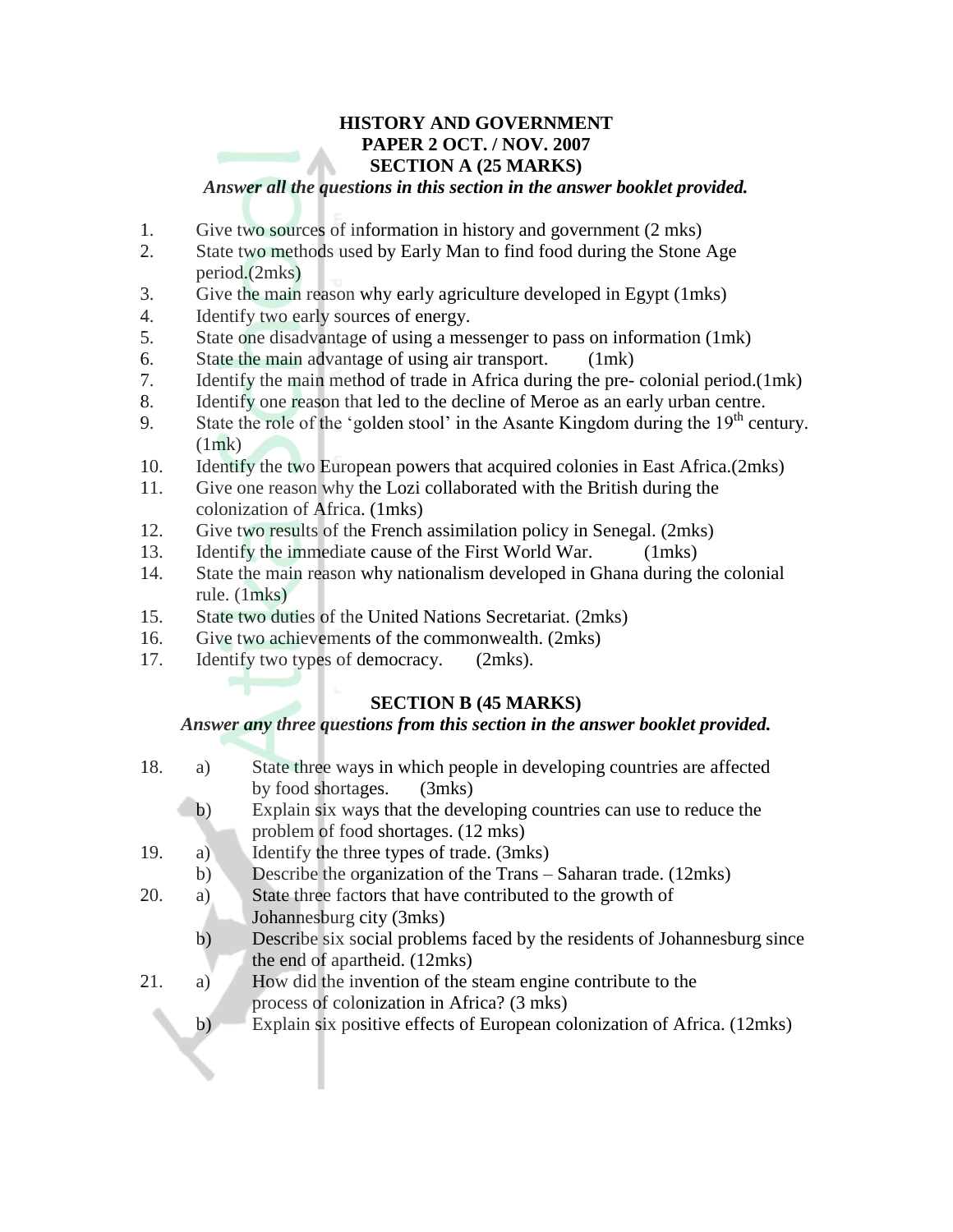#### **SECTION C (30 MARKS)**

#### *Answer any two questions from this section in the answer booklet provided.*

- 22. a) Identify three terms of the Treaty of Versailles of 1919. (3mks)
	- b) Give six reasons why the Central Powers were defeated in the First World War. (12mks)
- 23. a) Give three political changes introduced by Mobutu Sese Seko which led to dictatorship in the Democratic Republic of Congo. (3mks)
	- b) Explain the economic problems faced by the Democratic Republic of congo since independence.(12mks)
- 24. a) Give three requirements for one to be allowed to contest as a presidential candidate in the United States of America.(3mks)
	- b) What are the functions of the United States Congress? (12mks)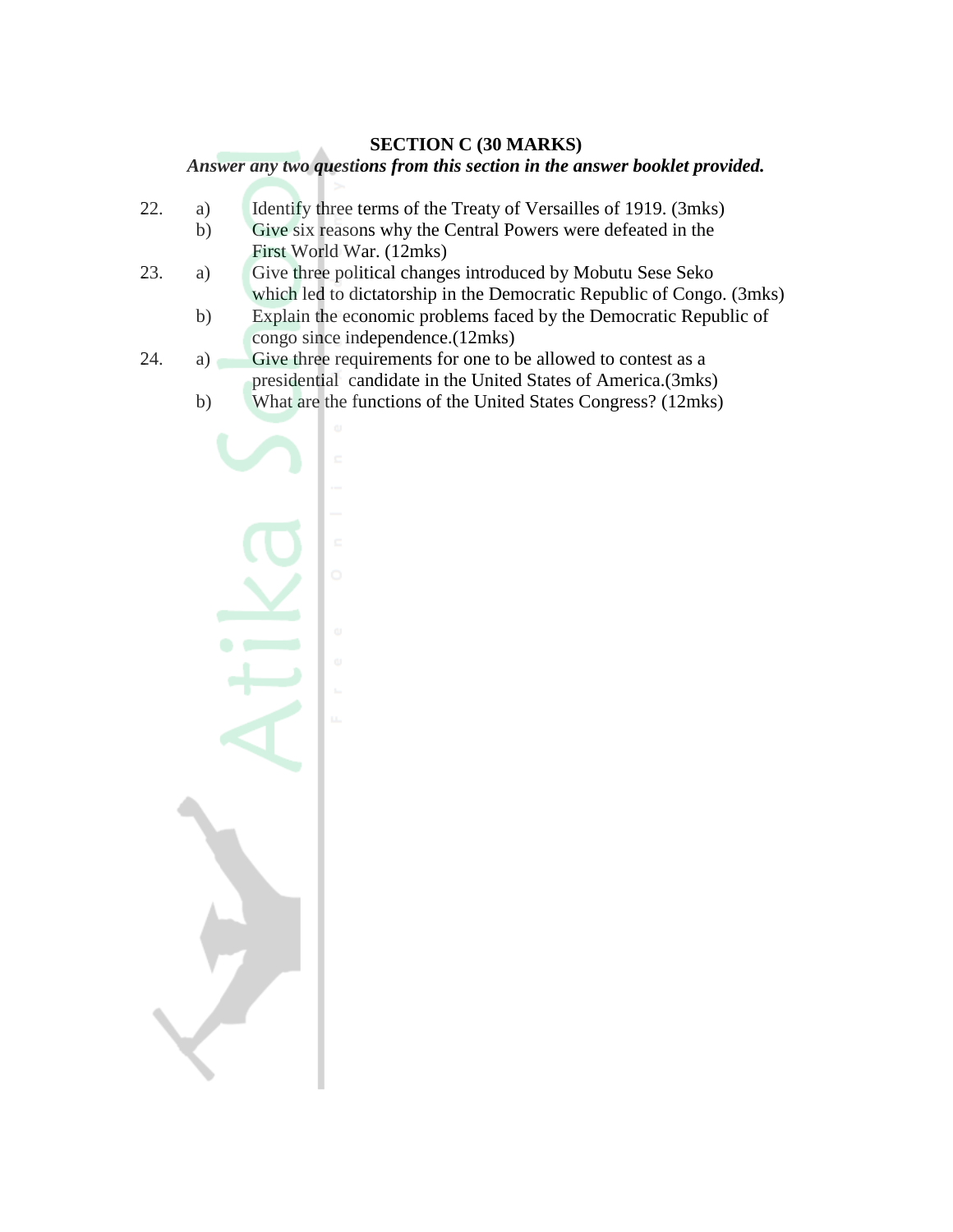## **311/1 History & Government Section A (25 marks) Year 2008**

# *Answer all the questions in this section in the answer booklet provided.*

- 1. Identify two ways through which archaeologists obtain information on the history of Kenya. (2 mks)
- 2. Name two communities in Kenya who belong to the Plain Nilotes. (2 mks)
- 3. What was the original homeland of the Eastern Cushites? (1 mk) 4. State two similarities in the political organization of the Ameru and Abagusii of Kenya during the  $19<sup>th</sup>$  century. (2 mks)
- 5. Give the main reason why the early visitors came to the Kenyan coast by 1500  $A.D.$  (1 mk)
- 6. Name the missionary society that established a home for freed slaves at the coast of Kenya in the  $19<sup>th</sup>$  century. (1 mk)
- 7. State two causes of the Agiriama resistance to the establishment of colonial rule in Kenya. (2 mks)
- 8. Give two reasons why Africans in Kenya moved to towns during the colonial period. (2 mks)
- 9. State one grievance raised by the Asians in Kenya that was addressed by the Devonshire White Paper. (1 mk)
- 10. State two problems faced by independent schools established by Africans during the colonial period. (2 mks)
- 11. Identify two ways of becoming a Kenyan citizen. (2 mks)
- 12. Give one reason why the government of Kenya may limit a person"s freedom of speech. (1 mk)
- 13. Give one way through which parliamentary supremacy in Kenya can be limited. (1 mk)
- 14. Give one House Committee of parliament which deals with government financial matters. (1 mk)
- 15. State two ways in which the rule of law is applied in Kenya. (2 mks)
- 16. Who is the head of Judiciary in Kenya? (1 mk)
- 17. Give one reason why the government of Kenya prepares a national budget. (1 mk)

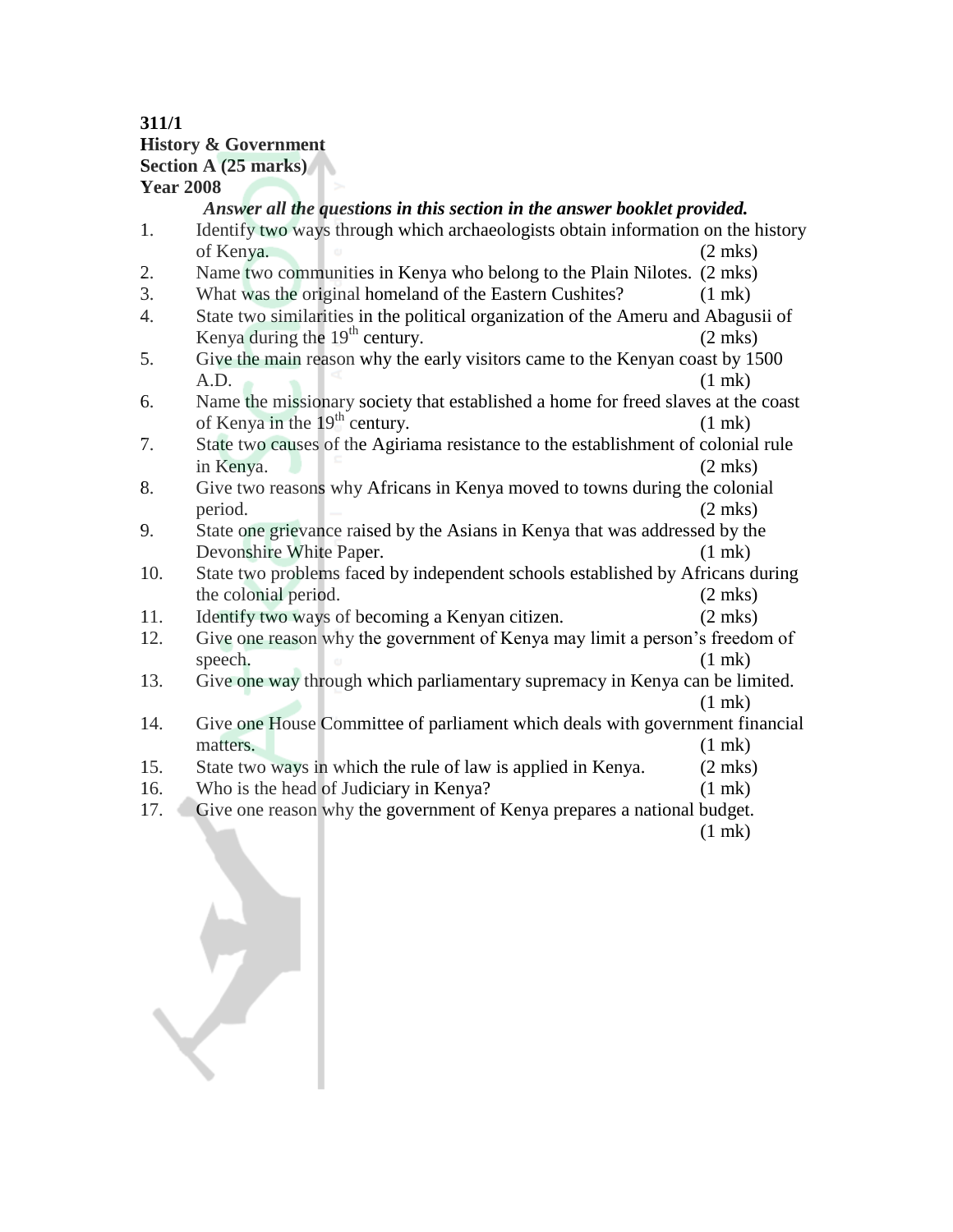## **SECTION B (45 MARKS)**

#### *Answer any three questions from this section in the answer booklet provided.*

- 18. (a) Give three factors which contributed to the development of trade between the Kenyan coast and the outside world by the  $16<sup>th</sup>$  century. (3 mks)
	- (b) What reasons led to the decline of the Portuguese rule along the Kenyan coast during the  $17<sup>th</sup>$  century. (12 mks)
- 19. (a) State three reasons which made the British government encourage white settlement in Kenya during the colonial period. (3 mks)
	- (b) Describe six problems experienced by the European settlers in Kenya during the colonial period. (12 mks)
- 20. (a) Identify three trade unions which joined to form the Kenya Federation of Labour during the struggle for independence in Kenya. (3 mks)
	- (b) Explain the role played by trade unions to improve the lives of the people of Kenya during the colonial period. (12 mks)
- 21. (a) State five reasons why the government of Kenya adopted the Sessional Paper No. 10 of 1965. (5 mks)
	- (b) Explain the social effects of the national philosophies on development in Kenya.  $\blacksquare$  (10 mks)

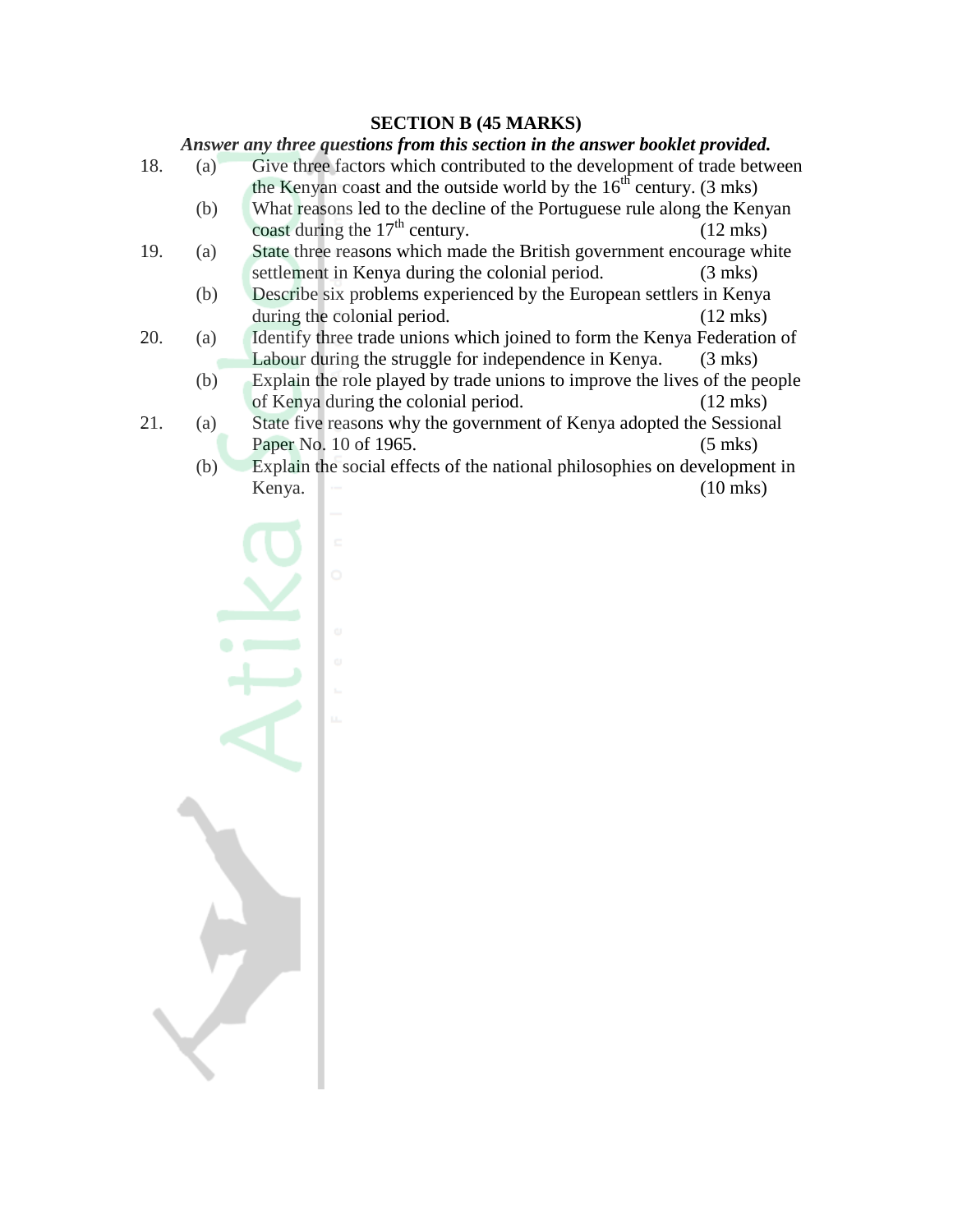#### **SECTION C (30 MARKS)**

*Answer any two questions from this section in the answer booklet provided.*

- 22. (a) Identify three parliamentary duties of the President in Kenya.
	- (3 mks) (b) Explain six difficulties Jomo Kenyatta faced after becoming the President of Kenya. (12 mks)
- 23. (a) Identify five functions of the traffic police in Kenya. (5 mks)
- (b) Describe five measures that have been introduced to improve the work of the police in Kenya. (10 mks)
- 24. (a) Identify five requirements in the constitution making process.

(5 mks)

(b) Describe five features of the Independence Constitution of Kenya.

(10 mks)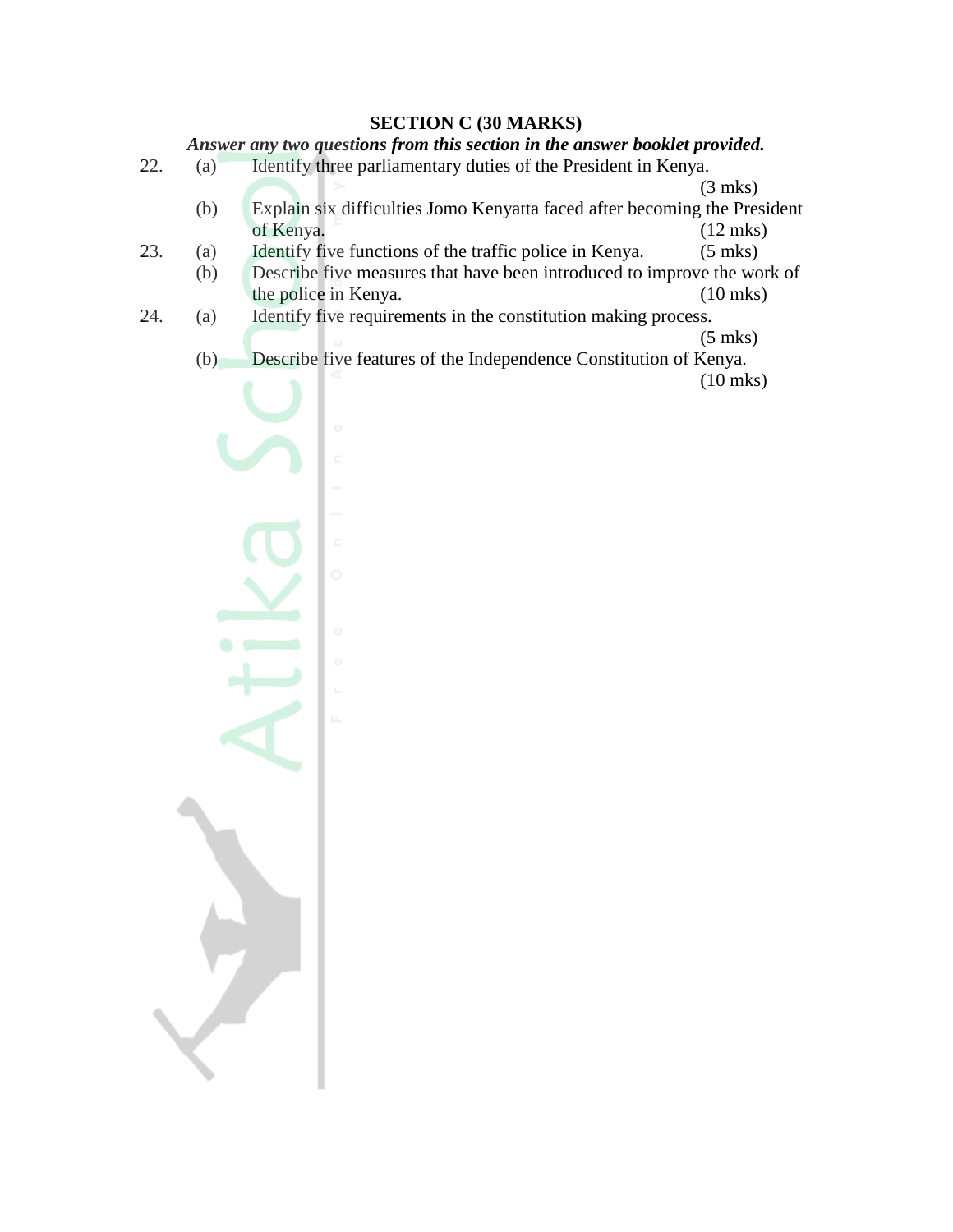#### **311/2 History & Government Section A (25 marks) Year 2008**

# *Answer all the questions in this section in the answer booklet provided.*

- 1. Identify two limitations of using written records as a source of information on History and Government. (2 mks)
- 2. Give one reason why early people moved from the forests to settle in the grasslands. (1 mk)
- 3. Name one method of irrigation used in the development of early agriculture in Egypt. (1 mk)
- 4. Identify two uses of copper in Africa during  $19<sup>th</sup>$  century. (2 mks)
- 5. Give one invention that revolutionized food preservation during the  $19<sup>th</sup>$  century.
- (1 mk) 6. State two disadvantages of using fire and smoke signals as a means of communication. (2 mks)
- 7. State two problems faced by traders when using the barter system. (2 mks)
- 8. What is the meaning of the term "Urbanization"? (1 mk)
- 9. State two functions of the Saza Chiefs among the Baganda in the  $19<sup>th</sup>$  century. (2 mks)
- 10. Identify the main aim of the Berlin conference between 1884 and 1885.
- (1 mk) 11. Name one treaty signed between Lobengula and the British during the process of colonization of Africa. (1 mk)
- 12. Identify the European power that took over the administration of Tanganyika after the First World War. (1 mk)
- 13. Give one method used by the French to administer their colonies in Africa.

(1 mk)

- 14. State two economic results of the Second World War. (2 mks)
- 15. State two objectives of the African National Congress. (2 mks)
- 16. What is the main duty of the United Nations General Assembly? (1 mk)
- 17. Apart from political instability in Uganda during the reign of Idd Amin, state two other reasons that led to the collapse of the East African Community in 1977.

(2 mks)

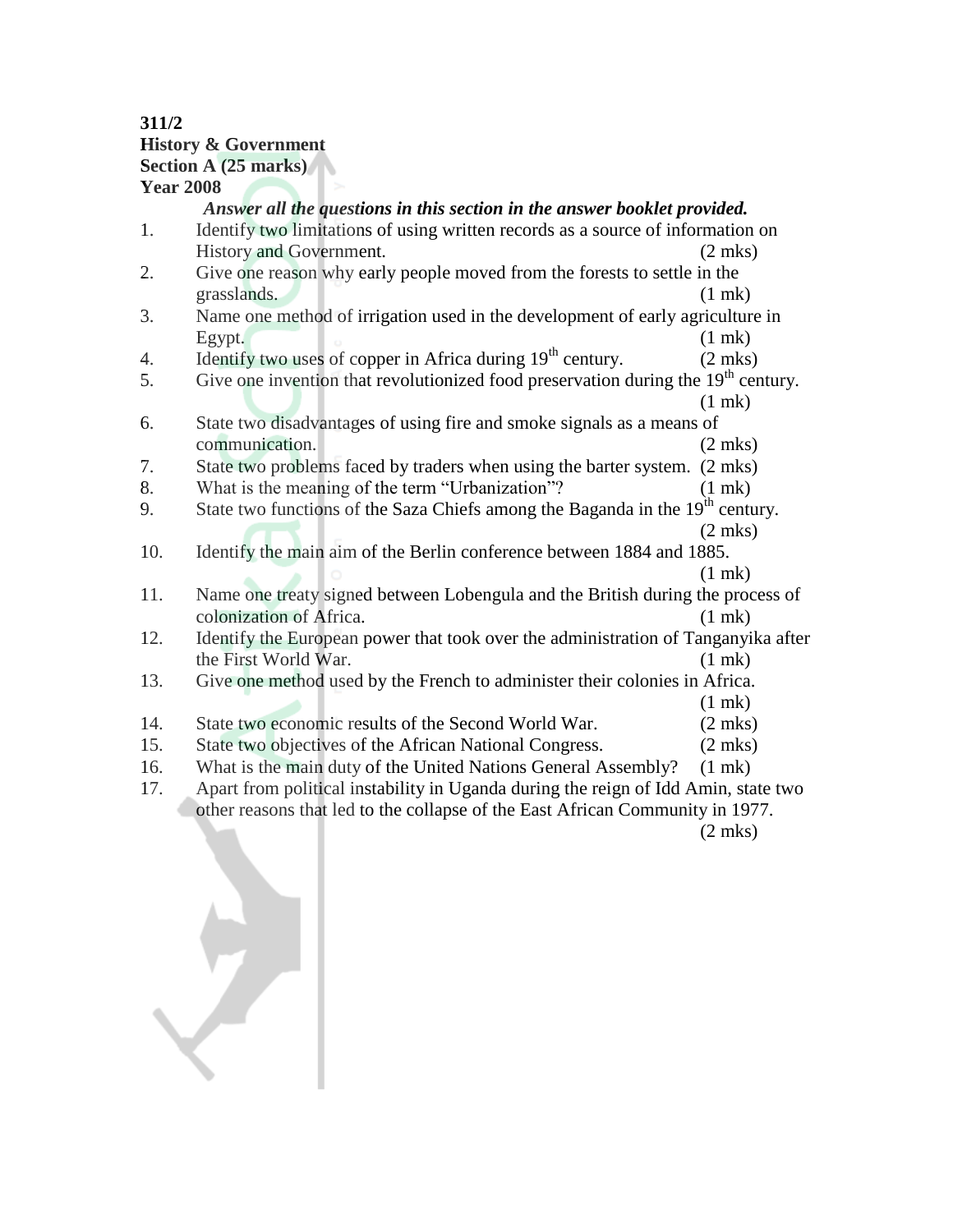#### **SECTION B (45 MARKS)**

*Answer any three questions from this section in the answer booklet provided.* 18. (a) Give three ways in which the invention of the wheel revolutionized transport in Europe before the  $19<sup>th</sup>$  century. (3 mks) (b) What are the disadvantages of using air transport? (12 mks) 19. (a) Give three methods used to acquire slaves from West Africa during the Trans-Atlantic trade. (3 mks) (b) Explain six factors that led to the decline of the Trans-Atlantic trade. (12 mks) 20. (a) Identify five causes of the Maji Maji rebellion in Central Tanganyika between 1905 and 1907. (5 mks) (b) Why were the African communities defeated by the Germans during the Maji Maji rebellion? (10 mks) 21. (a) Give five achievements of the League of Nations between 1919 and 1939. (5 mks) (b) Why did the League of Nations fail to maintain World Peace? (10 mks)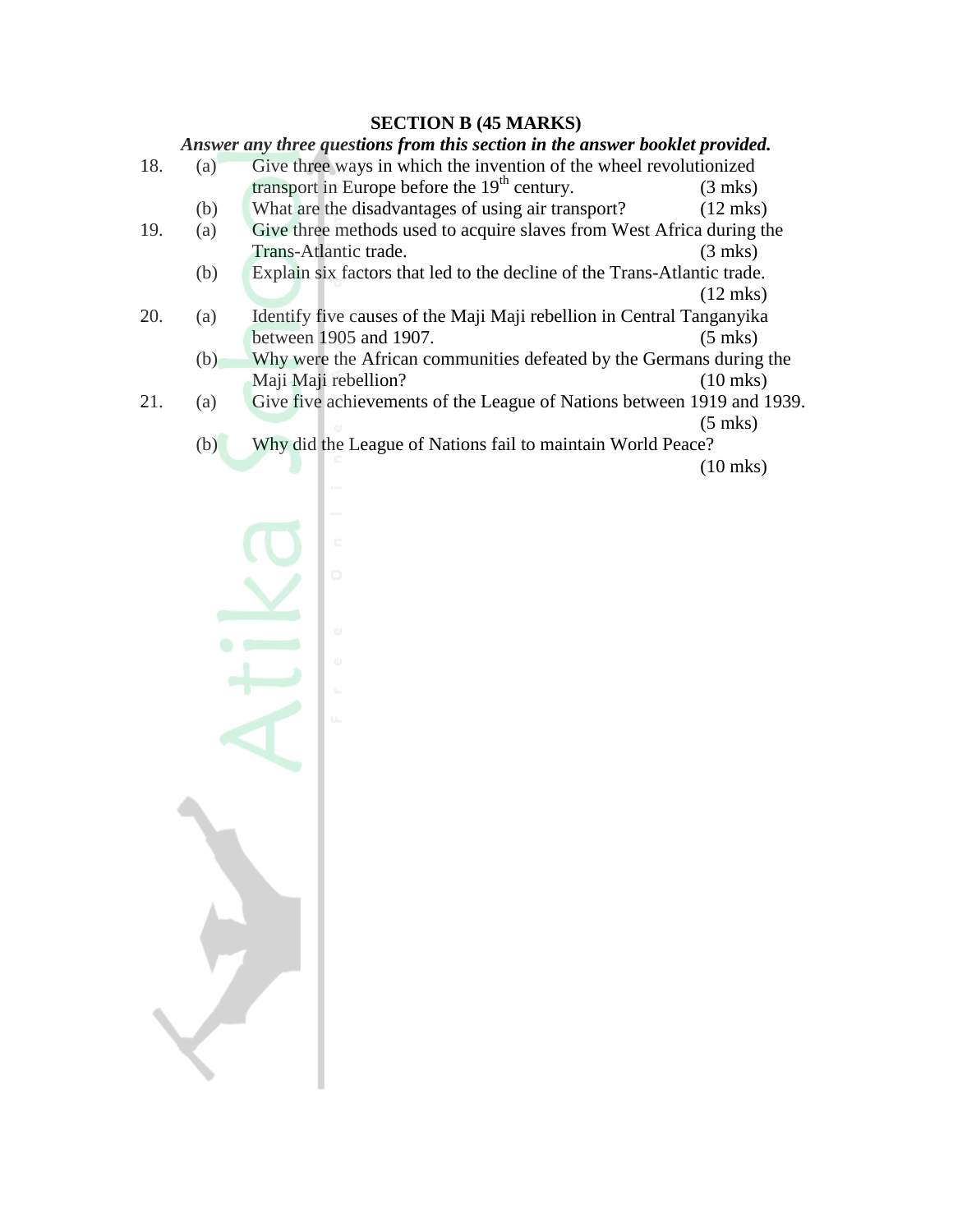#### **SECTION C (30 MARKS)**

*Answer any two questions from this section in the answer booklet provided.*

- 22. (a) Give five reasons why the British used Indirect rule to administer northern Nigeria. (5 mks)
	- (b) Explain five effects of the use of Indirect rule by the British in Northern Nigeria.
- 23. (a) State five aims of the organization of African Unity. (5 mks)
- (b) Explain five differences between the organization of African Unity and the African Union. (10 mks)
- 24. (a) Give three conditions that one should fulfill in order to be elected President of India. (3 mks)
	- (b) Write down six functions of the President of India. (12 mks)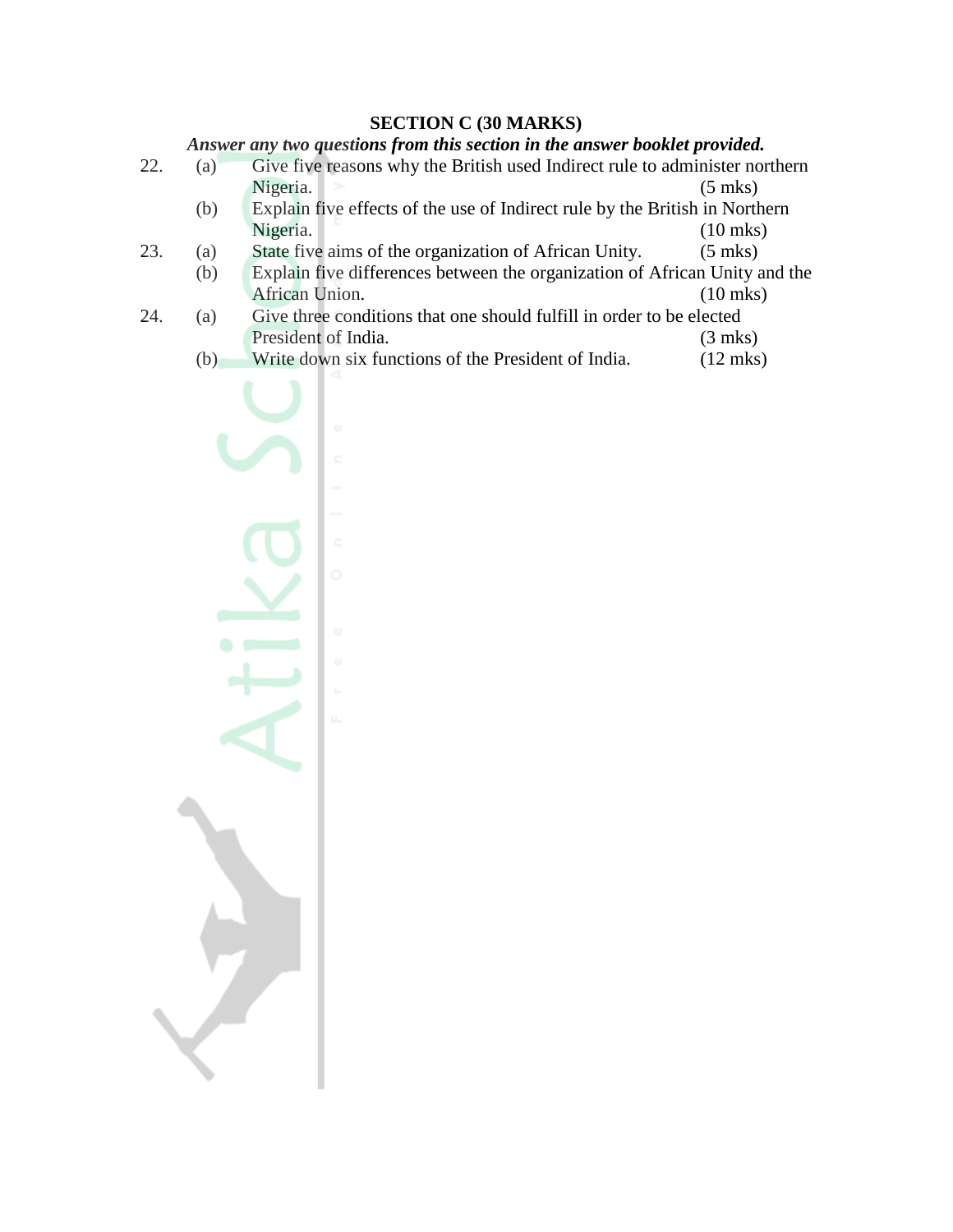#### **K.C.S.E HISTORY AND GOVERNMENT PAPER 1 2009**

#### **SECTION A (25 MARKS)**

*Answer all the questions in this section in the answer booklet provided*

1. Identify one branch in the study of History and Government of Kenya

( 1 mk)

2. Apart from the Maasai, name one other plains Nilotes found in Kenya

( 1 mk)

3. What was the main economic activity of the Cushites in the pre- colonial period?

( 1 mk)

4. State two political functions of the council of elders among the Agikuyu during the colonial period ( 2 mks)

5. Name two groups that rivaled the Portuguese for the control of the Kenyan coast in the  $16^{\text{th}}$  century ( 2 mks)

6. Identify two communities which resisted the British Occupation of Kenya ( 2 mks)

7. Give the main reason why poll tax was introduced in Kenya during the colonial period (1 mk)

8. Who was the chairman of the East African Association during the colonial period in Kenya? ( 1 mk)

9. Name the first African to be nominated to the legislative Council in 1944 in Kenya (1 mk)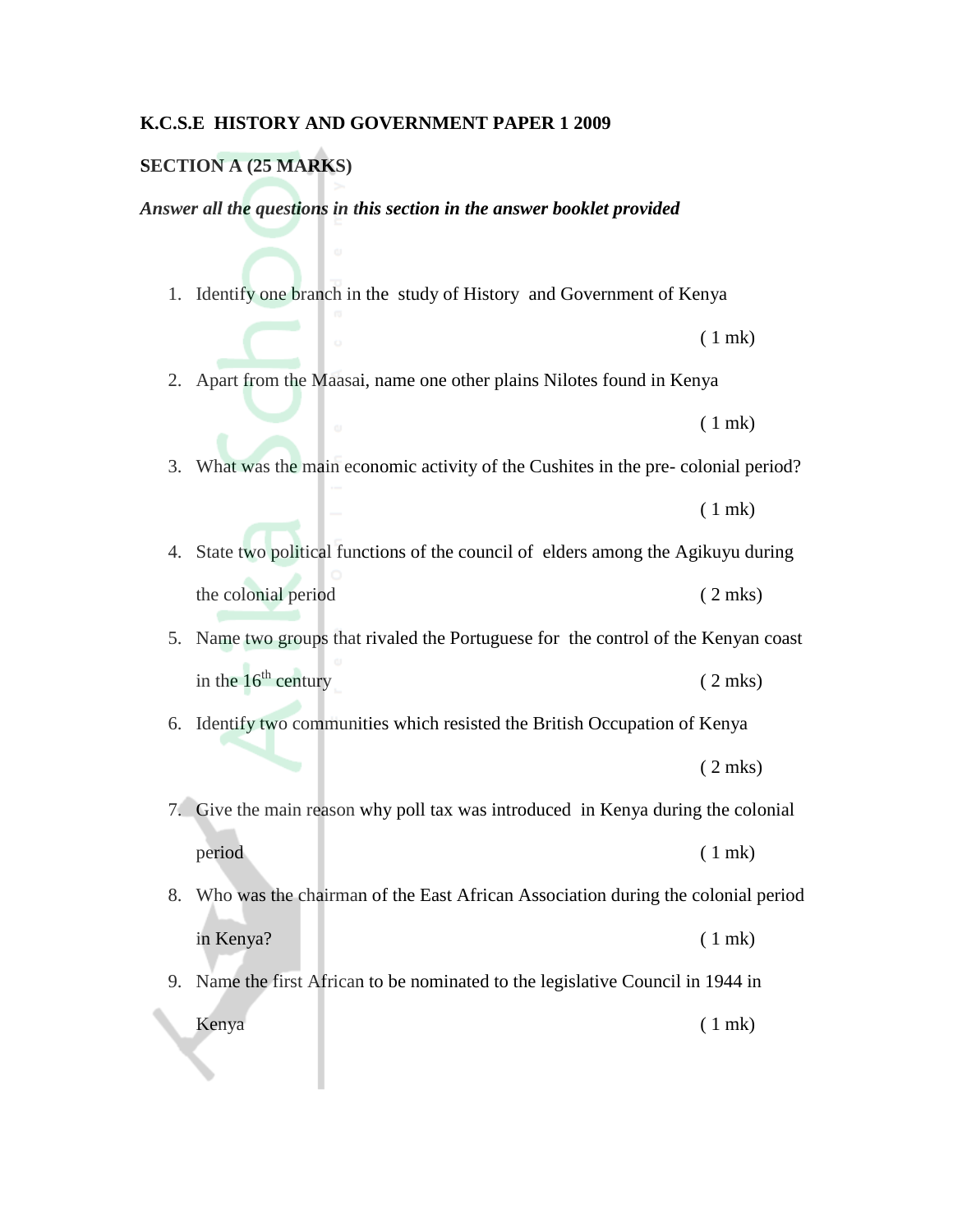- 10. Identify two methods used by trade unionists to demand for their rights during the colonial period ( 2 mks)
- 11. State the main reason why the second Lancaster House Conference was held in 1962 ( 1 mk)
- 12. State two roles played by the Kenya African Democratic Union in the struggle for independence in Kenya ( 2 mks)
- 13. Give two ways through which the government has encouraged the preservation of African Culture though music and dance ( 2 mks)
- 14. State one way through which the Minister for local Government exercises control over Municipal Councils in Kenya ( 1 mk)
- 15. Name the unit of the police department which is responsible for maintaining law and order at the chief's office (1 mk)
- 16. Who appoints the Head of the Civil Service in Kenya? ( 1 mk)
- 17. Identify two characteristics of African Socialism that promote national

development in Kenya ( 2 mks)

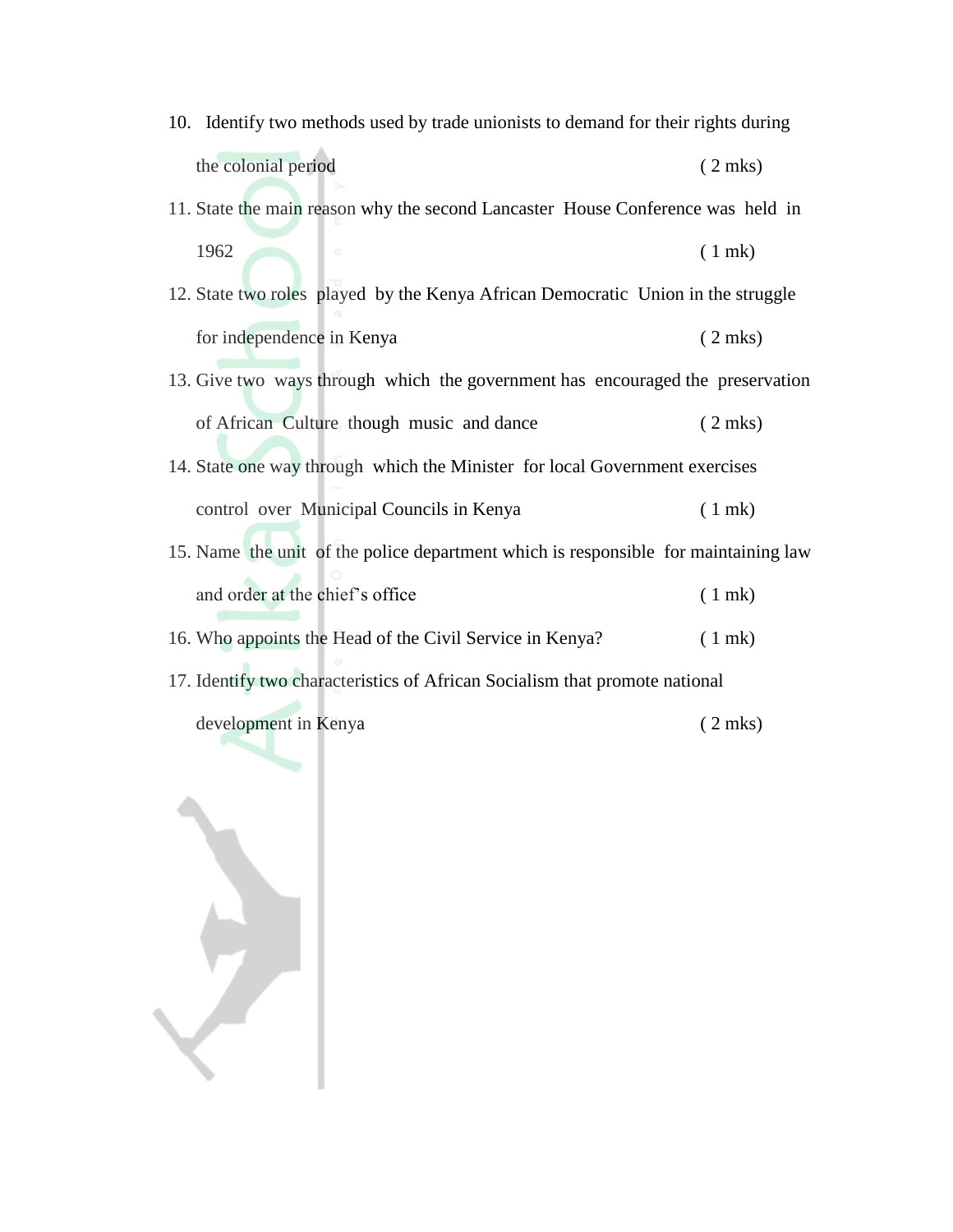#### **SECTION B (45 MARKS)**

#### **Answer any three questions from this section in the answer booklet provided**

- 18. (a) Give the evidence which shows that early visitors reached the Kenyan coast before the  $15<sup>th</sup>$  century (3 mks)
	- (b) Explain six results of the interaction between the people of the Kenyan Coast and the Arabs (12 mks)
- 19. (a) Give three causes of the Somali resistance to the British rule in Kenya during the  $19^{th}$  century (3 mks)
	- (b) Explain six negative effects of British colonial on the people of Kenya

( 12 mks)

20. (a) Why did the colonial government deny the Africans the right to grow cash crops in Kenya before 1954? ( 3 mks)

(b) Explain six problems faced by Africans by Africans in urban centres during the colonial period in Kenya ( 12 mks)

21. (a) Give three reasons for the coming of European Christian missionaries to Kenya in the  $19<sup>th</sup>$  Century (3 mks)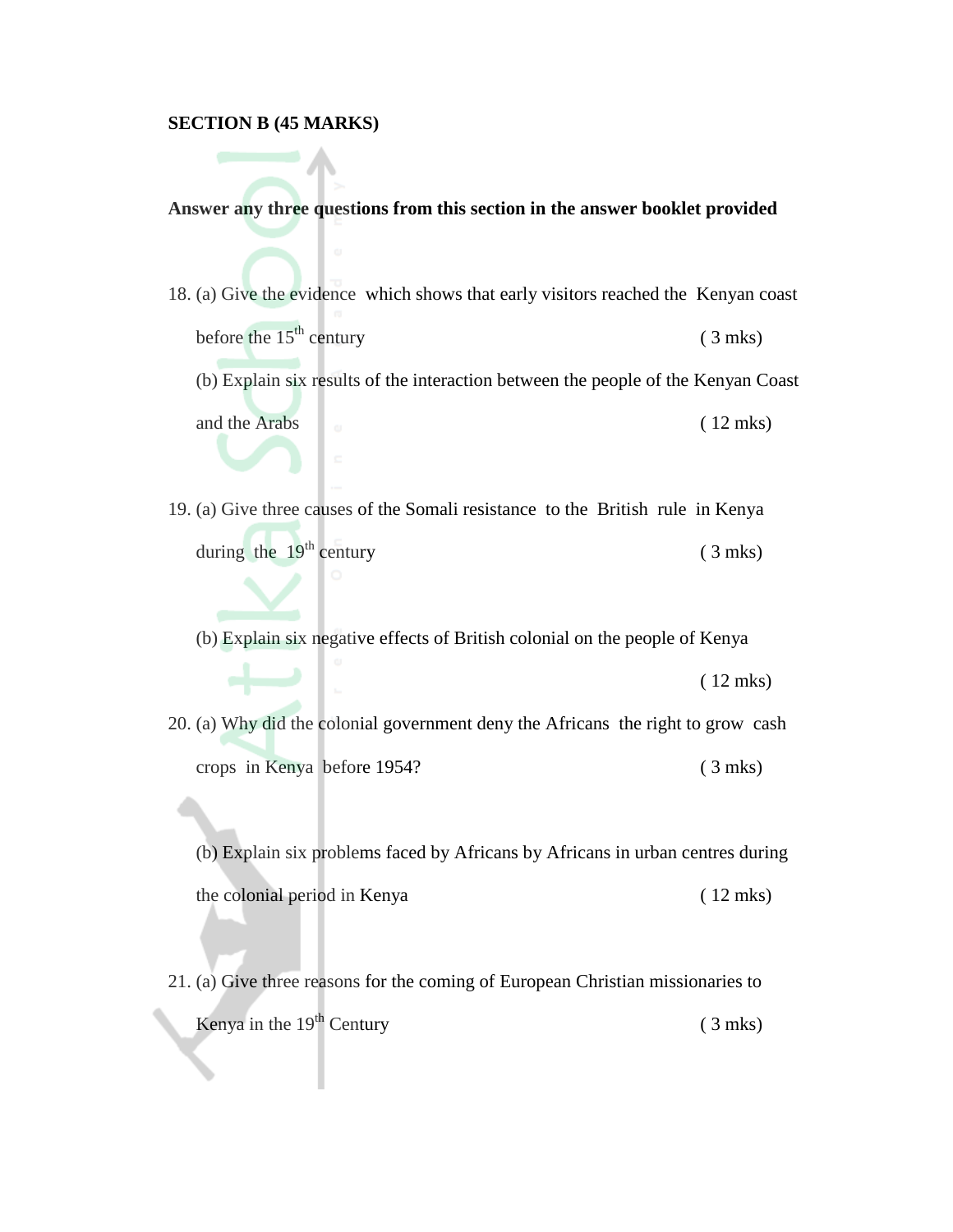Kenya (12 mks)

(b) Explain six factors that hindered the work of early Christian missionaries in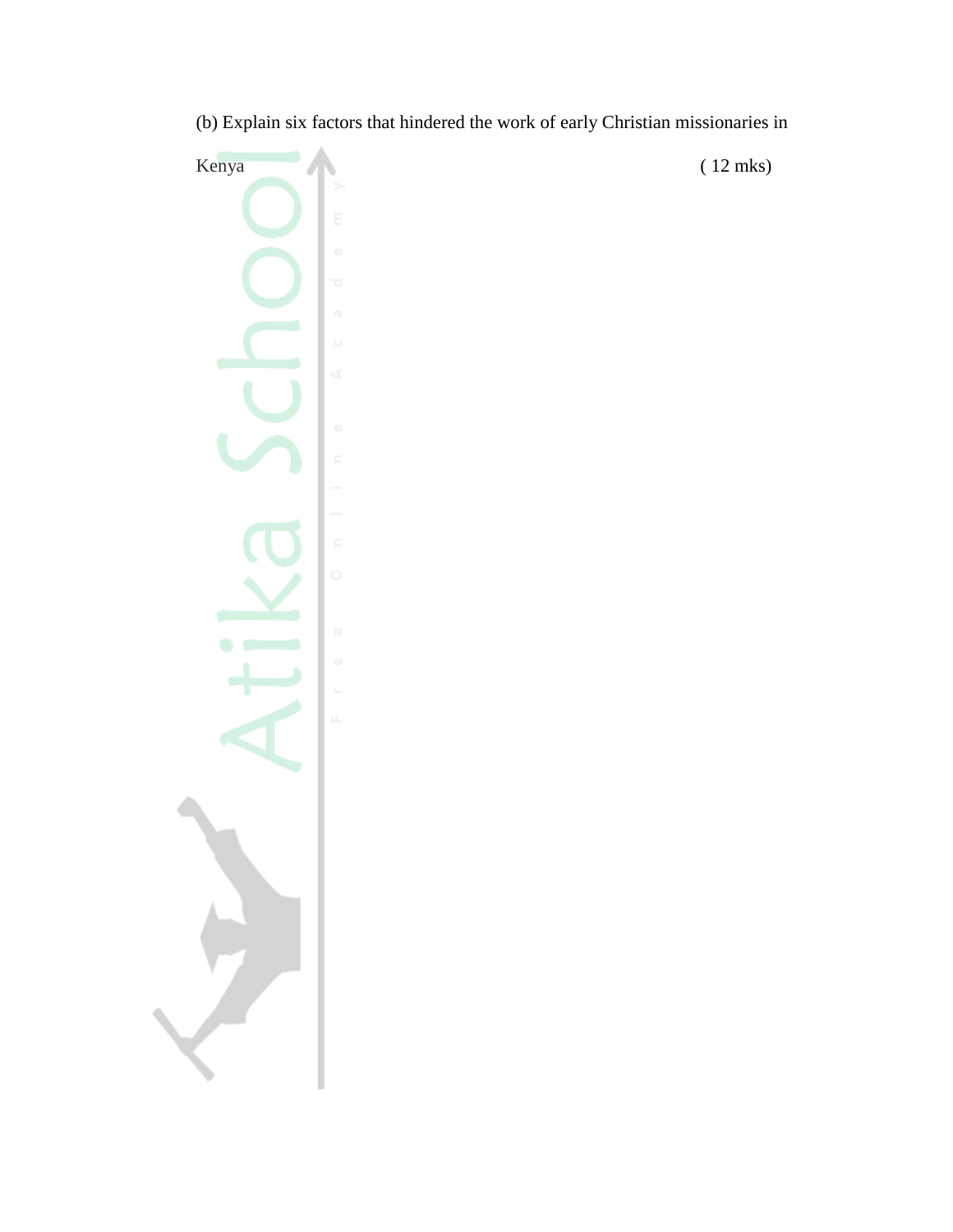#### **K.C.S.E HISTORY AND GOVERNMENT PAPER 2 2009**

**SECTION A (25 MARKS)**

*Answer all the questions in this section in the answer booklet provided*

- 1. Name two types of written materials used by historians as a source of history and government. ( 2 mks)
- 2. State two ways in which the early man obtained food (2 mks)
- 3. State Charles Darwin"s theory of evolution ( 1 mk)
- 4. Identify the greatest contribution of Michael Faraday in the field of science
	- ( 1 mk)

5. Give the main use of steam power during the industrial revolution in Europe

- ( 1 mk)
- 6. State two disadvantages of using wood as a source of energy ( 2 mks)
- 7. Give two means of water transport used during the ancient times ( 2 mks)
- 8. State two advantages of the use of money over barter as a medium
	- of exchange (2 mks)
- 9. Give two reasons why early urban centres in ancient Egypt developed in the Nile Valley (2 mks)
- 10. State two economic activities of the Shona during the pre- colonial Period (2 mks)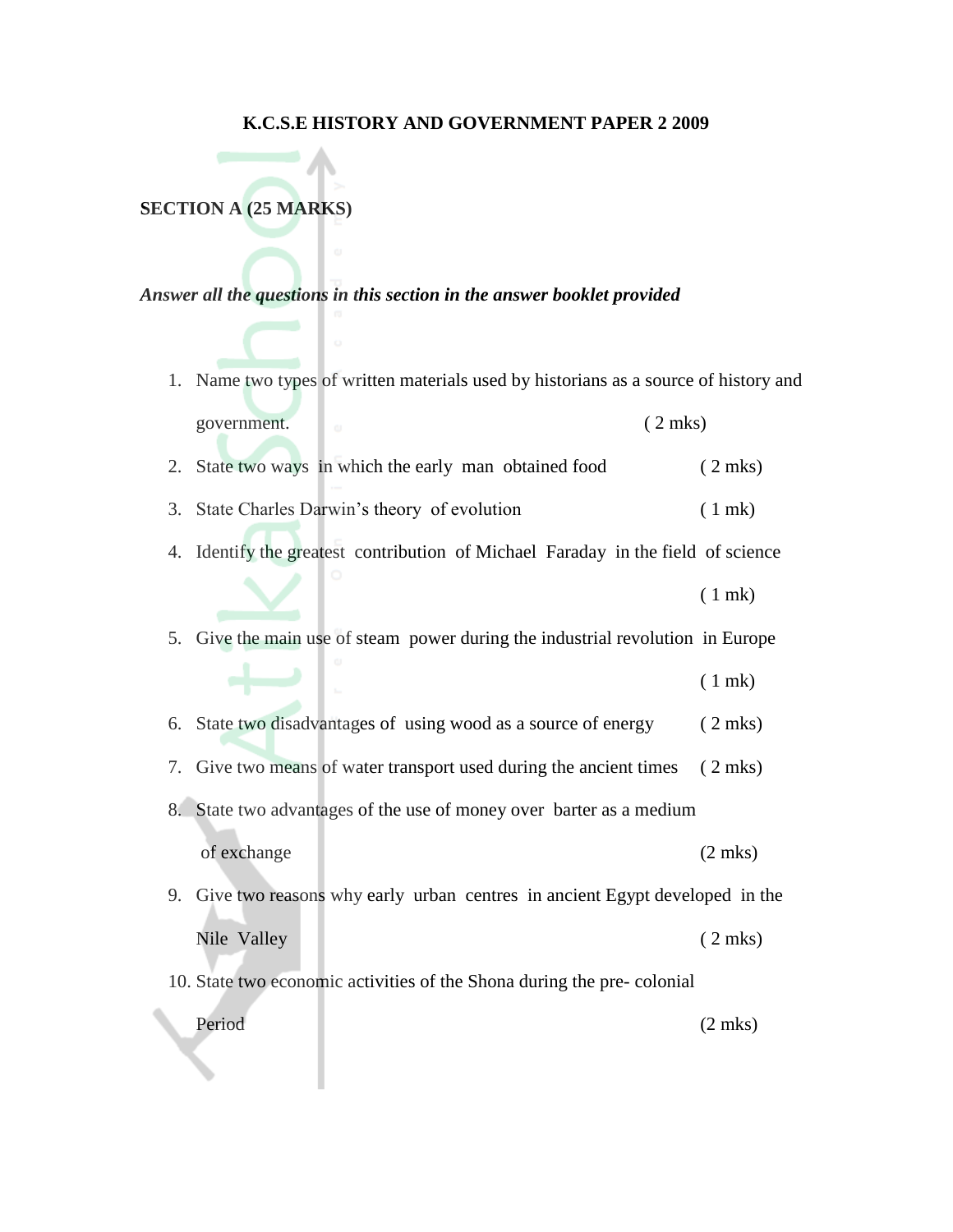- 11. Define the term "sphere of influence" as used by the European powers in Berlin conference of 1884 and 1885 (1 mk)
- 12. Identify one political reform introduced by President Fredrick de Klerk that led to the achievement of black majority rule in South Africa. (1 mk)
- 13. Give one way in which policy of nationalization slowed down economic development in Tanzania during the rule of Julius Nyerere (1 mk)
- 14. Name the organ of the United Nations that promotes justice in the world

( 1 mk)

- 15. Identify one superpower that was involved in the cold war ( 1 mk) 16. Name two English speaking member countries of the economic community of West Africa States (ECOWAS) (2 mks)
- 17. Identify one house of Congress in the United States of America ( 1 mk)

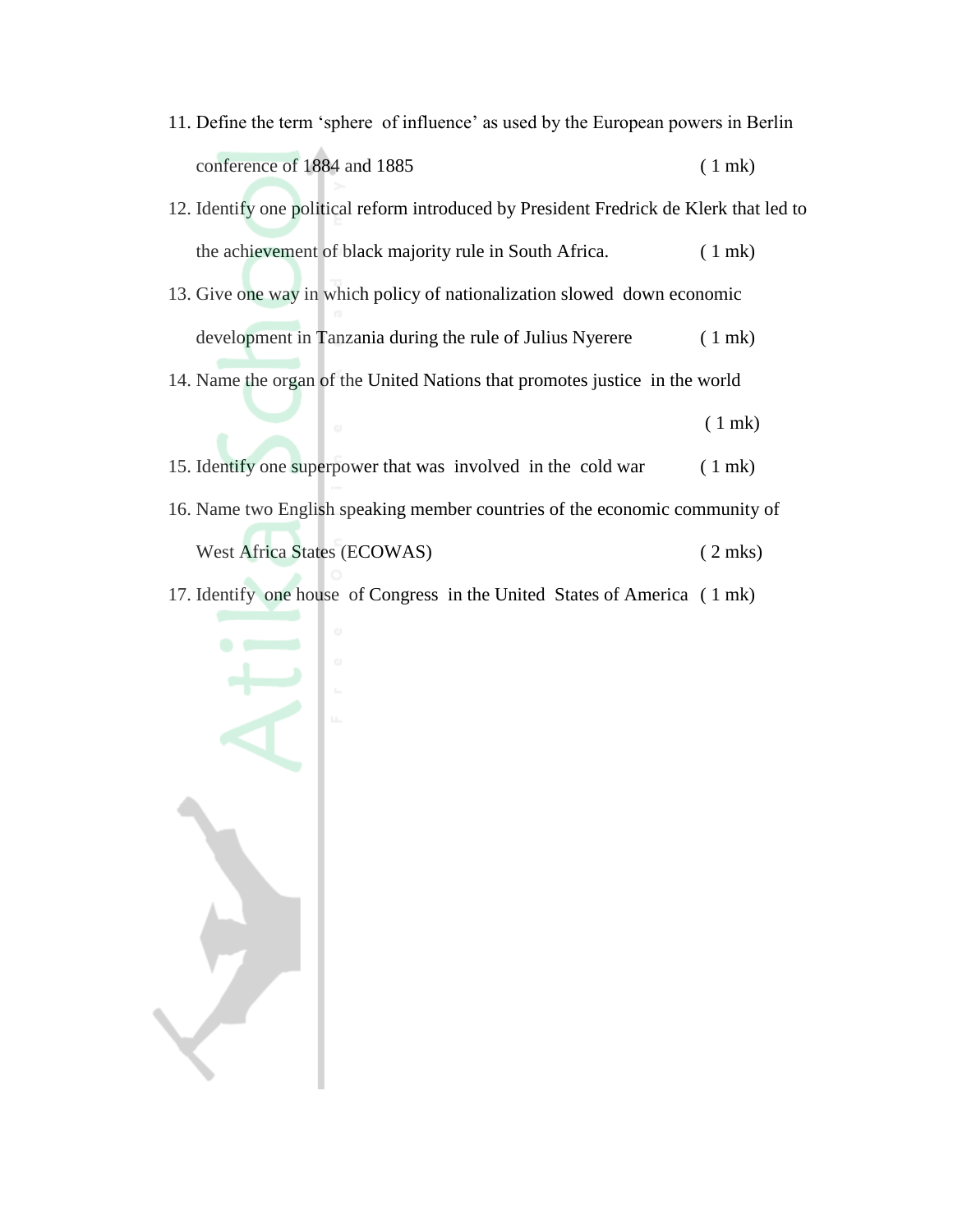#### **SECTION B (25 MARKS)**

#### *Answer any three questions from this section in the answer booklet provided*

18. (a) Give three stages in the evolution of man before Homo Erectus( 3 mks)

(b) Describe six ways in which the discovery of fire by early man improved his way of life  $(12 \text{ mks})$ 

19. (a) Identify three ways in which water used in industries during the  $18<sup>th</sup>$  century

(b) Explain six social effects of the industrial revolution in Europe during the  $18<sup>th</sup>$ century (12 mks)

20. (a) Identical the effects methods used by the French to acquire colonies in West Africa (3 mks)

(b) Explain six factors that led to the defeat of Samori Toure by the French

( 12 mks)

21. (a) Give three reasons why it took long for Mozambique to achieve independence from Portugal (3 mks) (b) Explain six factors that favoured the success of FRELIMO nationalists during

their struggle for independence in Mozambique ( 12 mks)